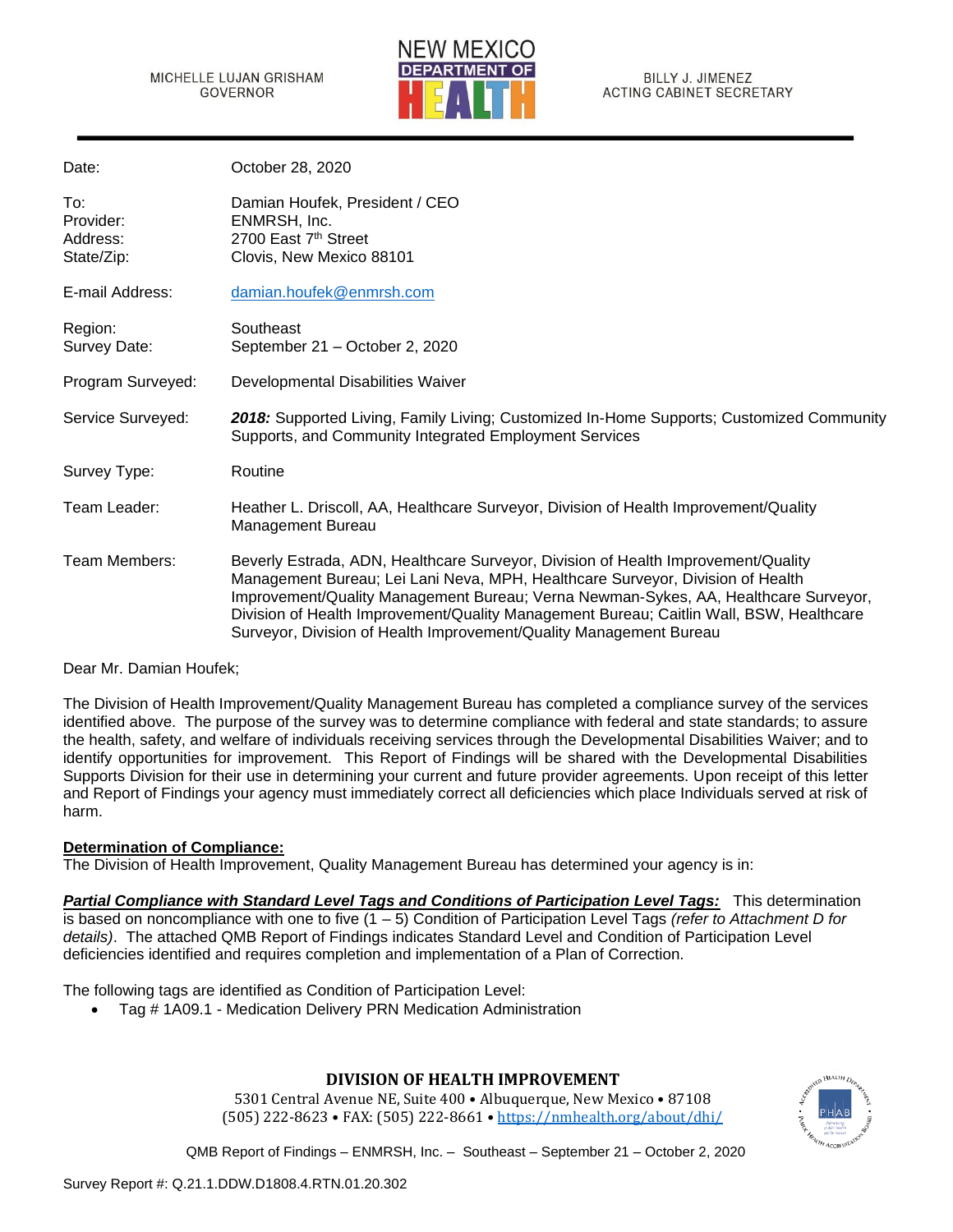The following tags are identified as Standard Level:

- Tag # 1A22 Agency Personnel Competency
- Tag # 1A43.1 General Events Reporting: Individual Reporting
- Tag # 1A08.2 Administrative Case File: Healthcare Requirements & Follow-up
- Tag # 1A09.1.0 Medication Delivery PRN Medication Administration

### **Plan of Correction:**

The attached Report of Findings identifies the deficiencies found during your agency's on-site compliance review. You are required to complete and implement a Plan of Correction. Your agency has a total of 45 business days (10 business days to submit your POC for approval and 35 days to implement your *approved* Plan of Correction) from the receipt of this letter.

You were provided information during the exit meeting portion of your on-site survey. Please refer to this information (Attachment A) for specific instruction on completing your Plan of Correction. At a minimum your Plan of Correction should address the following for each Tag cited:

### **Corrective Action for Current Citation**:

• How is the deficiency going to be corrected? (i.e. obtained documents, retrain staff, individuals and/or staff no longer in service, void/adjusts completed, etc.) This can be specific to each deficiency cited or if possible an overall correction, i.e. all documents will be requested and filed as appropriate.

### **On-going Quality Assurance/Quality Improvement Processes:**

- What is going to be done on an ongoing basis? (i.e. file reviews, etc.)
- How many individuals is this going to effect? (i.e. percentage of individuals reviewed, number of files reviewed, etc.)
- How often will this be completed? (i.e. weekly, monthly, quarterly, etc.)
- Who is responsible? (responsible position within your agency)
- What steps will be taken if issues are found? (i.e. retraining, requesting documents, filing RORA, etc.)
- How is this integrated in your agency's QIS, QI Committee reviews and annual report?

#### **Submission of your Plan of Correction:**

Please submit your agency's Plan of Correction in the available space on the two right-hand columns of the Report of Findings. *(See attachment "A" for additional guidance in completing the Plan of Correction)*.

Within 10 business days of receipt of this letter your agency Plan of Correction must be submitted to the parties below:

- **1. Quality Management Bureau, Attention: Monica Valdez, Plan of Correction Coordinator in any of the following ways:**
	- a. Electronically at [MonicaE.Valdez@state.nm.us](mailto:MonicaE.Valdez@state.nm.us) *(preferred method)*
	- b. Fax to 505-222-8661, or
	- c. Mail to POC Coordinator, 5301 Central Ave NE Suite 400, Albuquerque, New Mexico 87108

## **2. Developmental Disabilities Supports Division Regional Office for region of service surveyed**

Upon notification from QMB that your *Plan of Correction has been approved*, you must implement all remedies and corrective actions to come into compliance. If your Plan of Correction is denied, you must resubmit a revised plan as soon as possible for approval, as your POC approval and all remedies must be completed within 45 business days of the receipt of this letter.

Failure to submit your POC within the allotted 10 business days or complete and implement your Plan of Correction within the total 45 business days allowed may result in the imposition of a \$200 per day Civil Monetary Penalty until it is received, completed and/or implemented.

## **Billing Deficiencies:**

If you have deficiencies noted in this report of findings under the *Service Domain: Medicaid Billing/Reimbursement*, you must complete a "Void/Adjust" claim or remit the identified overpayment via a check within 30 calendar days of the date of this letter to HSD/OIG/PIU, *though this is not the preferred method of payment*. If you choose to pay via check,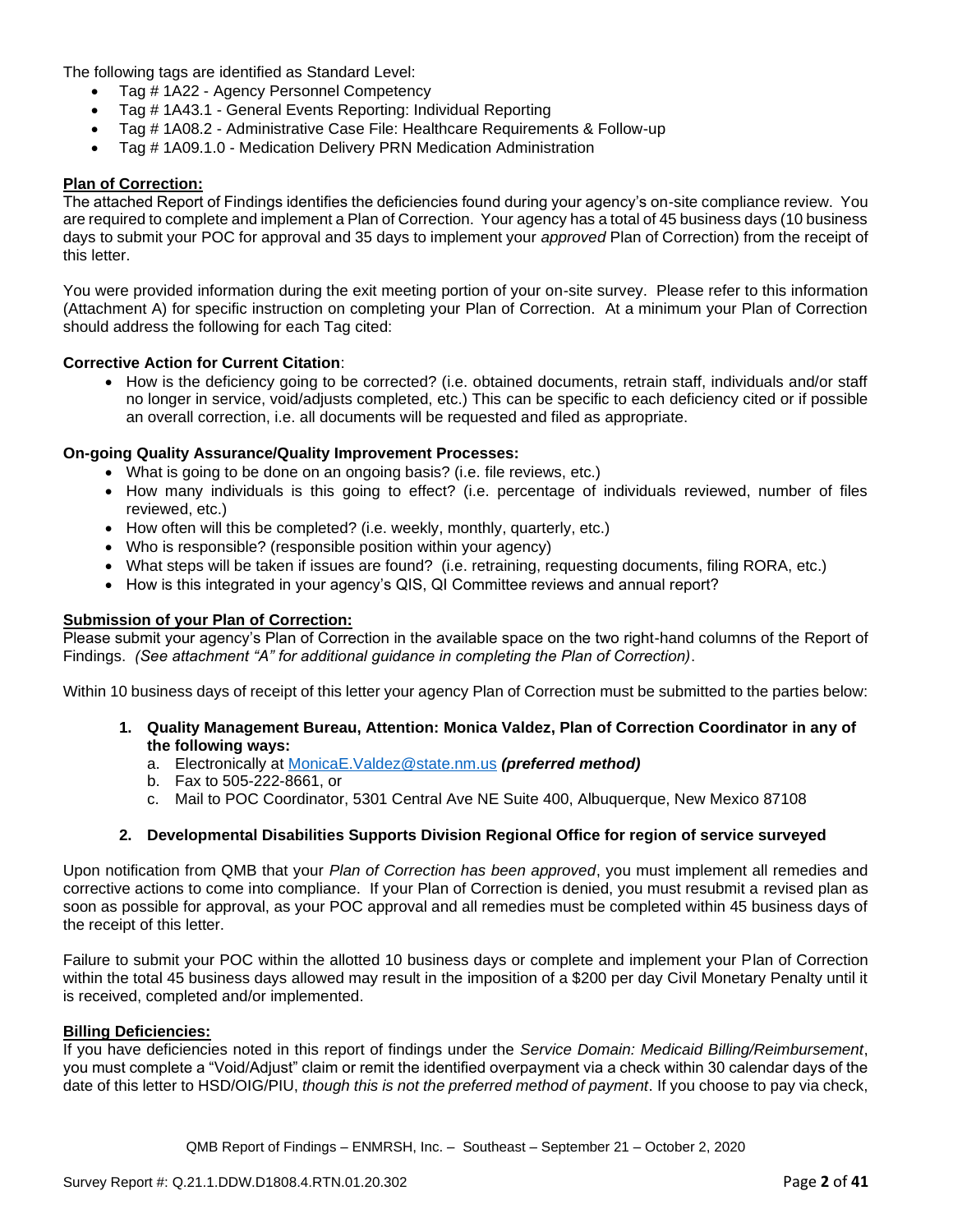please include a copy of this letter with the payment. Make the check payable to the New Mexico Human Services Department and mail to:

> Attention: *Lisa Medina-Lujan* HSD/OIG/Program Integrity Unit 1474 Rodeo Road Santa Fe, New Mexico 87505

If you have questions and would like to speak with someone at HSD/OIG/PIU, please contact:

*Lisa Medina-Lujan [\(Lisa.medina-lujan@state.nm.us\)](mailto:Lisa.medina-lujan@state.nm.us)*

Please be advised that there is a one-week lag period for applying payments received by check to Void/Adjust claims. During this lag period, your other claim payments may be applied to the amount you owe even though you have sent a refund, reducing your payment amount. For this reason, we recommend that you allow the system to recover the overpayment instead of sending in a check.

## **Request for Informal Reconsideration of Findings (IRF):**

If you disagree with a finding of deficient practice, you have 10 business days upon receipt of this notice to request an IRF. Submit your request for an IRF in writing to:

> ATTN: QMB Bureau Chief Request for Informal Reconsideration of Findings 5301 Central Ave NE Suite #400 Albuquerque, NM 87108 Attention: IRF request/QMB

See Attachment "C" for additional guidance in completing the request for Informal Reconsideration of Findings. The request for an IRF will not delay the implementation of your Plan of Correction which must be completed within 45 total business days (10 business days to submit your POC for approval and 35 days to implement your *approved* Plan of Correction). Providers may not appeal the nature or interpretation of the standard or regulation, the team composition or sampling methodology. If the IRF approves the modification or removal of a finding, you will be advised of any changes.

Please contact the Plan of Correction Coordinator, Monica Valdez at 505-273-1930 or email at: [MonicaE.Valdez@state.nm.us](mailto:MonicaE.Valdez@state.nm.us) if you have questions about the Report of Findings or Plan of Correction. Thank you for your cooperation and for the work you perform.

Sincerely,

Heather L. Driscoll, AA

Heather L. Driscoll, AA Team Lead/Healthcare Surveyor Division of Health Improvement Quality Management Bureau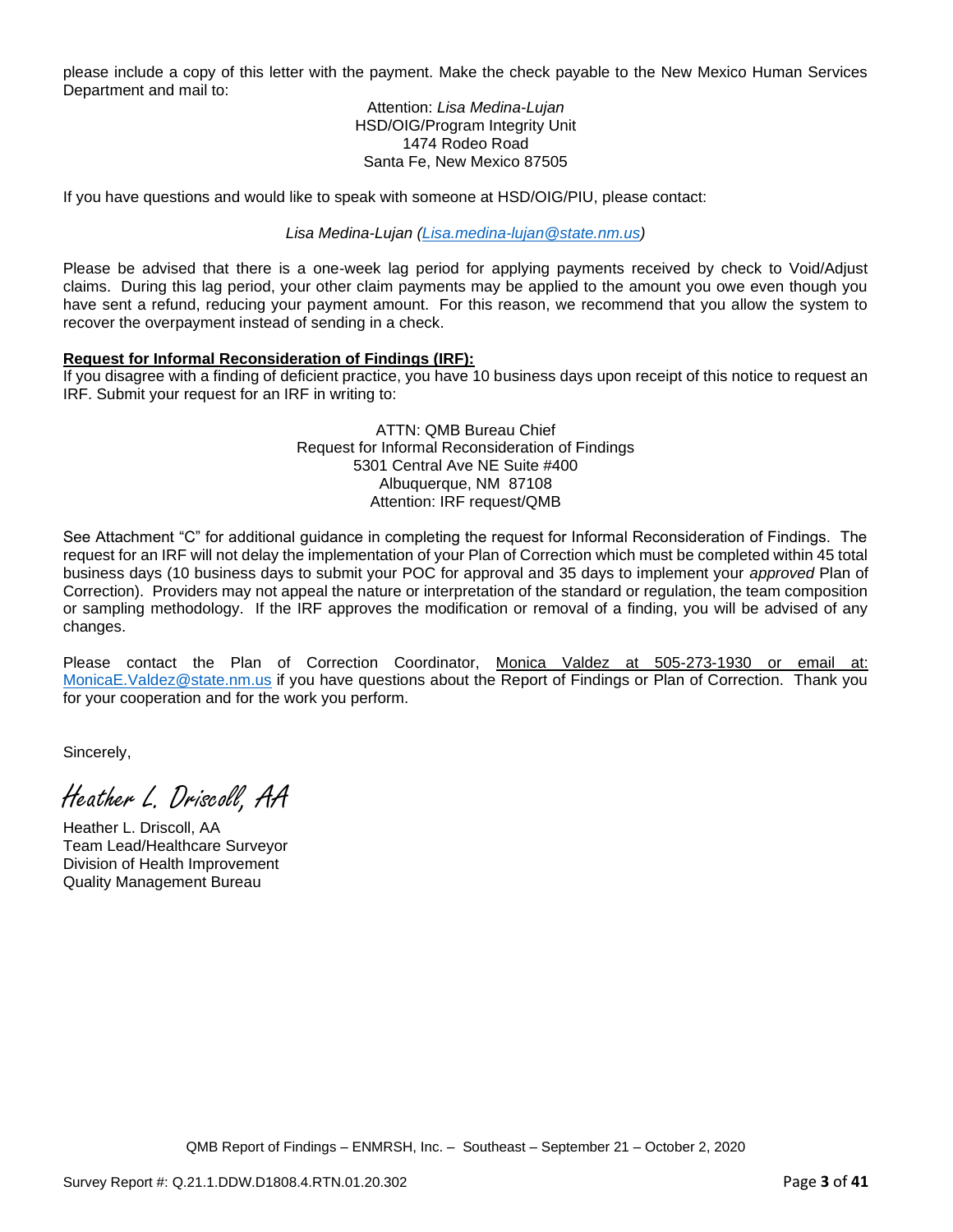#### **Survey Process Employed:**

Administrative Review Start Date: September 21, 2020

# Contact: **ENMRSH, Inc.**

Damian Houfek, President / CEO

**DOH/DHI/QMB** Heather L. Driscoll, AA, Team Lead/Healthcare Surveyor

On-site Entrance Conference Date: September 21, 2020

## Present: **ENMRSH, Inc.**

Celeste Childers, Director of Quality Development Damian Houfek, President / CEO Therese Musick, Director of IT

### **DOH/DHI/QMB**

Heather L. Driscoll, AA, Team Lead/Healthcare Surveyor Beverly Estrada, ADN, Healthcare Surveyor Lei Lani Neva, MPH, Healthcare Surveyor Verna Newman-Sykes, AA, Healthcare Surveyor Caitlin Wall, BSW, Healthcare Surveyor

Exit Conference Date: Conference Date: Conference Date:

## Present: **ENMRSH, Inc.**

Celeste Childers, Director of Quality Development Damian Houfek, President / CEO Kathy Lynch, Director of Nursing

## **DOH/DHI/QMB**

Heather L. Driscoll, AA, Team Lead/Healthcare Surveyor Beverly Estrada, ADN, Healthcare Surveyor Wolf Krusemark, BA, Healthcare Surveyor Supervisor Lei Lani Neva, MPH, Healthcare Surveyor Verna Newman-Sykes, AA, Healthcare Surveyor Caitlin Wall, BSW, Healthcare Surveyor

## **DDSD - SW Regional Office**

Cindy Hayes, Social & Community Service Coordinator

Administrative Locations Visited: 0 (*Note: No administrative locations visited due to COVID-19 Public Health Emergency*)

Total Sample Size: 23

- 1 *Jackson* Class Members 22 - Non-*Jackson* Class Members
- 12 Supported Living
- 6 Family Living
- 3 Customized In-Home Supports
- 20 Customized Community Supports
- 7- Community Integrated Employment

Total Homes Observed by Video 16 *(Note: No home visits conducted due to COVID- 19*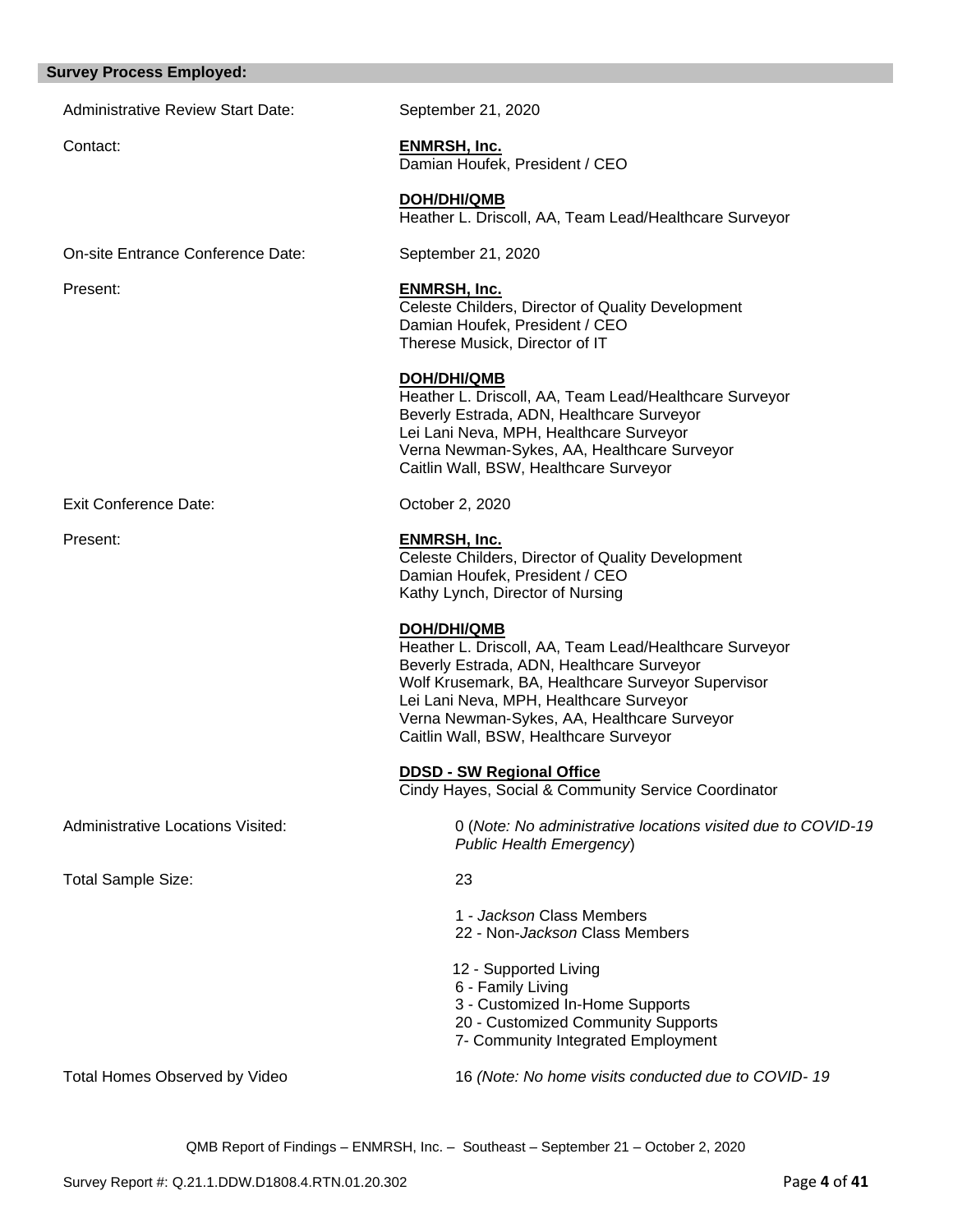*Public Health Emergency, however, Video Observations were conducted)* ❖ Supported Living Observed by Video 10 *Note: The following Individuals share a SL residence:*  $\geq$  #4, 21  $\geq$  #5, 17 ❖ Family Living Observed by Video 6 Persons Served Records Reviewed 23 Persons Served Interviewed 19 *(Note: Interviews conducted by video / phone due to COVID- 19 Public Health Emergency)* Persons Served Observed 2 Persons Served Not Seen and/or Not Available 2 *(Note: Two Individuals were not available during the survey)* Direct Support Personnel Records Reviewed 125 Direct Support Personnel Interviewed 28 *(Note: Interviews conducted by video / phone due to COVID- 19 Public Health Emergency)* Substitute Care/Respite Personnel Records Reviewed 3 Service Coordinator Records Reviewed 8 Nurse Interview 1

Administrative Processes and Records Reviewed:

- Medicaid Billing/Reimbursement Records for all Services Provided
- Accreditation Records
- Oversight of Individual Funds
- Individual Medical and Program Case Files, including, but not limited to:
	- <sup>o</sup>Individual Service Plans
		- Progress on Identified Outcomes
		- **<sup>o</sup>Healthcare Plans**
		- Medication Administration Records
		- Medical Emergency Response Plans
		- Therapy Evaluations and Plans
		- Healthcare Documentation Regarding Appointments and Required Follow-Up Other Required Health Information
- Internal Incident Management Reports and System Process / General Events Reports
- Personnel Files, including nursing and subcontracted staff
- Staff Training Records, Including Competency Interviews with Staff
- Agency Policy and Procedure Manual
- Caregiver Criminal History Screening Records
- Consolidated Online Registry/Employee Abuse Registry
- Human Rights Committee Notes and Meeting Minutes
- Evacuation Drills of Residences and Service Locations
- Quality Assurance / Improvement Plan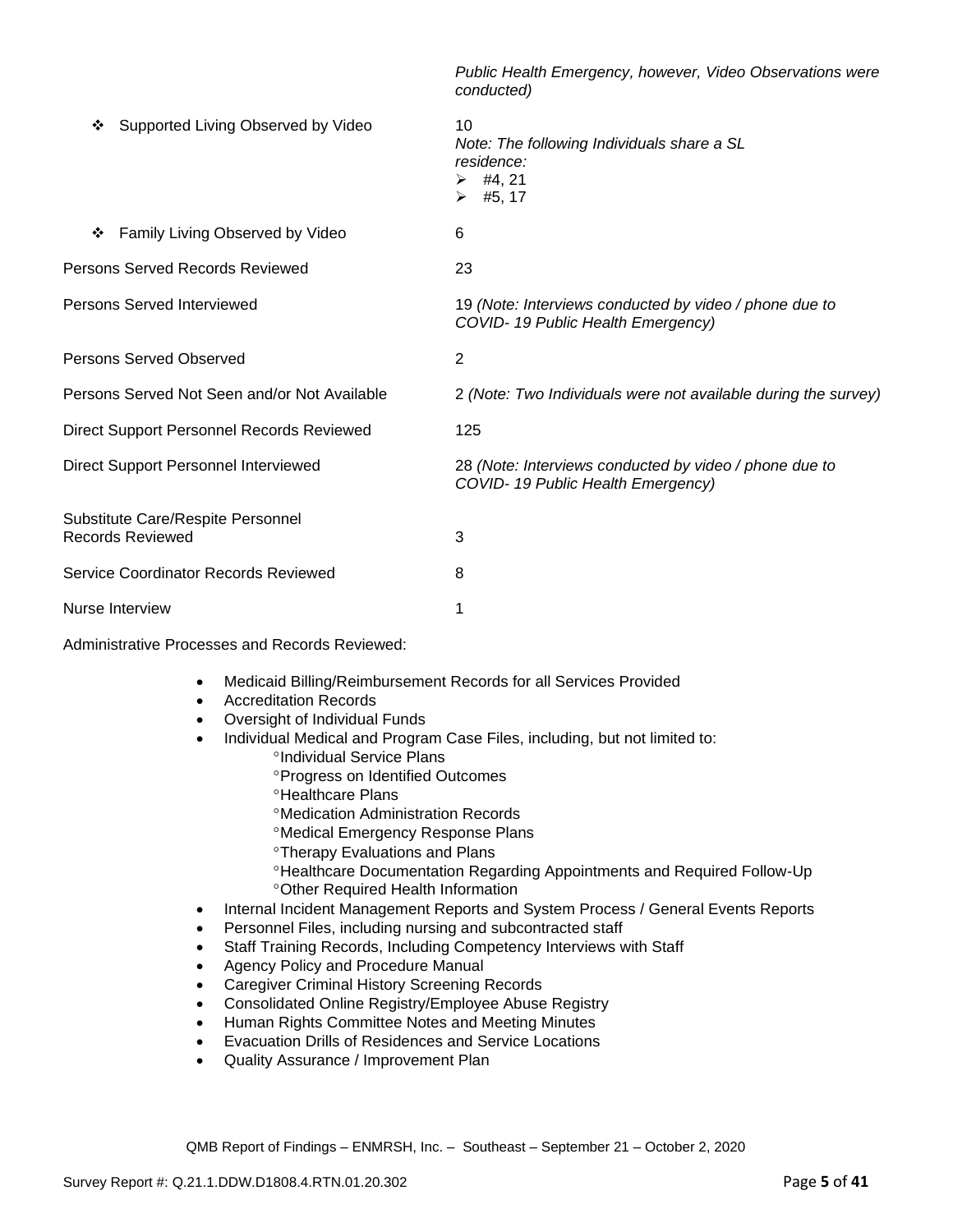CC: Distribution List: DOH - Division of Health Improvement

DOH - Developmental Disabilities Supports Division

DOH - Office of Internal Audit

HSD - Medical Assistance Division

NM Attorney General's Office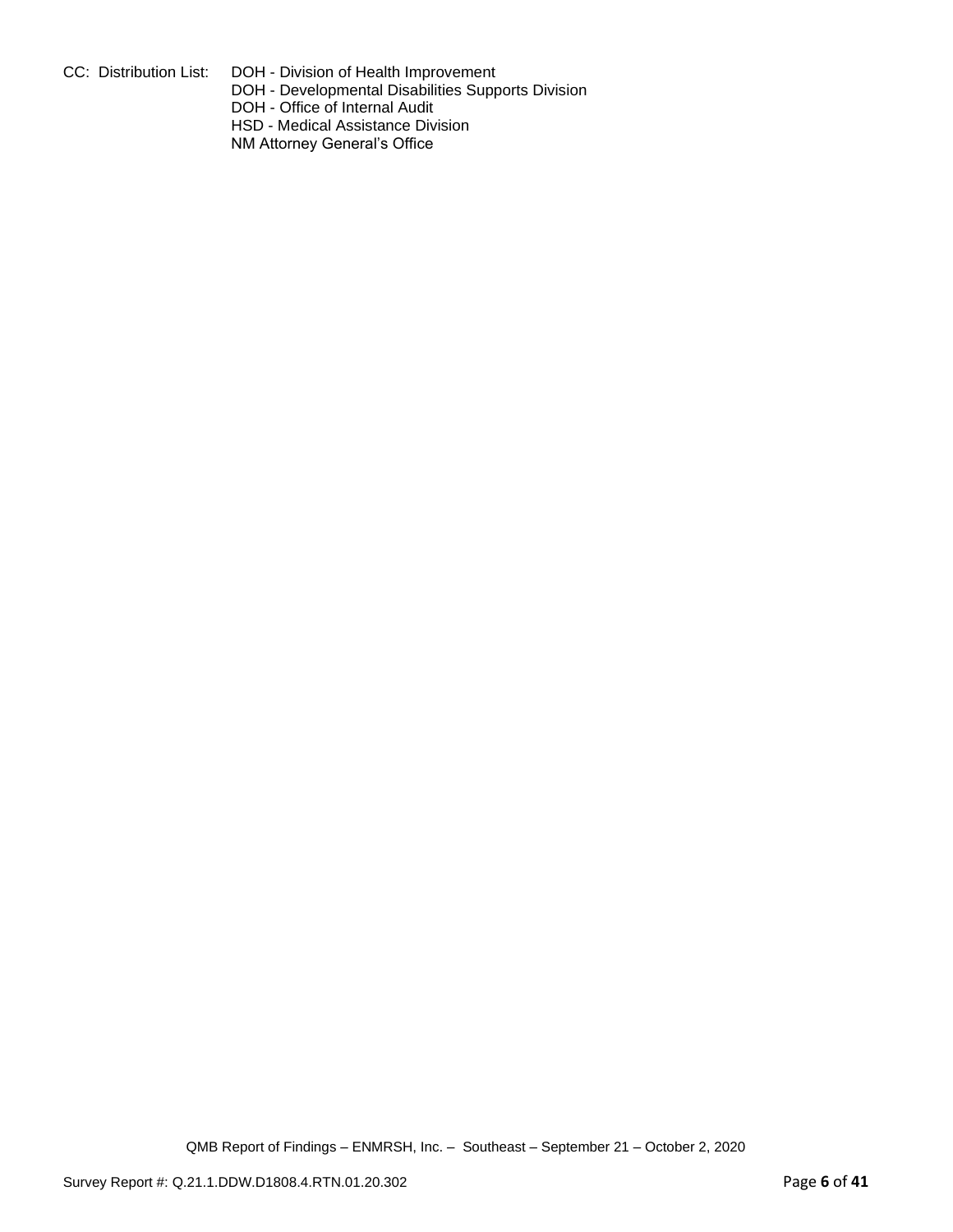## **Attachment A**

# **Provider Instructions for Completing the QMB Plan of Correction (POC) Process**

#### *Introduction:*

After a QMB Compliance Survey, your QMB Report of Findings will be sent to you via e-mail.

Each provider must develop and implement a Plan of Correction (POC) that identifies specific quality assurance and quality improvement activities the agency will implement to correct deficiencies and prevent continued deficiencies and non-compliance.

Agencies must submit their Plan of Correction within ten (10) business days from the date you receive the QMB Report of Findings. (Providers who do not submit a POC within 10 business days may be referred to the DDSD Regional Office for purposes of contract management or the Internal Review Committee [IRC] for possible actions or sanctions).

Agencies must fully implement their approved Plan of Correction within 45 business days (10 business days to submit your POC for approval and 35 days to implement your approved Plan of Correction) from the date they receive the QMB Report of Findings. Providers who fail to complete a POC within the 45-business days allowed will be referred to the IRC for possible actions or sanctions.

If you have questions about the Plan of Correction process, call the Plan of Correction Coordinator at 505-273-1930 or email at [MonicaE.Valdez@state.nm.us.](mailto:MonicaE.Valdez@state.nm.us) Requests for technical assistance must be requested through your Regional DDSD Office.

The POC process cannot resolve disputes regarding findings. If you wish to dispute a finding on the official Report of Findings, you must file an Informal Reconsideration of Findings (IRF) request within ten (10) business days of receiving your report. Please note that you must still submit a POC for findings that are in question (see Attachment C).

#### *Instructions for Completing Agency POC:*

#### *Required Content*

Your Plan of Correction should provide a step-by-step description of the methods to correct each deficient practice cited to prevent recurrence and information that ensures the regulation cited comes into and remains in compliance. The remedies noted in your POC are expected to be added to your Agency's required, annual Quality Assurance (QA) Plan.

If a deficiency has already been corrected since the on-site survey, the plan should state how it was corrected, the completion date (date the correction was accomplished), and how possible recurrence of the deficiency will be prevented.

*The following details should be considered when developing your Plan of Correction:*

#### *The Plan of Correction must address each deficiency cited in the Report of Findings unless otherwise noted with a "No Plan of Correction Required statement." The Plan of Correction must address the five (5) areas listed below:*

- 1. How the specific and realistic corrective action will be accomplished for individuals found to have been affected by the deficient practice.
- 2. How the agency will identify other individuals who have the potential to be affected by the same deficient practice, and how the agency will act to protect those individuals in similar situations.
- 3. What Quality Assurance measures will be put into place and what systemic changes made to ensure the deficient practice will not recur.
- 4. Indicate how the agency plans to monitor its performance to make certain solutions are sustained. The agency must develop a QA plan for ensuring correction is achieved and sustained. This QA plan must be implemented, and the corrective action is evaluated for its effectiveness. The plan of correction is integrated into the agency quality assurance system; and
- 5. Include dates when corrective actions will be completed. The corrective action completion dates must be acceptable to the State.

*The following details should be considered when developing your Plan of Correction:*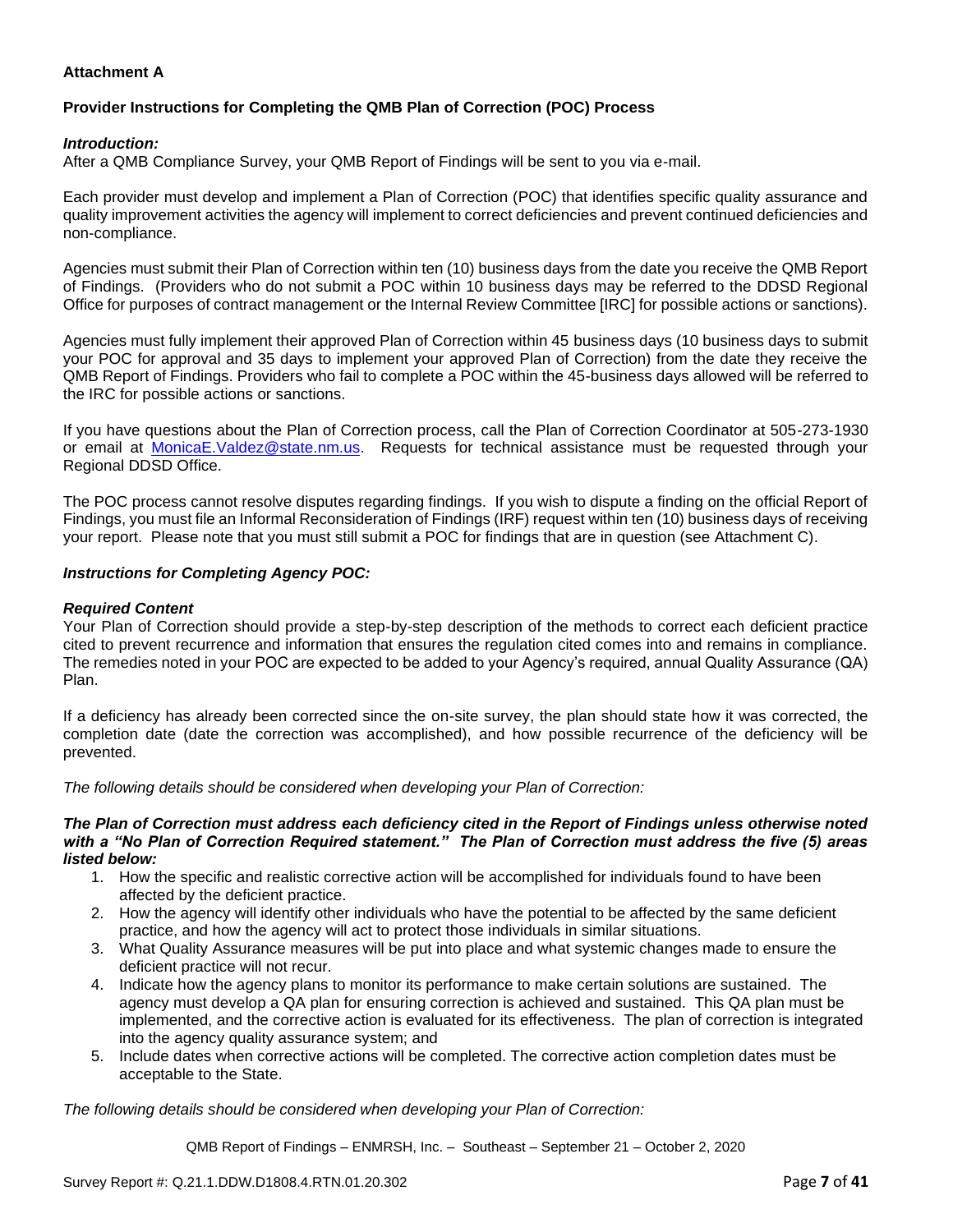- Details about how and when Individual Served, agency personnel and administrative and service delivery site files are audited by agency personnel to ensure they contain required documents;
- Information about how medication administration records are reviewed to verify they contain all required information before they are distributed to service sites, as they are being used, and after they are completed;
- Your processes for ensuring that all required agency personnel are trained on required DDSD required trainings;
- How accuracy in billing/reimbursement documentation is assured;
- How health, safety is assured;
- For Case Management providers, how Individual Service Plans are reviewed to verify they meet requirements, how the timeliness of level of care (LOC) packet submissions and consumer visits are tracked;
- Your process for gathering, analyzing and responding to quality data indicators; and,
- Details about Quality Targets in various areas, current status, analyses about why targets were not met, and remedies implemented.

*Note:* **Instruction or in-service of staff alone may not be a sufficient plan of correction.** This is a good first step toward correction, but additional steps must be taken to ensure the deficiency is corrected and will not recur.

### *Completion Dates*

- The plan of correction must include a **completion date** (entered in the far right-hand column) for each finding. Be sure the date is **realistic** in the amount of time your Agency will need to correct the deficiency; not to exceed 45 total business days.
- Direct care issues should be corrected immediately and monitored appropriately.
- Some deficiencies may require a staged plan to accomplish total correction.
- Deficiencies requiring replacement of equipment, etc., may require more time to accomplish correction but should show reasonable time frames.

### *Initial Submission of the Plan of Correction Requirements*

- 1. The Plan of Correction must be completed on the official QMB Survey Report of Findings/Plan of Correction Form and received by QMB within ten (10) business days from the date you received the report of findings.
- 2. For questions about the POC process, call the POC Coordinator, Monica Valdez at 505-273-1930 or email at [MonicaE.Valdez@state.nm.us](mailto:MonicaE.Valdez@state.nm.us) for assistance.
- 3. For Technical Assistance (TA) in developing or implementing your POC, contact your Regional DDSD Office.
- 4. Submit your POC to Monica Valdez, POC Coordinator in any of the following ways:
	- a. Electronically at [MonicaE.Valdez@state.nm.us](mailto:MonicaE.Valdez@state.nm.us) *(preferred method)*
		- b. Fax to 505-222-8661, or
		- c. Mail to POC Coordinator, 5301 Central Ave NE Suite 400, Albuquerque, New Mexico 87108
- 5. *Do not submit supporting documentation* (evidence of compliance) to QMB *until after* your POC has been approved by the QMB.
- 6. QMB will notify you when your POC has been "approved" or "denied."
	- a. During this time, whether your POC is "approved," or "denied," you will have a maximum of 45-business days from the date of receipt of your Report of Findings to correct all survey deficiencies.
	- b. If your POC is denied, it must be revised and resubmitted as soon as possible, as the 45-business day limit is in effect.
	- c. If your POC is denied a second time your agency may be referred to the Internal Review Committee.
	- d. You will receive written confirmation when your POC has been approved by QMB and a final deadline for completion of your POC.
	- e. Please note that all POC correspondence will be sent electronically unless otherwise requested.
- 7. Failure to submit your POC within 10 business days without prior approval of an extension by QMB will result in a referral to the Internal Review Committee and the possible implementation of monetary penalties and/or sanctions.

#### *POC Document Submission Requirements*

Once your POC has been approved by the QMB Plan of Correction Coordinator you must submit copies of documents as evidence that all deficiencies have been corrected, as follows.

1. Your internal documents are due within a *maximum* of 45-business days of receipt of your Report of Findings.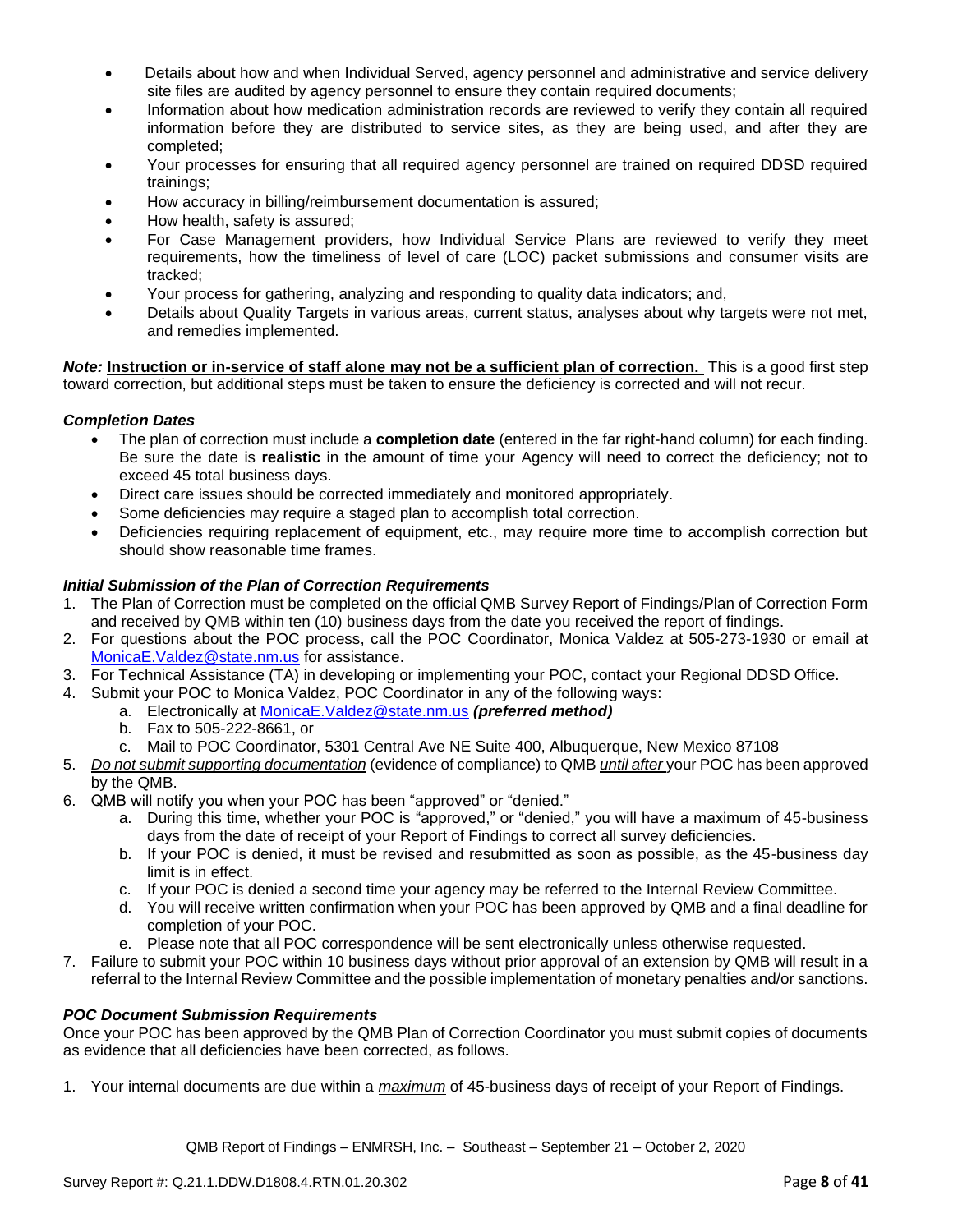- 2. It is preferred that you submit your documents via USPS or other carrier (scanned and saved to CD/DVD disc, flash drive, etc.). If documents containing HIPAA Protected Health Information (PHI) documents must be submitted through S-Comm (Therap), Fax or Postal System, do not send PHI directly to NMDOH email accounts. If the documents do not contain protected Health information (PHI) then you may submit your documents electronically scanned and attached to e-mails.
- 3. All submitted documents *must be annotated*; please be sure the tag numbers and Identification numbers are indicated on each document submitted. Documents which are not annotated with the Tag number and Identification number may not be accepted.
- 4. Do not submit original documents; Please provide copies or scanned electronic files for evidence. Originals must be maintained in the agency file(s) per DDSD Standards.
- 5. In lieu of some documents, you may submit copies of file or home audit forms that clearly indicate cited deficiencies have been corrected, other attestations of correction must be approved by the Plan of Correction Coordinator prior to their submission.
- 6. When billing deficiencies are cited, you must provide documentation to justify billing and/or void and adjust forms submitted to Xerox State Healthcare, LLC for the deficiencies cited in the Report of Findings.

**Revisions, Modifications or Extensions to your Plan of Correction (post QMB approval) must be made in writing and submitted to the Plan of Correction Coordinator, prior to the completion date and are approved on a case-by-case basis. No changes may be made to your POC or the timeframes for implementation without written approval of the POC Coordinator.**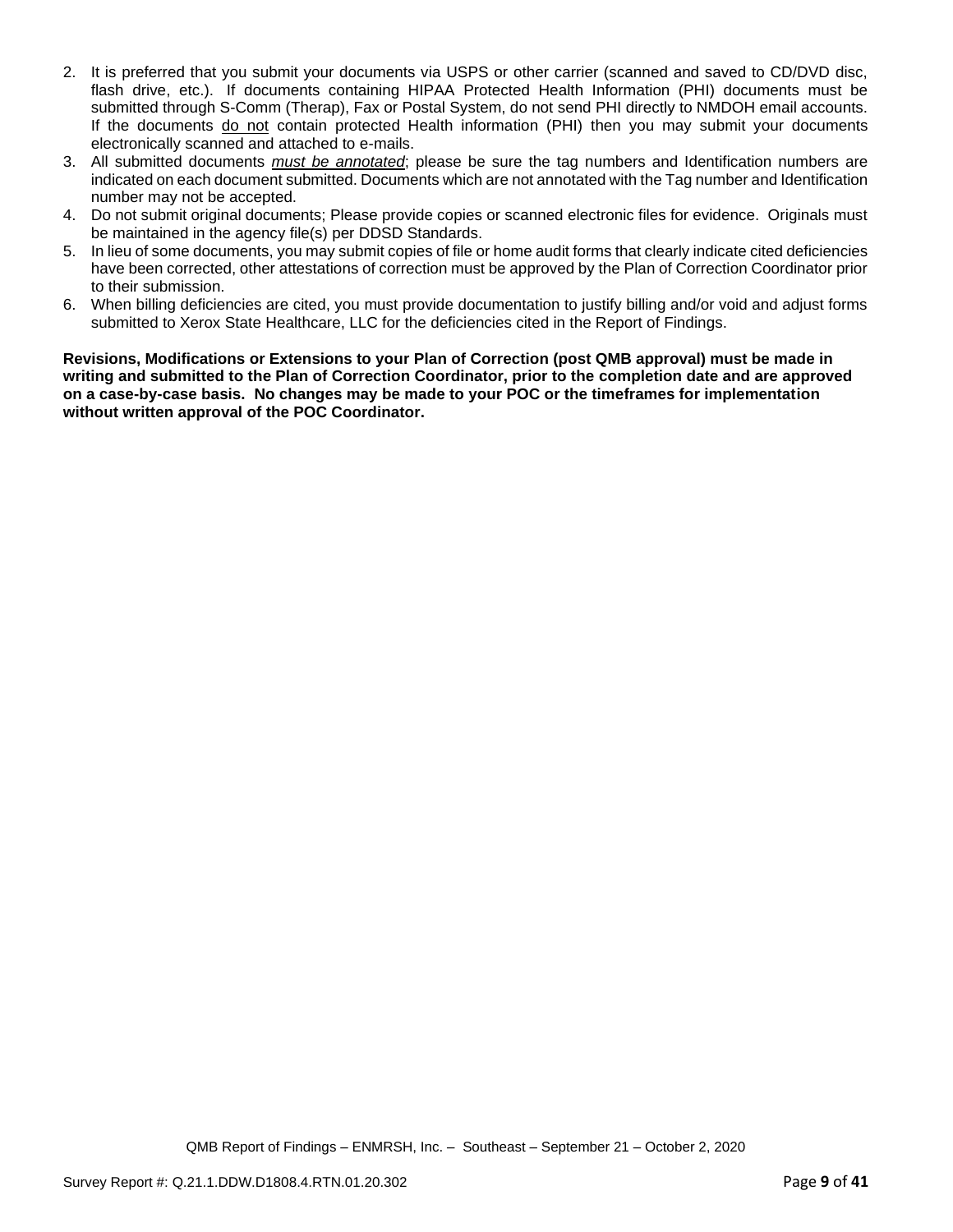## **Department of Health, Division of Health Improvement QMB Determination of Compliance Process**

The Division of Health Improvement, Quality Management Bureau (QMB) surveys compliance of the Developmental Disabilities Waiver (DDW) standards and other state and federal regulations. For the purpose of the LCA / CI survey the CMS waiver assurances have been grouped into four (4) Service Domains: Plan of Care (ISP Implementation); Qualified Providers; Health, Welfare and Safety; and Administrative Oversight (note that Administrative Oversight listed in this document is not the same as the CMS assurance of Administrative Authority. Used in this context it is related to the agency's operational policies and procedures, Quality Assurance system and Medicaid billing and reimbursement processes.)

The QMB Determination of Compliance process is based on provider compliance or non-compliance with standards and regulations identified during the on-site survey process and as reported in the QMB Report of Findings. All areas reviewed by QMB have been agreed to by DDSD and DHI/QMB and are reflective of CMS requirements. All deficiencies (non-compliance with standards and regulations) are identified and cited as either a Standard level deficiency or a Condition of Participation level deficiency in the QMB Reports of Findings. All deficiencies require corrective action when non-compliance is identified.

Each deficiency in your Report of Findings has been predetermined to be a Standard Level Deficiency, a Condition of Participation Level Deficiency, if below 85% compliance or a non-negotiable Condition of Participation Level Deficiency. Your Agency's overall Compliance Determination is based on a Scope and Severity Scale which takes into account the number of Standard and Condition Level Tags cited as well as the percentage of Individuals affected in the sample.

## **Conditions of Participation (CoPs)**

CoPs are based on the Centers for Medicare and Medicaid Services, Home and Community-Based Waiver required assurances, in addition to the New Mexico Developmental Disability Waiver (DDW) Service Standards. The Division of Health Improvement (DHI), in conjunction with the Developmental Disability Support Division (DDSD), has identified certain deficiencies that have the potential to be a Condition of Participation Level, if the tag falls below 85% compliance based on the number of people affected. Additionally, there are what are called nonnegotiable Conditions of Participation, regardless if one person or multiple people are affected. In this context, a CoP is defined as an essential / fundamental regulation or standard, which when out of compliance directly affects the health and welfare of the Individuals served. If no deficiencies within a Tag are at the level of a CoP, it is cited as a Standard Level Deficiency.

## *Service Domains and CoPs for Living Care Arrangements and Community Inclusion are as follows:*

**Service Domain: Service Plan: ISP Implementation -** *Services are delivered in accordance with the service plan, including type, scope, amount, duration and frequency specified in the service plan.*

#### **Potential Condition of Participation Level Tags, if compliance is below 85%:**

- **1A08.3 –** Administrative Case File: Individual Service Plan / ISP Components
- **1A32 –** Administrative Case File: Individual Service Plan Implementation
- **LS14 –** Residential Service Delivery Site Case File (ISP and Healthcare Requirements)
- **IS14 –** CCS / CIES Service Delivery Site Case File (ISP and Healthcare Requirements)

**Service Domain: Qualified Providers -** *The State monitors non-licensed/non-certified providers to assure adherence to waiver requirements. The State implements its policies and procedures for verifying that provider training is conducted in accordance with State requirements and the approved waiver.*

#### **Potential Condition of Participation Level Tags, if compliance is below 85%:**

- **1A20 -** Direct Support Personnel Training
- **1A22 -** Agency Personnel Competency
- **1A37 –** Individual Specific Training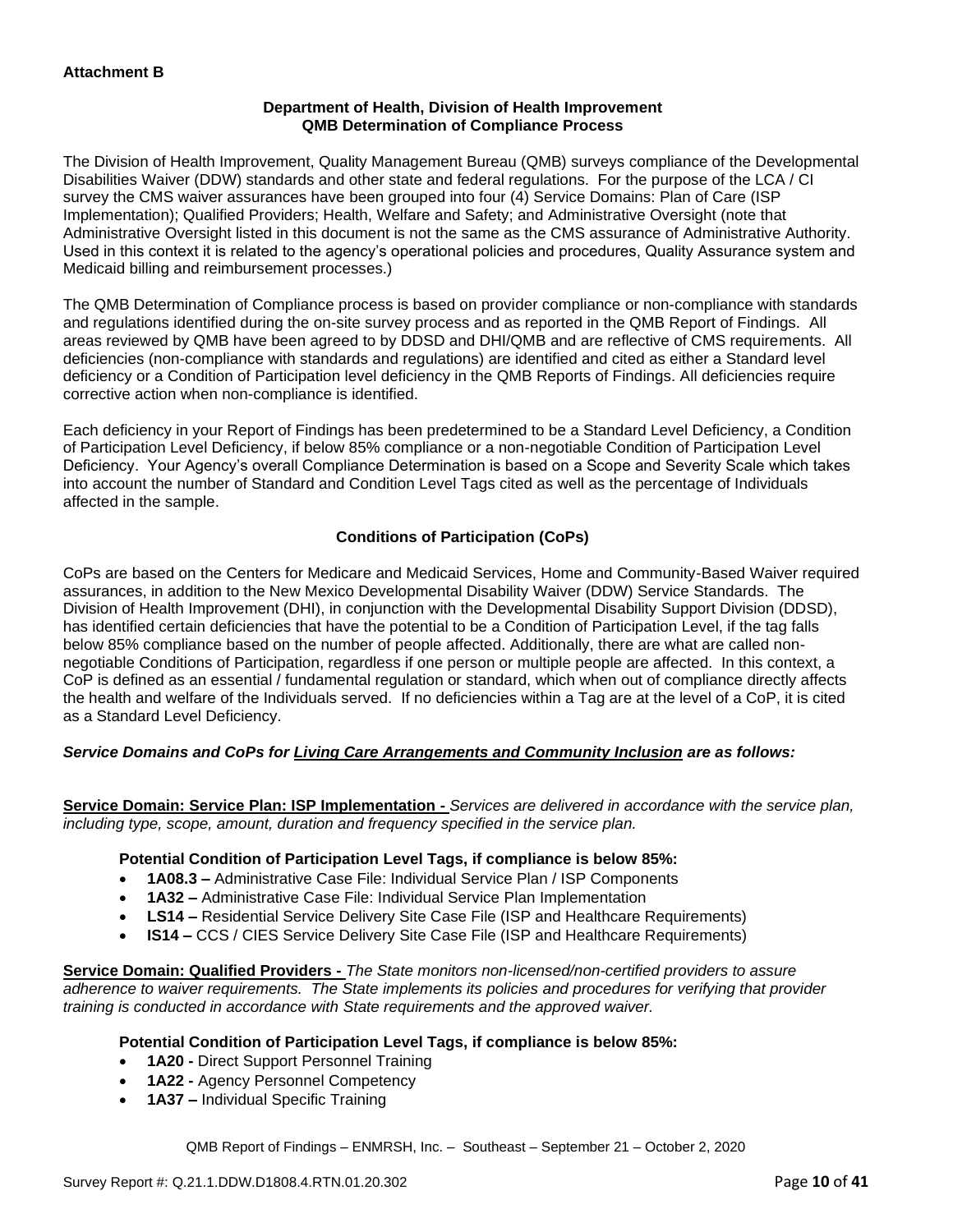#### **Non-Negotiable Condition of Participation Level Tags (one or more Individuals are cited):**

- **1A25.1 –** Caregiver Criminal History Screening
- **1A26.1 –** Consolidated On-line Registry Employee Abuse Registry

**Service Domain: Health, Welfare and Safety -** *The State, on an ongoing basis, identifies, addresses and seeks to prevent occurrences of abuse, neglect and exploitation. Individuals shall be afforded their basic human rights. The provider supports individuals to access needed healthcare services in a timely manner.*

#### **Potential Condition of Participation Level Tags, if compliance is below 85%:**

- **1A08.2 –** Administrative Case File: Healthcare Requirements & Follow-up
- **1A09 –** Medication Delivery Routine Medication Administration
- **1A09.1 –** Medication Delivery PRN Medication Administration
- **1A15.2 –** Administrative Case File: Healthcare Documentation (Therap and Required Plans)

#### **Non-Negotiable Condition of Participation Level Tags (one or more Individuals are cited):**

- **1A05 –** General Requirements / Agency Policy and Procedure Requirements
- **1A07 –** Social Security Income (SSI) Payments
- **1A09.2 –** Medication Delivery Nurse Approval for PRN Medication
- **1A15 –** Healthcare Coordination Nurse Availability / Knowledge
- **1A31 –** Client Rights/Human Rights
- **LS25.1 –** Residential Reqts. (Physical Environment Supported Living / Family Living / Intensive Medical Living)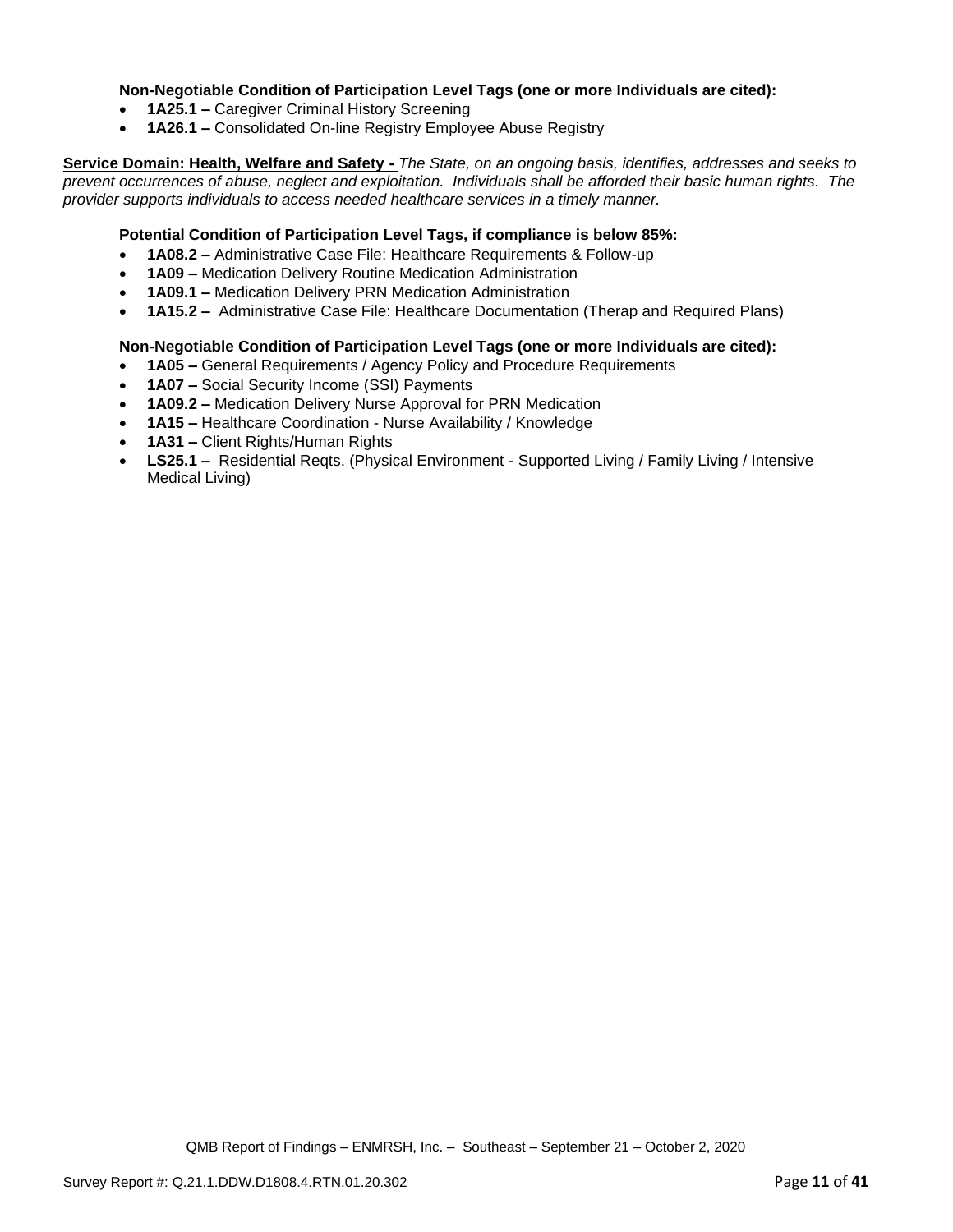## **Attachment C**

#### **Guidelines for the Provider Informal Reconsideration of Finding (IRF) Process**

#### **Introduction:**

Throughout the QMB Survey process, surveyors are openly communicating with providers. Open communication means surveyors have clarified issues and/or requested missing information before completing the review through the use of the signed/dated "Document Request," or "Administrative Needs," etc. forms. Regardless, there may still be instances where the provider disagrees with a specific finding. Providers may use the following process to informally dispute a finding.

#### **Instructions:**

- 1. The Informal Reconsideration of the Finding (IRF) request must be received in writing to the QMB Bureau Chief **within 10 business days** of receipt of the final Report of Findings **(***Note: No extensions are granted for the IRF)***.**
- 2. The written request for an IRF *must* be completed on the QMB Request for Informal Reconsideration of Finding form available on the QMB website: <https://nmhealth.org/about/dhi/cbp/irf/>
- 3. The written request for an IRF must specify in detail the request for reconsideration and why the finding is inaccurate.
- 4. The IRF request must include all supporting documentation or evidence.
- 5. If you have questions about the IRF process, email the IRF Chairperson, Valerie V. Valdez at [valerie.valdez@state.nm.us](mailto:valerie.valdez@state.nm.us) for assistance.

#### **The following limitations apply to the IRF process:**

- The written request for an IRF and all supporting evidence must be received within 10 business days.
- Findings based on evidence requested during the survey and not provided may not be subject to reconsideration.
- The supporting documentation must be new evidence not previously reviewed or requested by the survey team.
- Providers must continue to complete their Plan of Correction during the IRF process
- Providers may not request an IRF to challenge the sampling methodology.
- Providers may not request an IRF based on disagreement with the nature of the standard or regulation.
- Providers may not request an IRF to challenge the team composition.
- Providers may not request an IRF to challenge the DHI/QMB determination of compliance or the length of their DDSD provider contract.

A Provider forfeits the right to an IRF if the request is not received within 10 business days of receiving the report and/or does not include all supporting documentation or evidence to show compliance with the standards and regulations.

The IRF Committee will review the request; the Provider will be notified in writing of the ruling; no face-to-face meeting will be conducted.

When a Provider requests that a finding be reconsidered, it does not stop or delay the Plan of Correction process. **Providers must continue to complete the Plan of Correction, including the finding in dispute regardless of the IRF status.** If a finding is removed or modified, it will be noted and removed or modified from the Report of Findings. It should be noted that in some cases a Plan of Correction may be completed prior to the IRF process being completed. The provider will be notified in writing on the decisions of the IRF committee.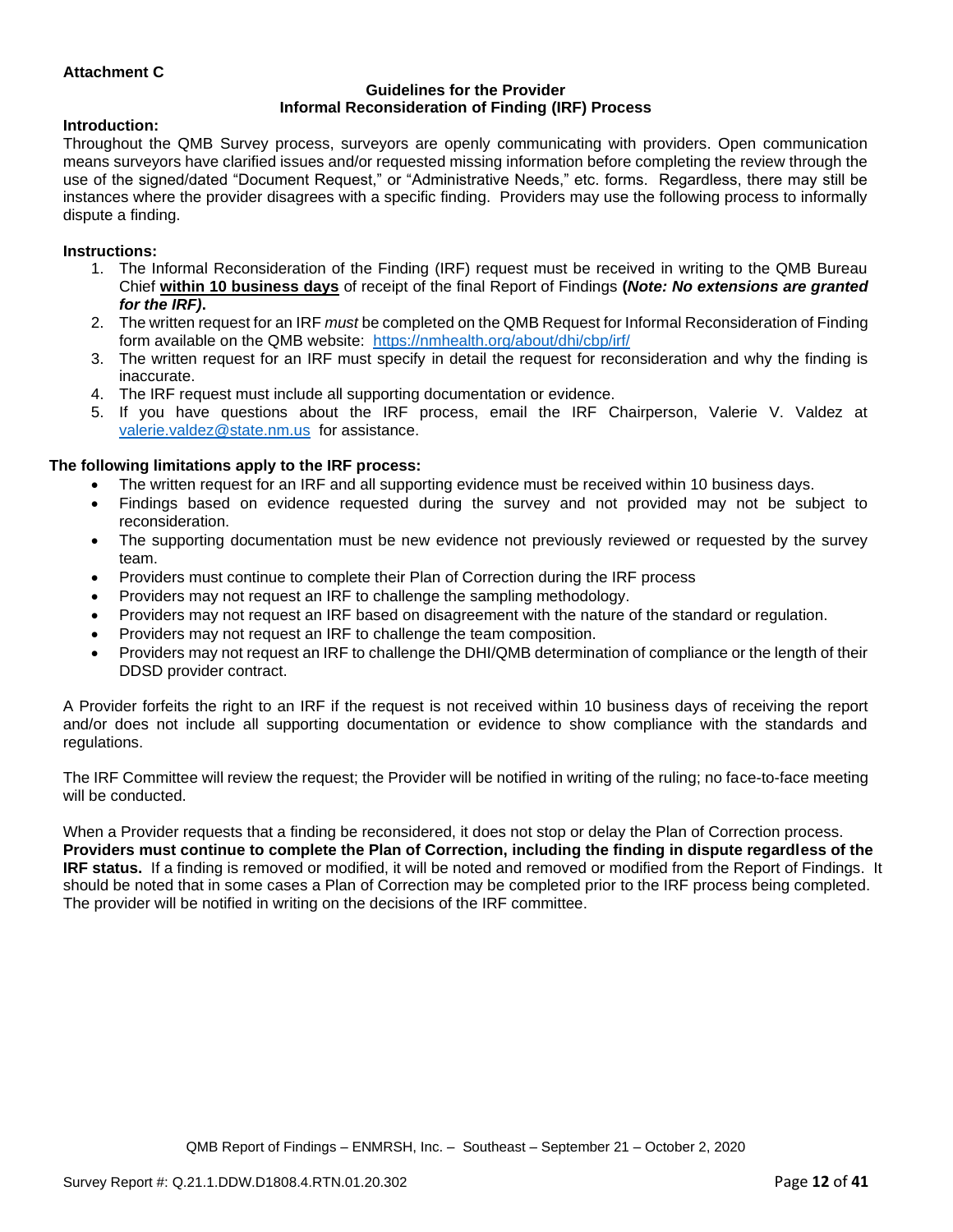## **QMB Determinations of Compliance**

### **Compliance:**

The QMB determination of *Compliance* indicates that a provider has either no deficiencies found during a survey or that no deficiencies at the Condition of Participation Level were found. The agency has obtained a level of compliance such that there is a minimal potential for harm to individuals' health and safety. To qualify for a determination of *Compliance*, the provider must have received no Conditions of Participation Level Deficiencies and have a minimal number of Individuals on the sample affected by the findings indicated in the Standards Level Tags.

#### **Partial-Compliance with Standard Level Tags:**

The QMB determination of *Partial-Compliance with Standard Level Tags* indicates that a provider is in compliance with all Condition of Participation Level deficiencies but is out of compliance with a certain percentage of Standard Level deficiencies. This partial-compliance, if not corrected, may result in a negative outcome or the potential for more than minimal harm to individuals' health and safety. There are two ways to receive a determination of Partial Compliance with Standard Level Tags:

- 1. Your Report of Findings includes 16 or fewer Standards Level Tags with between 75% and 100% of the survey sample affected in any tag.
- 2. Your Report of Findings includes 17 or more Standard Level Tags with between 50% to 74% of the survey sample affected in any tag.

## **Partial-Compliance with Standard Level Tags and Condition of Participation Level Tags:**

The QMB determination of *Partial-Compliance with Standard Level Tags and Condition of Participation Level Tags*  indicates that a provider is out of compliance with one to five  $(1 - 5)$  Condition of Participation Level Tags. This partial-compliance, if not corrected, may result in a serious negative outcome or the potential for more than minimal harm to individuals' health and safety.

#### **Non-Compliance:**

The QMB determination of *Non-Compliance* indicates a provider is significantly out of compliance with both Standard Level deficiencies and Conditions of Participation level deficiencies. This non-compliance, if not corrected, may result in a serious negative outcome or the potential for more than minimal harm to individuals' health and safety. There are three ways an agency can receive a determination of Non-Compliance:

- 1. Your Report of Findings includes 17 or more total Tags with 0 to 5 Condition of Participation Level Tags with 75% to 100% of the survey sample affected in any Condition of Participation Level tag.
- 2. Your Report of Findings includes any amount of Standard Level Tags with 6 or more Condition of Participation Level Tags.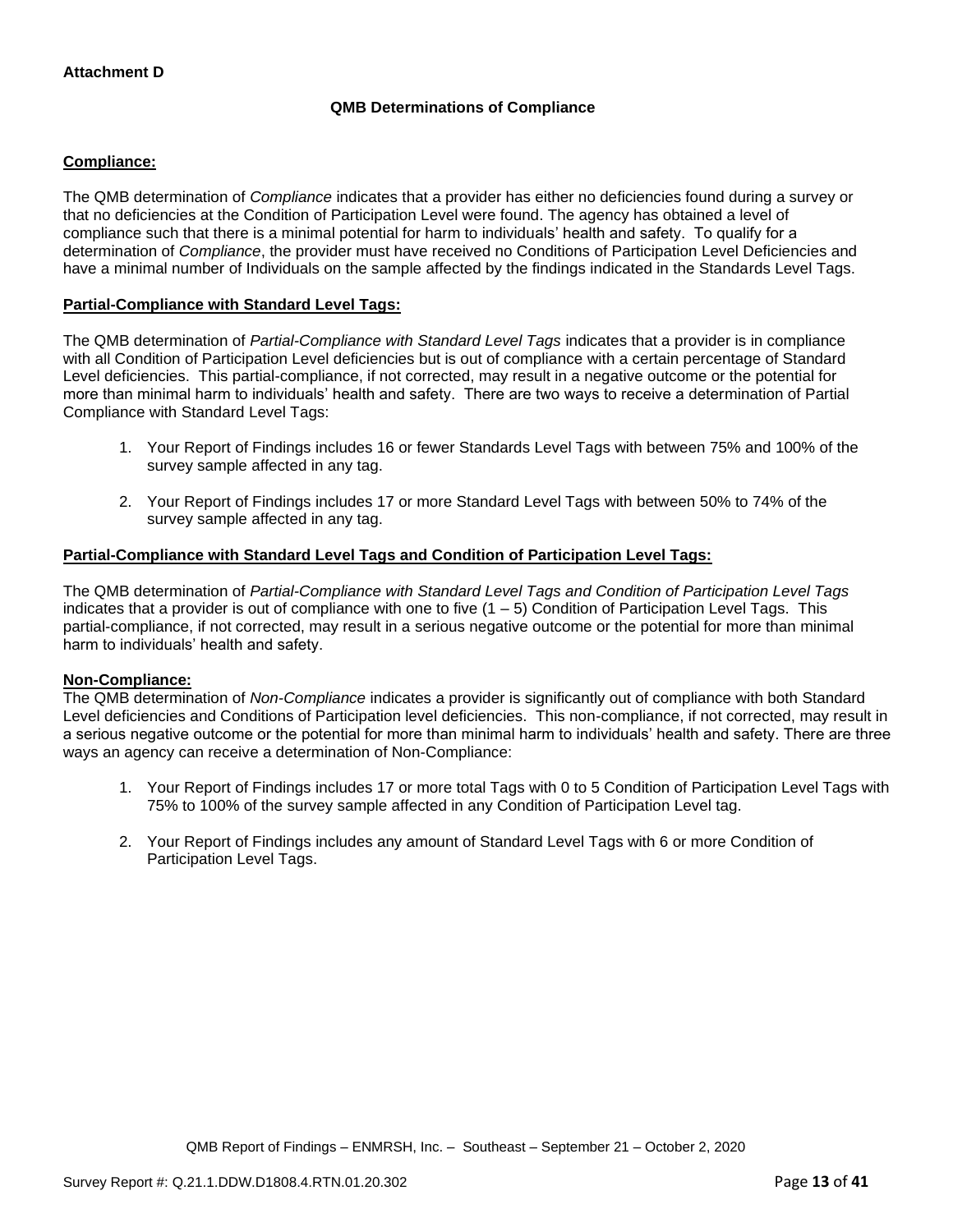| Compliance                                                                                                 | <b>Weighting</b>                                                                                                       |                                                                                                                          |                                                                                                                          |                                                                                                                        |                                                                                                                                |                                                                                                                             |                                                                                                               |
|------------------------------------------------------------------------------------------------------------|------------------------------------------------------------------------------------------------------------------------|--------------------------------------------------------------------------------------------------------------------------|--------------------------------------------------------------------------------------------------------------------------|------------------------------------------------------------------------------------------------------------------------|--------------------------------------------------------------------------------------------------------------------------------|-----------------------------------------------------------------------------------------------------------------------------|---------------------------------------------------------------------------------------------------------------|
| <b>Determination</b>                                                                                       |                                                                                                                        | LOW                                                                                                                      |                                                                                                                          | <b>MEDIUM</b>                                                                                                          |                                                                                                                                |                                                                                                                             | <b>HIGH</b>                                                                                                   |
| <b>Total Tags:</b>                                                                                         | up to 16                                                                                                               | 17 or more                                                                                                               | up to 16                                                                                                                 | 17 or more                                                                                                             | <b>Any Amount</b>                                                                                                              | 17 or more                                                                                                                  | <b>Any Amount</b>                                                                                             |
|                                                                                                            | and                                                                                                                    | and                                                                                                                      | and                                                                                                                      | and                                                                                                                    | And/or                                                                                                                         | and                                                                                                                         | And/or                                                                                                        |
| <b>COP Level Tags:</b>                                                                                     | 0 COP                                                                                                                  | 0 COP                                                                                                                    | 0 COP                                                                                                                    | 0 COP                                                                                                                  | 1 to 5 COP                                                                                                                     | 0 to 5 CoPs                                                                                                                 | 6 or more COP                                                                                                 |
|                                                                                                            | and                                                                                                                    | and                                                                                                                      | and                                                                                                                      | and                                                                                                                    |                                                                                                                                | and                                                                                                                         |                                                                                                               |
| Sample Affected:                                                                                           | 0 to 74%                                                                                                               | 0 to 49%                                                                                                                 | 75 to 100%                                                                                                               | 50 to 74%                                                                                                              |                                                                                                                                | 75 to 100%                                                                                                                  |                                                                                                               |
| "Non-Compliance"                                                                                           |                                                                                                                        |                                                                                                                          |                                                                                                                          |                                                                                                                        |                                                                                                                                | 17 or more<br><b>Total Tags with</b><br>75 to 100% of<br>the Individuals<br>in the sample<br>cited in any CoP<br>Level tag. | Any Amount of<br><b>Standard Level</b><br>Tags and 6 or<br>more Conditions<br>of Participation<br>Level Tags. |
| "Partial Compliance<br>with Standard Level<br>tags and Condition of<br><b>Participation Level</b><br>Tags" |                                                                                                                        |                                                                                                                          |                                                                                                                          |                                                                                                                        | <b>Any Amount</b><br><b>Standard Level</b><br>Tags, plus 1 to 5<br><b>Conditions of</b><br><b>Participation Level</b><br>tags. |                                                                                                                             |                                                                                                               |
| "Partial Compliance<br>with Standard Level<br>tags"                                                        |                                                                                                                        |                                                                                                                          | up to 16<br><b>Standard Level</b><br>Tags with 75 to<br>100% of the<br>individuals in<br>the sample cited<br>in any tag. | 17 or more<br>Standard Level<br>Tags with 50 to<br><b>74%</b> of the<br>individuals in<br>the sample cited<br>any tag. |                                                                                                                                |                                                                                                                             |                                                                                                               |
| "Compliance"                                                                                               | Up to 16<br><b>Standard Level</b><br>Tags with 0 to<br>74% of the<br>individuals in<br>the sample<br>cited in any tag. | 17 or more<br><b>Standard Level</b><br>Tags with 0 to<br>49% of the<br>individuals in<br>the sample cited<br>in any tag. |                                                                                                                          |                                                                                                                        |                                                                                                                                |                                                                                                                             |                                                                                                               |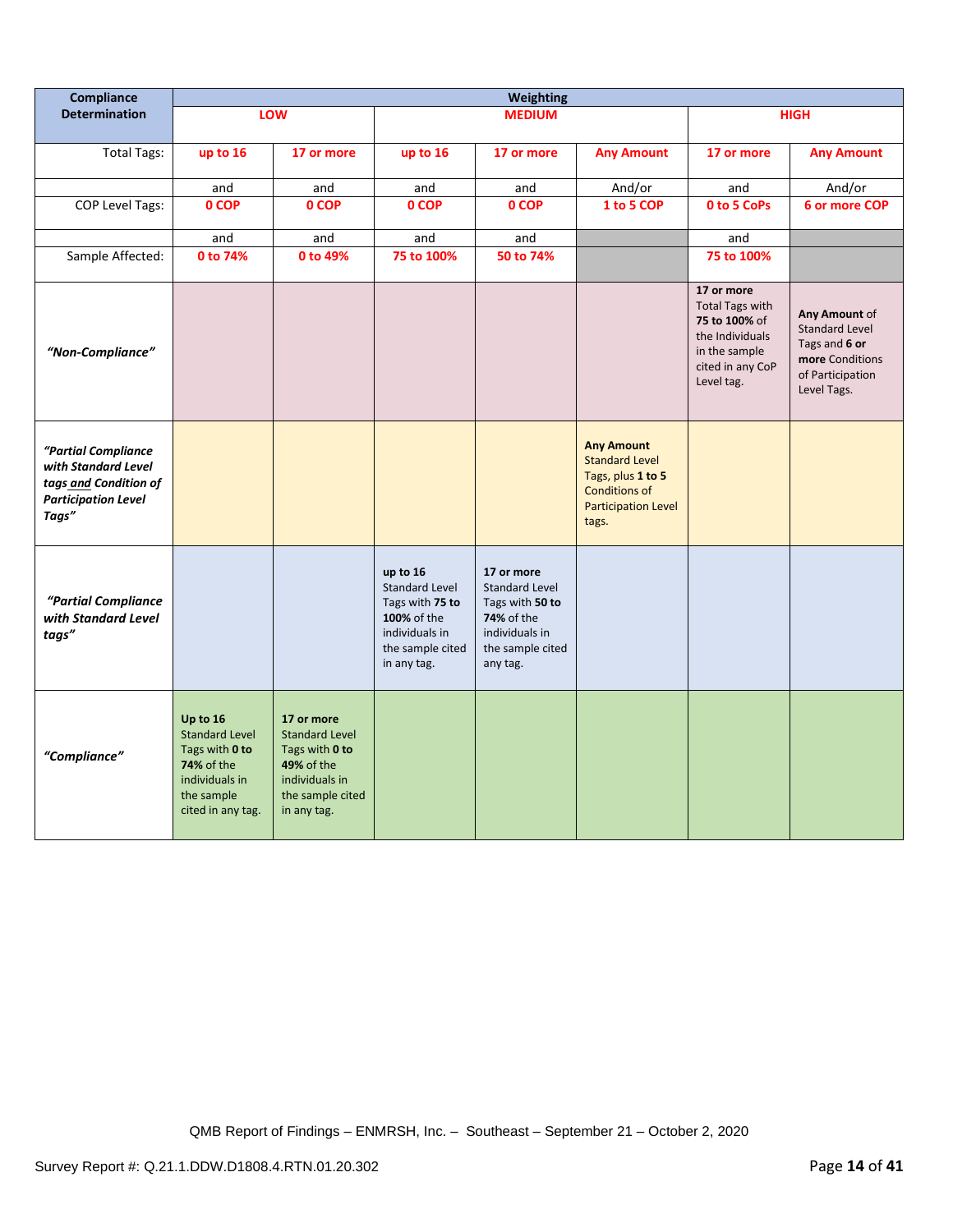**Agency: ENMRSH, Inc. - Southeast Region**

Program: Developmental Disabilities Waiver<br>Service: 2018: Supported Living, Family Livi

2018: Supported Living, Family Living; Customized In-Home Supports, Customized Community Supports, and Community Integrated Employment Services

Survey Type: Routine<br>
Survey Date: Septem **Survey Date: September 21 – October 2, 2020** 

| <b>Standard of Care</b>                                                                                                                                                                                                                                                                                                                                                                                                                                                                                                                                                                                                                                                                                                                                                                                                                                                                                                                                                                                                    | <b>Deficiencies</b>                                                                                                                                                                                                                                                                                                                                                                                                                                                                                                  | Agency Plan of Correction, On-going QA/QI<br>and Responsible Party                                                                                                                                                                                                                                                                                                                                                                                                                                                                                                                                                       | <b>Completion</b><br><b>Date</b> |
|----------------------------------------------------------------------------------------------------------------------------------------------------------------------------------------------------------------------------------------------------------------------------------------------------------------------------------------------------------------------------------------------------------------------------------------------------------------------------------------------------------------------------------------------------------------------------------------------------------------------------------------------------------------------------------------------------------------------------------------------------------------------------------------------------------------------------------------------------------------------------------------------------------------------------------------------------------------------------------------------------------------------------|----------------------------------------------------------------------------------------------------------------------------------------------------------------------------------------------------------------------------------------------------------------------------------------------------------------------------------------------------------------------------------------------------------------------------------------------------------------------------------------------------------------------|--------------------------------------------------------------------------------------------------------------------------------------------------------------------------------------------------------------------------------------------------------------------------------------------------------------------------------------------------------------------------------------------------------------------------------------------------------------------------------------------------------------------------------------------------------------------------------------------------------------------------|----------------------------------|
|                                                                                                                                                                                                                                                                                                                                                                                                                                                                                                                                                                                                                                                                                                                                                                                                                                                                                                                                                                                                                            |                                                                                                                                                                                                                                                                                                                                                                                                                                                                                                                      | Service Domain: Qualified Providers - The State monitors non-licensed/non-certified providers to assure adherence to waiver requirements. The State                                                                                                                                                                                                                                                                                                                                                                                                                                                                      |                                  |
|                                                                                                                                                                                                                                                                                                                                                                                                                                                                                                                                                                                                                                                                                                                                                                                                                                                                                                                                                                                                                            |                                                                                                                                                                                                                                                                                                                                                                                                                                                                                                                      | implements its policies and procedures for verifying that provider training is conducted in accordance with State requirements and the approved waiver.                                                                                                                                                                                                                                                                                                                                                                                                                                                                  |                                  |
| Tag #1A22 Agency Personnel Competency                                                                                                                                                                                                                                                                                                                                                                                                                                                                                                                                                                                                                                                                                                                                                                                                                                                                                                                                                                                      | <b>Standard Level Deficiency</b>                                                                                                                                                                                                                                                                                                                                                                                                                                                                                     |                                                                                                                                                                                                                                                                                                                                                                                                                                                                                                                                                                                                                          |                                  |
| Developmental Disabilities (DD) Waiver<br>Service Standards 2/26/2018; Re-Issue:<br>12/28/2018; Eff 1/1/2019<br>Chapter 13: Nursing Services 13.2.11<br>Training and Implementation of Plans:<br>1. RNs and LPNs are required to provide<br>Individual Specific Training (IST) regarding<br><b>HCPs and MERPs.</b><br>2. The agency nurse is required to deliver and<br>document training for DSP/DSS regarding the<br>healthcare interventions/strategies and MERPs<br>that the DSP are responsible to implement,<br>clearly indicating level of competency achieved<br>by each trainee as described in Chapter 17.10<br>Individual-Specific Training.<br><b>Chapter 17: Training Requirement</b><br>17.10 Individual-Specific Training: The<br>following are elements of IST: defined<br>standards of performance, curriculum tailored<br>to teach skills and knowledge necessary to<br>meet those standards of performance, and<br>formal examination or demonstration to verify<br>standards of performance, using the | Based on interview, the Agency did not ensure<br>training competencies were met for 1 of 28<br>Direct Support Personnel.<br>When DSP were asked, if the Individual's<br>had Medical Emergency Response Plans<br>and where could they be located, the<br>following was reported, the following was<br>reported:<br>• DSP #511 stated, "No." As indicated by the<br>Electronic Comprehensive Health<br>Assessment Tool, the Individual requires<br>Medical Emergency Response Plans for<br>Endocrine. (Individual #14) | Provider:<br><b>State your Plan of Correction for the</b><br>deficiencies cited in this tag here (How is the<br>deficiency going to be corrected? This can be<br>specific to each deficiency cited or if possible an<br>overall correction?): $\rightarrow$<br><b>Provider:</b><br><b>Enter your ongoing Quality</b><br><b>Assurance/Quality Improvement</b><br>processes as it related to this tag number<br>here (What is going to be done? How many<br>individuals is this going to affect? How often will<br>this be completed? Who is responsible? What<br>steps will be taken if issues are found?): $\rightarrow$ |                                  |
| established DDSD training levels of<br>awareness, knowledge, and skill.                                                                                                                                                                                                                                                                                                                                                                                                                                                                                                                                                                                                                                                                                                                                                                                                                                                                                                                                                    |                                                                                                                                                                                                                                                                                                                                                                                                                                                                                                                      |                                                                                                                                                                                                                                                                                                                                                                                                                                                                                                                                                                                                                          |                                  |
| Reaching an awareness level may be                                                                                                                                                                                                                                                                                                                                                                                                                                                                                                                                                                                                                                                                                                                                                                                                                                                                                                                                                                                         |                                                                                                                                                                                                                                                                                                                                                                                                                                                                                                                      |                                                                                                                                                                                                                                                                                                                                                                                                                                                                                                                                                                                                                          |                                  |
| accomplished by reading plans or other                                                                                                                                                                                                                                                                                                                                                                                                                                                                                                                                                                                                                                                                                                                                                                                                                                                                                                                                                                                     |                                                                                                                                                                                                                                                                                                                                                                                                                                                                                                                      |                                                                                                                                                                                                                                                                                                                                                                                                                                                                                                                                                                                                                          |                                  |
| information. The trainee is cognizant of                                                                                                                                                                                                                                                                                                                                                                                                                                                                                                                                                                                                                                                                                                                                                                                                                                                                                                                                                                                   |                                                                                                                                                                                                                                                                                                                                                                                                                                                                                                                      |                                                                                                                                                                                                                                                                                                                                                                                                                                                                                                                                                                                                                          |                                  |
| information related to a person's specific                                                                                                                                                                                                                                                                                                                                                                                                                                                                                                                                                                                                                                                                                                                                                                                                                                                                                                                                                                                 |                                                                                                                                                                                                                                                                                                                                                                                                                                                                                                                      |                                                                                                                                                                                                                                                                                                                                                                                                                                                                                                                                                                                                                          |                                  |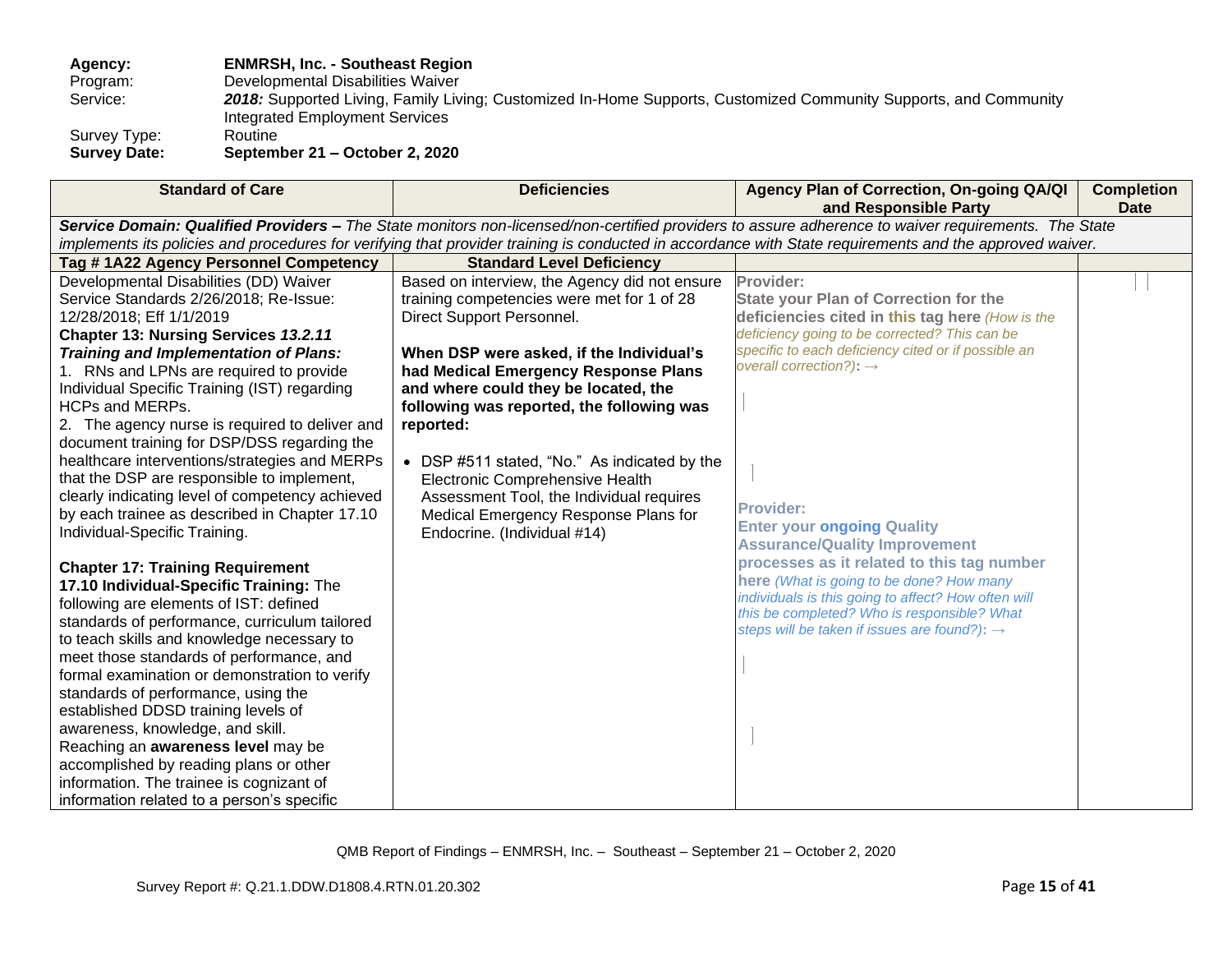| condition. Verbal or written recall of basic     |  |  |
|--------------------------------------------------|--|--|
| information or knowing where to access the       |  |  |
| information can verify awareness.                |  |  |
| Reaching a knowledge level may take the          |  |  |
| form of observing a plan in action, reading a    |  |  |
| plan more thoroughly, or having a plan           |  |  |
| described by the author or their designee.       |  |  |
| Verbal or written recall or demonstration may    |  |  |
| verify this level of competence.                 |  |  |
| Reaching a skill level involves being trained    |  |  |
| by a therapist, nurse, designated or             |  |  |
| experienced designated trainer. The trainer      |  |  |
| shall demonstrate the techniques according to    |  |  |
| the plan. Then they observe and provide          |  |  |
| feedback to the trainee as they implement the    |  |  |
| techniques. This should be repeated until        |  |  |
| competence is demonstrated. Demonstration        |  |  |
| of skill or observed implementation of the       |  |  |
| techniques or strategies verifies skill level    |  |  |
| competence. Trainees should be observed on       |  |  |
| more than one occasion to ensure appropriate     |  |  |
| techniques are maintained and to provide         |  |  |
| additional coaching/feedback.                    |  |  |
| Individuals shall receive services from          |  |  |
| competent and qualified Provider Agency          |  |  |
| personnel who must successfully complete IST     |  |  |
| requirements in accordance with the              |  |  |
| specifications described in the ISP of each      |  |  |
| person supported.                                |  |  |
| IST must be arranged and conducted at            |  |  |
| least annually. IST includes training on the ISP |  |  |
| Desired Outcomes, Action Plans, strategies,      |  |  |
| and information about the person's preferences   |  |  |
| regarding privacy, communication style, and      |  |  |
| routines. More frequent training may be          |  |  |
| necessary if the annual ISP changes before the   |  |  |
| year ends.                                       |  |  |
| IST for therapy-related WDSI, HCPs,<br>2.        |  |  |
| MERPs, CARMPs, PBSA, PBSP, and BCIP,             |  |  |
| must occur at least annually and more often if   |  |  |
| plans change, or if monitoring by the plan       |  |  |
| author or agency finds incorrect                 |  |  |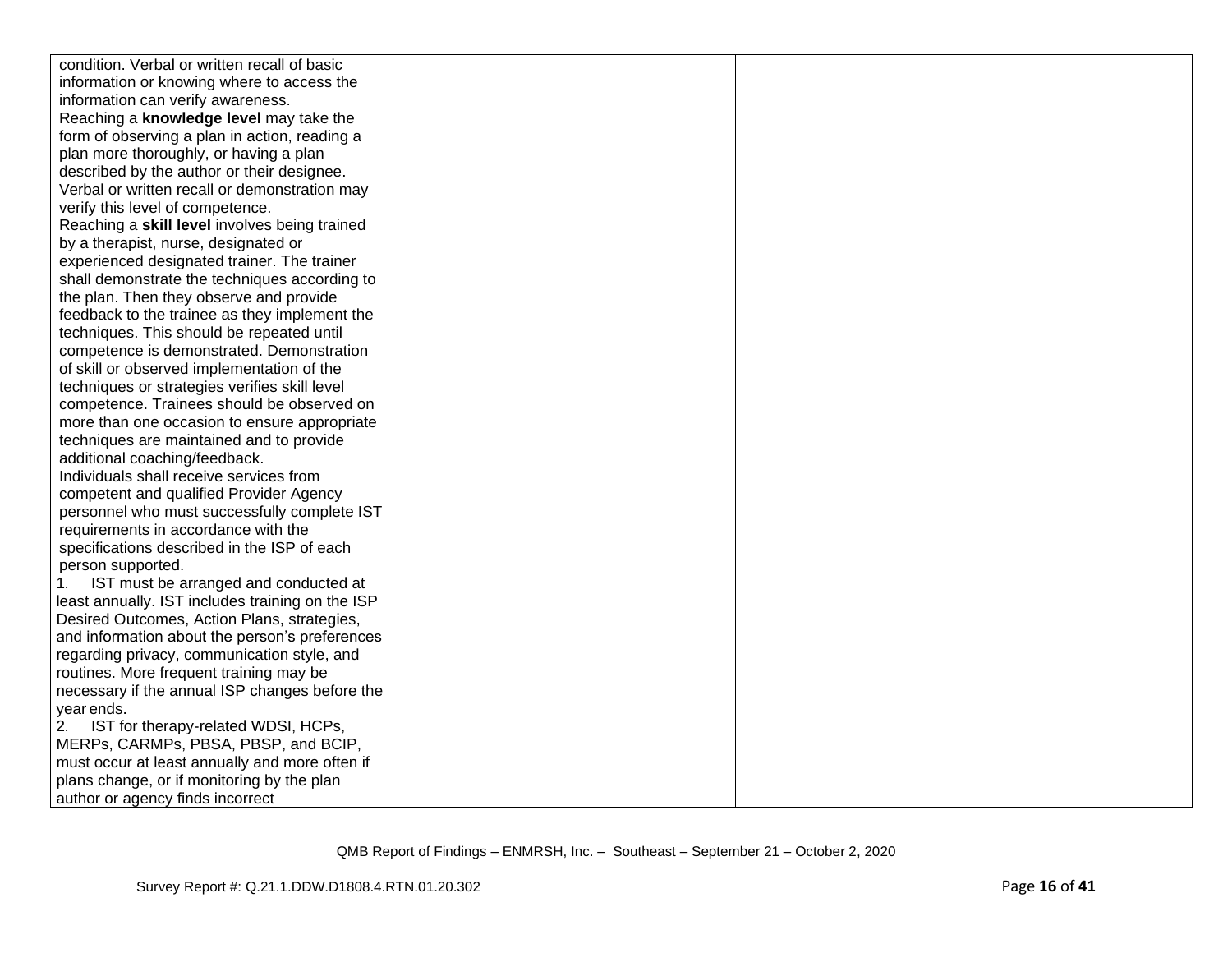| implementation, when new DSP or CM are            |  |  |
|---------------------------------------------------|--|--|
| assigned to work with a person, or when an        |  |  |
| existing DSP or CM requires a refresher.          |  |  |
| 3. The competency level of the training is        |  |  |
| based on the IST section of the ISP.              |  |  |
| 4. The person should be present for and           |  |  |
| involved in IST whenever possible.                |  |  |
| 5. Provider Agencies are responsible for          |  |  |
| tracking of IST requirements.                     |  |  |
| 6. Provider Agencies must arrange and             |  |  |
| ensure that DSP's are trained on the contents     |  |  |
| of the plans in accordance with timelines         |  |  |
| indicated in the Individual-Specific Training     |  |  |
| Requirements: Support Plans section of the        |  |  |
| ISP and notify the plan authors when new DSP      |  |  |
| are hired to arrange for trainings.               |  |  |
| 7. If a therapist, BSC, nurse, or other author of |  |  |
| a plan, healthcare or otherwise, chooses to       |  |  |
| designate a trainer, that person is still         |  |  |
| responsible for providing the curriculum to the   |  |  |
| designated trainer. The author of the plan is     |  |  |
| also responsible for ensuring the designated      |  |  |
| trainer is verifying competency in alignment      |  |  |
| with their curriculum, doing periodic quality     |  |  |
| assurance checks with their designated trainer,   |  |  |
| and re-certifying the designated trainer at least |  |  |
| annually and/or when there is a change to a       |  |  |
| person's plan.                                    |  |  |
|                                                   |  |  |
|                                                   |  |  |
|                                                   |  |  |
|                                                   |  |  |
|                                                   |  |  |
|                                                   |  |  |
|                                                   |  |  |
|                                                   |  |  |
|                                                   |  |  |
|                                                   |  |  |
|                                                   |  |  |
|                                                   |  |  |
|                                                   |  |  |
|                                                   |  |  |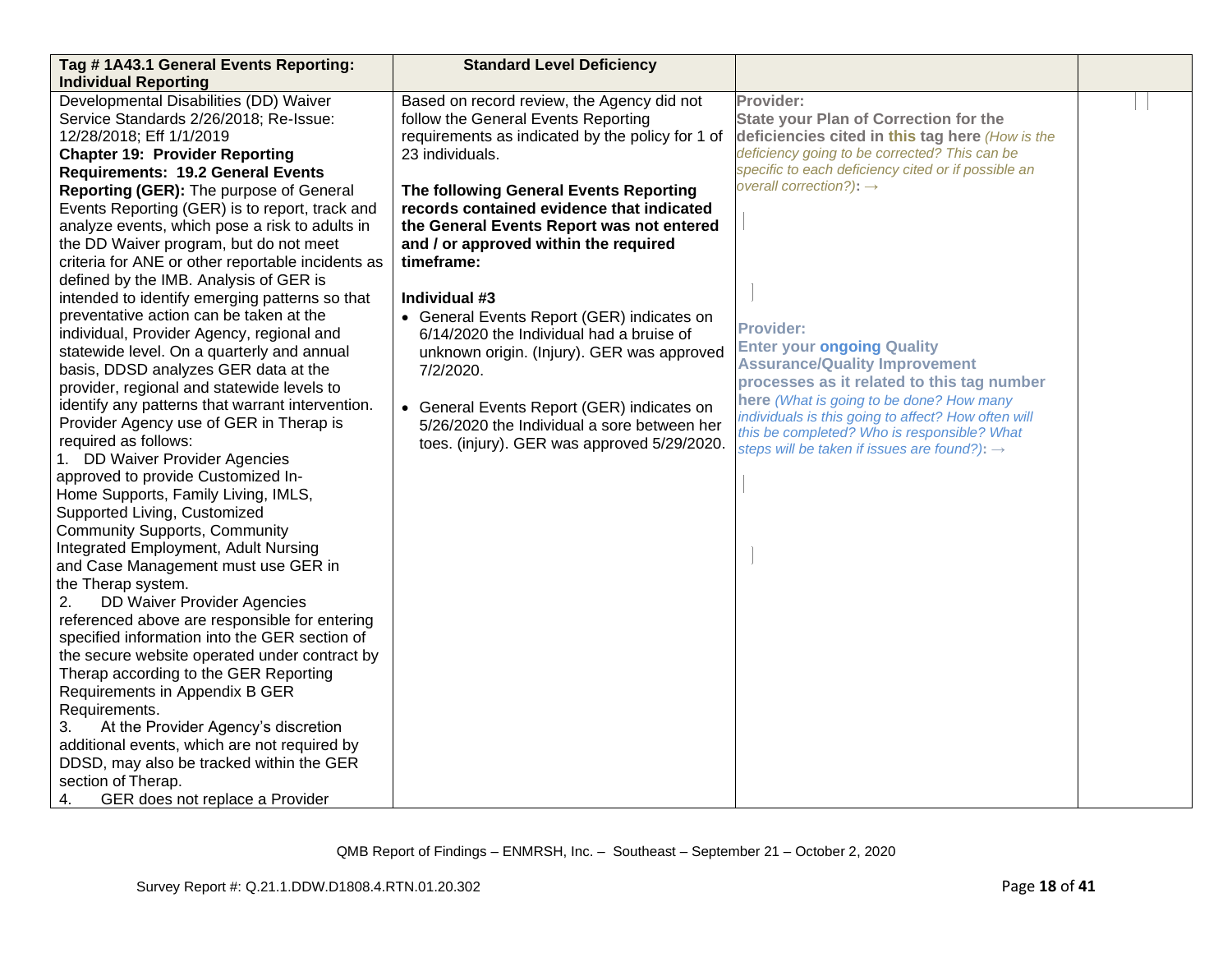| Agency's obligations to report ANE or other<br>reportable incidents as described in Chapter<br>18: Incident Management System.<br>GER does not replace a Provider<br>5.<br>Agency's obligations related to healthcare<br>coordination, modifications to the ISP, or any<br>other risk management and QI activities. |  |  |
|---------------------------------------------------------------------------------------------------------------------------------------------------------------------------------------------------------------------------------------------------------------------------------------------------------------------|--|--|
| <b>Appendix B GER Requirements: DDSD is</b><br>pleased to introduce the revised General<br>Events Reporting (GER), requirements. There<br>are two important changes related to<br>medication error reporting:<br>1. Effective immediately, DDSD requires ALL                                                        |  |  |
| medication errors be entered into Therap<br>GER with the exception of those required to<br>be reported to Division of Health<br>Improvement-Incident Management Bureau.<br>2. No alternative methods for reporting are                                                                                              |  |  |
| permitted.<br>The following events need to be reported in<br>the Therap GER:                                                                                                                                                                                                                                        |  |  |
| • Emergency Room/Urgent Care/Emergency<br><b>Medical Services</b>                                                                                                                                                                                                                                                   |  |  |
| • Falls Without Injury                                                                                                                                                                                                                                                                                              |  |  |
| • Injury (including Falls, Choking, Skin<br>Breakdown and Infection)                                                                                                                                                                                                                                                |  |  |
| • Law Enforcement Use                                                                                                                                                                                                                                                                                               |  |  |
| • Medication Errors                                                                                                                                                                                                                                                                                                 |  |  |
| • Medication Documentation Errors                                                                                                                                                                                                                                                                                   |  |  |
| • Missing Person/Elopement                                                                                                                                                                                                                                                                                          |  |  |
| • Out of Home Placement- Medical:<br>Hospitalization, Long Term Care, Skilled<br>Nursing or Rehabilitation Facility Admission                                                                                                                                                                                       |  |  |
| • PRN Psychotropic Medication                                                                                                                                                                                                                                                                                       |  |  |
| • Restraint Related to Behavior                                                                                                                                                                                                                                                                                     |  |  |
| • Suicide Attempt or Threat                                                                                                                                                                                                                                                                                         |  |  |
| <b>Entry Guidance: Provider Agencies must</b>                                                                                                                                                                                                                                                                       |  |  |
| complete the following sections of the GER                                                                                                                                                                                                                                                                          |  |  |
| with detailed information: profile information,                                                                                                                                                                                                                                                                     |  |  |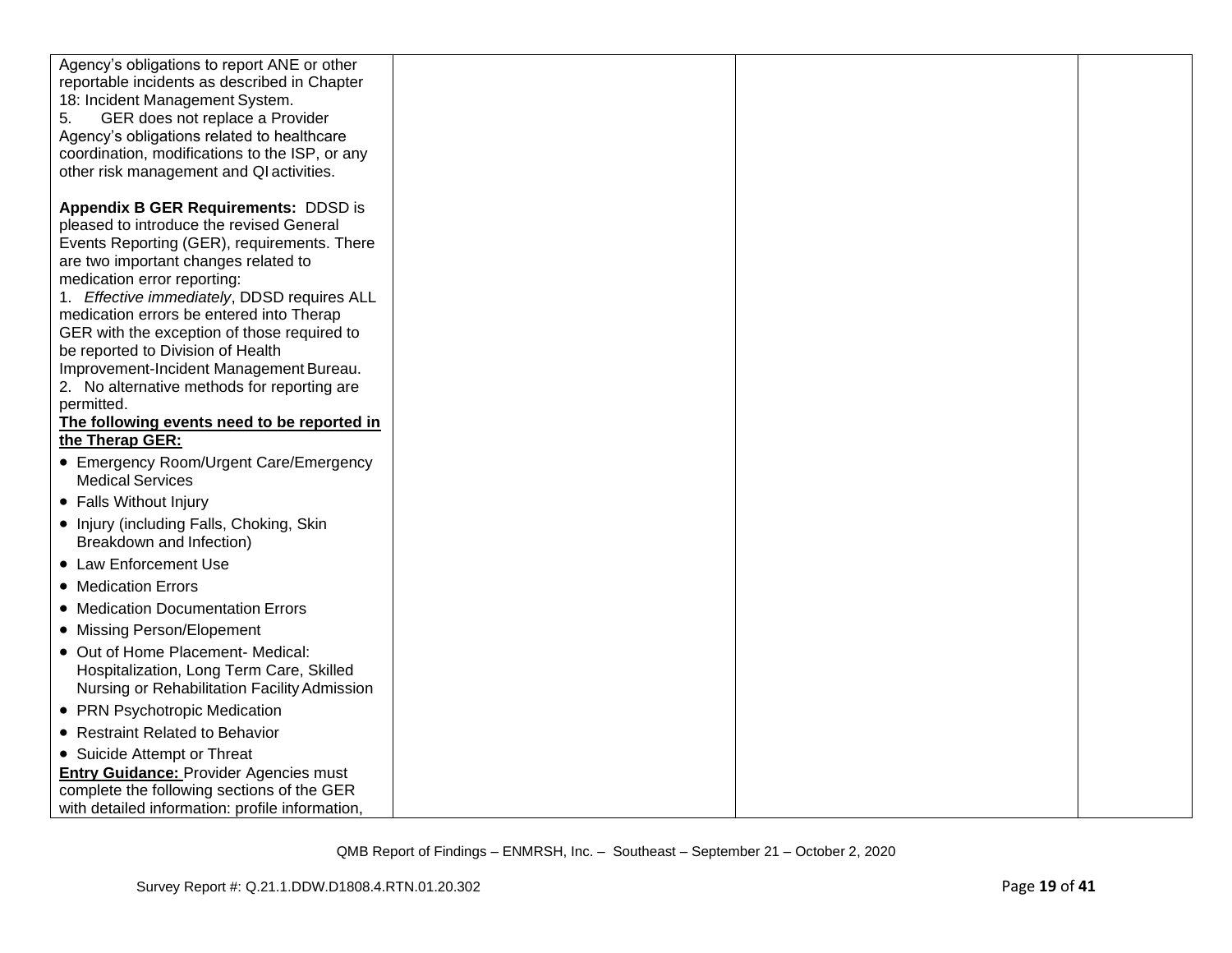| event information, other event information, |  |  |
|---------------------------------------------|--|--|
| general information, notification, actions  |  |  |
| taken or planned, and the review follow up  |  |  |
| comments section. Please attach any         |  |  |
| pertinent external documents such as        |  |  |
| discharge summary, medical consultation     |  |  |
| form, etc. Provider Agencies must enter and |  |  |
| approve GERs within 2 business days with    |  |  |
| the exception of Medication Errors which    |  |  |
| must be entered GER on at least a monthly   |  |  |
| basis.                                      |  |  |
|                                             |  |  |
|                                             |  |  |
|                                             |  |  |
|                                             |  |  |
|                                             |  |  |
|                                             |  |  |
|                                             |  |  |
|                                             |  |  |
|                                             |  |  |
|                                             |  |  |
|                                             |  |  |
|                                             |  |  |
|                                             |  |  |
|                                             |  |  |
|                                             |  |  |
|                                             |  |  |
|                                             |  |  |
|                                             |  |  |
|                                             |  |  |
|                                             |  |  |
|                                             |  |  |
|                                             |  |  |
|                                             |  |  |
|                                             |  |  |
|                                             |  |  |
|                                             |  |  |
|                                             |  |  |
|                                             |  |  |
|                                             |  |  |
|                                             |  |  |
|                                             |  |  |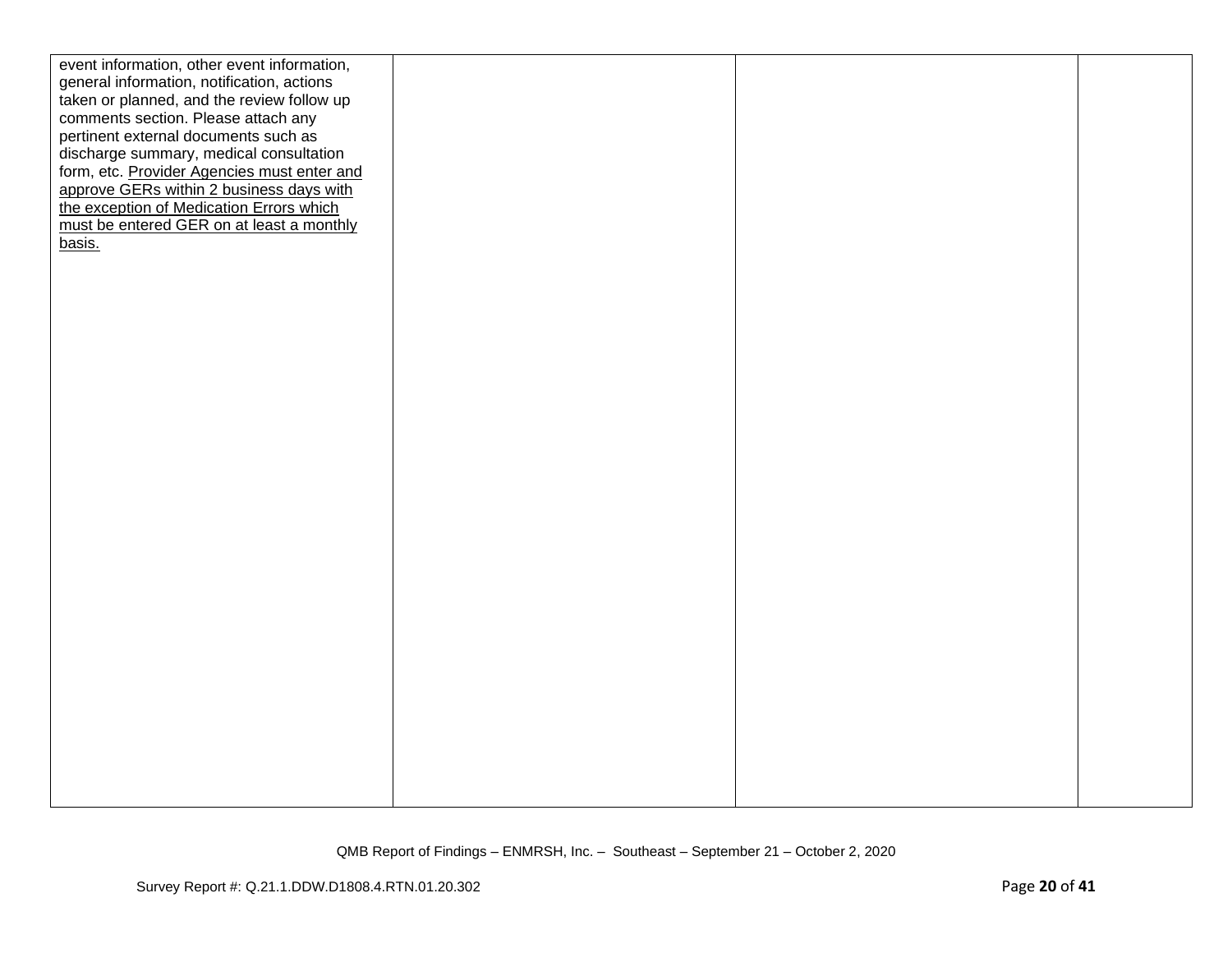| <b>Standard of Care</b>                                                                                                                           | <b>Deficiencies</b>                              | Agency Plan of Correction, On-going QA/QI<br>and Responsible Party                                                                                               | <b>Completion</b><br><b>Date</b> |  |
|---------------------------------------------------------------------------------------------------------------------------------------------------|--------------------------------------------------|------------------------------------------------------------------------------------------------------------------------------------------------------------------|----------------------------------|--|
| Service Domain: Health and Welfare - The state, on an ongoing basis, identifies, addresses and seeks to prevent occurrences of abuse, neglect and |                                                  |                                                                                                                                                                  |                                  |  |
|                                                                                                                                                   |                                                  | exploitation. Individuals shall be afforded their basic human rights. The provider supports individuals to access needed healthcare services in a timely manner. |                                  |  |
| Tag #1A08.2 Administrative Case File:                                                                                                             | <b>Standard Level Deficiency</b>                 |                                                                                                                                                                  |                                  |  |
| <b>Healthcare Requirements &amp; Follow-up</b><br>Developmental Disabilities (DD) Waiver                                                          | Based on record review and interview, the        | Provider:                                                                                                                                                        |                                  |  |
| Service Standards 2/26/2018; Re-Issue:                                                                                                            | Agency did not provide documentation of          | <b>State your Plan of Correction for the</b>                                                                                                                     |                                  |  |
| 12/28/2018; Eff 1/1/2019                                                                                                                          | annual physical examinations and/or other        | deficiencies cited in this tag here (How is the                                                                                                                  |                                  |  |
| <b>Chapter 3 Safeguards: 3.1.1 Decision</b>                                                                                                       | examinations as specified by a licensed          | deficiency going to be corrected? This can be                                                                                                                    |                                  |  |
| <b>Consultation Process (DCP): Health</b>                                                                                                         | physician for 2 of 23 individuals receiving      | specific to each deficiency cited or if possible an                                                                                                              |                                  |  |
| decisions are the sole domain of waiver                                                                                                           | Living Care Arrangements and Community           | overall correction?): $\rightarrow$                                                                                                                              |                                  |  |
| participants, their guardians or healthcare                                                                                                       | Inclusion.                                       |                                                                                                                                                                  |                                  |  |
| decision makers. Participants and their                                                                                                           |                                                  |                                                                                                                                                                  |                                  |  |
| healthcare decision makers can confidently                                                                                                        | Review of the administrative individual case     |                                                                                                                                                                  |                                  |  |
| make decisions that are compatible with their                                                                                                     | files revealed the following items were not      |                                                                                                                                                                  |                                  |  |
| personal and cultural values. Provider                                                                                                            | found, incomplete, and/or not current:           |                                                                                                                                                                  |                                  |  |
| Agencies are required to support the informed                                                                                                     |                                                  |                                                                                                                                                                  |                                  |  |
| decision making of waiver participants by                                                                                                         | <b>Living Care Arrangements / Community</b>      | <b>Provider:</b>                                                                                                                                                 |                                  |  |
| supporting access to medical consultation,                                                                                                        | <b>Inclusion (Individuals Receiving Multiple</b> | <b>Enter your ongoing Quality</b>                                                                                                                                |                                  |  |
| information, and other available resources                                                                                                        | Services):                                       | <b>Assurance/Quality Improvement</b>                                                                                                                             |                                  |  |
| according to the following:<br>The DCP is used when a person or<br>1.                                                                             | <b>Emergency Room Visit:</b>                     | processes as it related to this tag number                                                                                                                       |                                  |  |
| his/her guardian/healthcare decision maker                                                                                                        | Individual #6 - As indicated by collateral       | here (What is going to be done? How many                                                                                                                         |                                  |  |
| has concerns, needs more information about                                                                                                        | documentation reviewed, the Individual was       | individuals is this going to affect? How often will                                                                                                              |                                  |  |
| health-related issues, or has decided not to                                                                                                      | seen at the ER on 8/23/2020. Follow-up was       | this be completed? Who is responsible? What                                                                                                                      |                                  |  |
| follow all or part of an order, recommendation,                                                                                                   | to be completed in 1 day. No evidence of         | steps will be taken if issues are found?): $\rightarrow$                                                                                                         |                                  |  |
| or suggestion. This includes, but is not limited                                                                                                  | follow-up found.                                 |                                                                                                                                                                  |                                  |  |
| to:                                                                                                                                               |                                                  |                                                                                                                                                                  |                                  |  |
| a. medical orders or recommendations from                                                                                                         | • Individual #9 - As indicated by collateral     |                                                                                                                                                                  |                                  |  |
| the Primary Care Practitioner, Specialists                                                                                                        | documentation reviewed, the Individual was       |                                                                                                                                                                  |                                  |  |
| or other licensed medical or healthcare                                                                                                           | seen at the ER on 7/13/2020 for an Abscess.      |                                                                                                                                                                  |                                  |  |
| practitioners such as a Nurse Practitioner                                                                                                        | Follow-up was to be completed in 3 days.         |                                                                                                                                                                  |                                  |  |
| (NP or CNP), Physician Assistant (PA) or                                                                                                          | No evidence of follow-up found.                  |                                                                                                                                                                  |                                  |  |
| Dentist;                                                                                                                                          |                                                  |                                                                                                                                                                  |                                  |  |
| b. clinical recommendations made by<br>registered/licensed clinicians who are                                                                     |                                                  |                                                                                                                                                                  |                                  |  |
| either members of the IDT or clinicians                                                                                                           |                                                  |                                                                                                                                                                  |                                  |  |
| who have performed an evaluation such                                                                                                             |                                                  |                                                                                                                                                                  |                                  |  |
| as a video-fluoroscopy;                                                                                                                           |                                                  |                                                                                                                                                                  |                                  |  |
| c. health related recommendations or                                                                                                              |                                                  |                                                                                                                                                                  |                                  |  |
| suggestions from oversight activities such                                                                                                        |                                                  |                                                                                                                                                                  |                                  |  |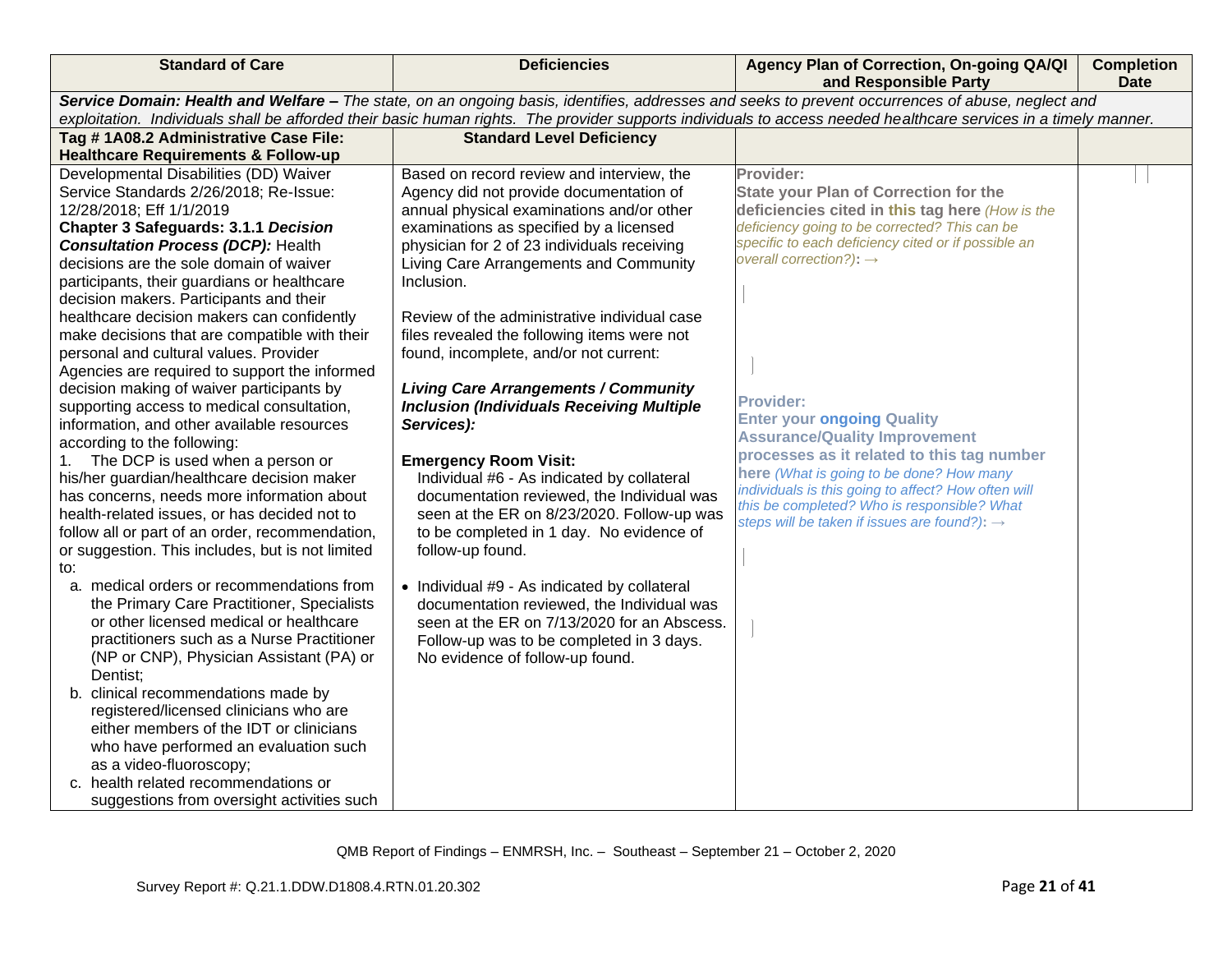| as the Individual Quality Review (IQR) or<br>other DOH review or oversight activities;<br>and<br>d. recommendations made through a<br>Healthcare Plan (HCP), including a<br><b>Comprehensive Aspiration Risk</b><br>Management Plan (CARMP), or another<br>plan.                                                                                                                                                                                                                                                                                                                              |  |  |
|-----------------------------------------------------------------------------------------------------------------------------------------------------------------------------------------------------------------------------------------------------------------------------------------------------------------------------------------------------------------------------------------------------------------------------------------------------------------------------------------------------------------------------------------------------------------------------------------------|--|--|
| 2. When the person/guardian disagrees<br>with a recommendation or does not agree<br>with the implementation of that<br>recommendation, Provider Agencies<br>follow the DCP and attend the meeting<br>coordinated by the CM. During this<br>meeting:<br>a. Providers inform the person/guardian<br>of the rationale for that<br>recommendation, so that the benefit is<br>made clear. This will be done in<br>layman's terms and will include basic<br>sharing of information designed to<br>assist the person/guardian with<br>understanding the risks and benefits of<br>the recommendation. |  |  |
| b. The information will be focused on the<br>specific area of concern by the<br>person/guardian. Alternatives should be<br>presented, when available, if the<br>guardian is interested in considering<br>other options for implementation.<br>c. Providers support the person/guardian to<br>make an informed decision.<br>d. The decision made by the<br>person/guardian during the meeting is<br>accepted; plans are modified; and the<br>IDT honors this health decision in every<br>setting.                                                                                              |  |  |
| <b>Chapter 20: Provider Documentation and</b><br><b>Client Records: 20.2 Client Records</b><br>Requirements: All DD Waiver Provider                                                                                                                                                                                                                                                                                                                                                                                                                                                           |  |  |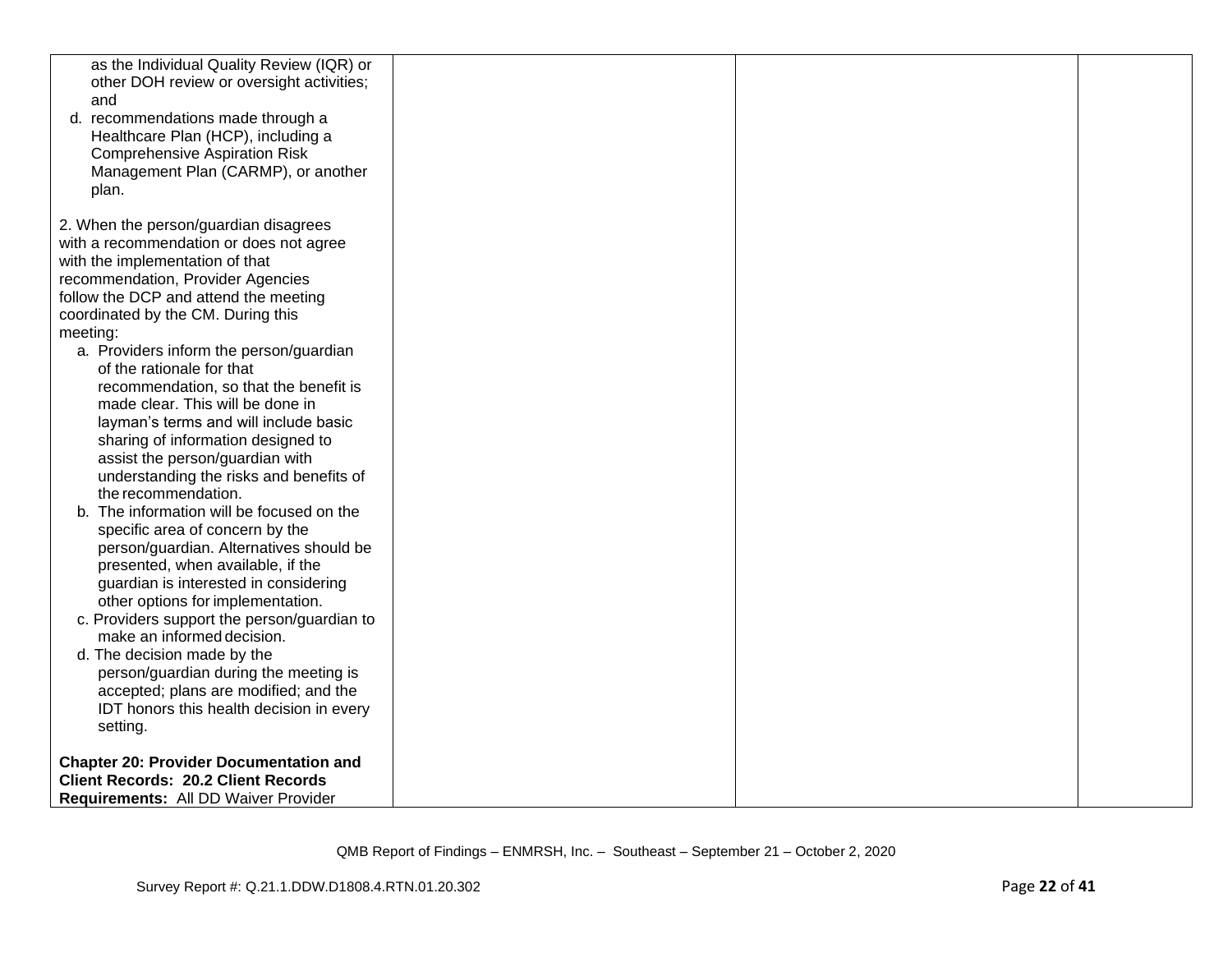| Agencies are required to create and maintain      |  |  |
|---------------------------------------------------|--|--|
| individual client records. The contents of client |  |  |
| records vary depending on the unique needs of     |  |  |
| the person receiving services and the resultant   |  |  |
| information produced. The extent of               |  |  |
| documentation required for individual client      |  |  |
| records per service type depends on the           |  |  |
| location of the file, the type of service being   |  |  |
| provided, and the information necessary.          |  |  |
| DD Waiver Provider Agencies are required to       |  |  |
| adhere to the following:                          |  |  |
| Client records must contain all documents<br>1.   |  |  |
| essential to the service being provided and       |  |  |
| essential to ensuring the health and safety of    |  |  |
| the person during the provision of the service.   |  |  |
| 2. Provider Agencies must have readily            |  |  |
| accessible records in home and community          |  |  |
| settings in paper or electronic form. Secure      |  |  |
| access to electronic records through the          |  |  |
| Therap web-based system using computers or        |  |  |
| mobile devices is acceptable.                     |  |  |
| Provider Agencies are responsible for<br>3.       |  |  |
| ensuring that all plans created by nurses,        |  |  |
| RDs, therapists or BSCs are present in all        |  |  |
| needed settings.                                  |  |  |
| Provider Agencies must maintain records<br>4.     |  |  |
| of all documents produced by agency               |  |  |
| personnel or contractors on behalf of each        |  |  |
| person, including any routine notes or data,      |  |  |
| annual assessments, semi-annual reports,          |  |  |
| evidence of training provided/received,           |  |  |
| progress notes, and any other interactions for    |  |  |
| which billing is generated.                       |  |  |
| Each Provider Agency is responsible for<br>5.     |  |  |
| maintaining the daily or other contact notes      |  |  |
| documenting the nature and frequency of           |  |  |
| service delivery, as well as data tracking only   |  |  |
| for the services provided by their agency.        |  |  |
| 6. The current Client File Matrix found in        |  |  |
| Appendix A Client File Matrix details the         |  |  |
| minimum requirements for records to be            |  |  |
| stored in agency office files, the delivery site, |  |  |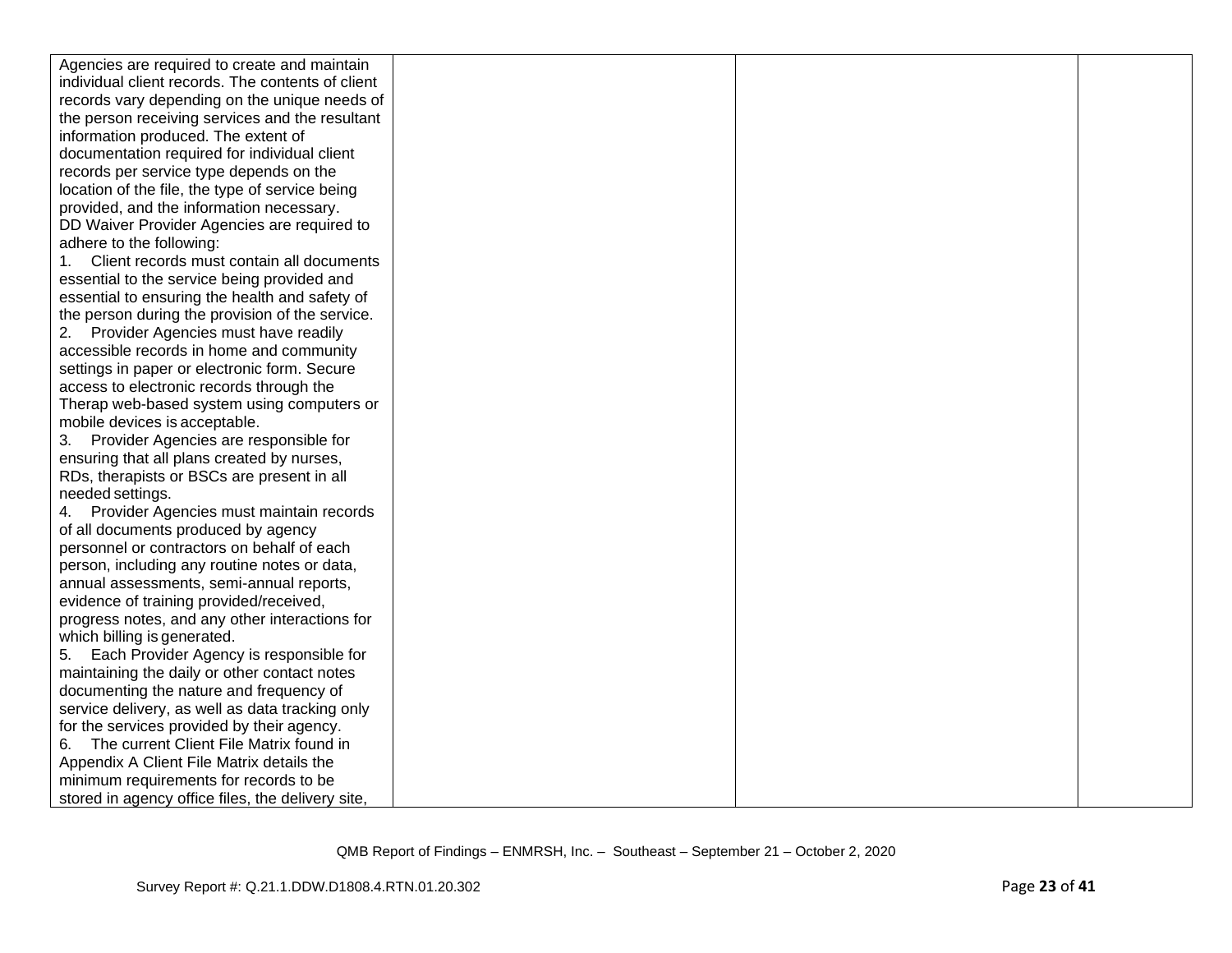| or with DSP while providing services in the<br>community.<br>7. All records pertaining to JCMs must be<br>retained permanently and must be made<br>available to DDSD upon request, upon the<br>termination or expiration of a provider<br>agreement, or upon provider withdrawal from<br>services.                                                                                                                                                |  |  |
|---------------------------------------------------------------------------------------------------------------------------------------------------------------------------------------------------------------------------------------------------------------------------------------------------------------------------------------------------------------------------------------------------------------------------------------------------|--|--|
| 20.5.3 Health Passport and Physician<br><b>Consultation Form: All Primary and</b><br>Secondary Provider Agencies must use the<br>Health Passport and Physician Consultation<br>form from the Therap system. This<br>standardized document contains individual,                                                                                                                                                                                    |  |  |
| physician and emergency contact information,<br>a complete list of current medical diagnoses,<br>health and safety risk factors, allergies, and<br>information regarding insurance, guardianship,<br>and advance directives. The Health Passport<br>also includes a standardized form to use at<br>medical appointments called the Physician<br>Consultation form. The Physician Consultation<br>form contains a list of all current medications. |  |  |
| <b>Chapter 10: Living Care Arrangements</b><br>(LCA) Living Supports-Supported Living:<br>10.3.9.6.1 Monitoring and Supervision<br>4. Ensure and document the following:<br>a. The person has a Primary Care<br>Practitioner.                                                                                                                                                                                                                     |  |  |
| b. The person receives an annual<br>physical examination and other<br>examinations as recommended by a<br>Primary Care Practitioner or<br>specialist.<br>c. The person receives<br>annual dental check-ups<br>and other check-ups as<br>recommended by a<br>licensed dentist.                                                                                                                                                                     |  |  |
| d. The person receives a hearing test as                                                                                                                                                                                                                                                                                                                                                                                                          |  |  |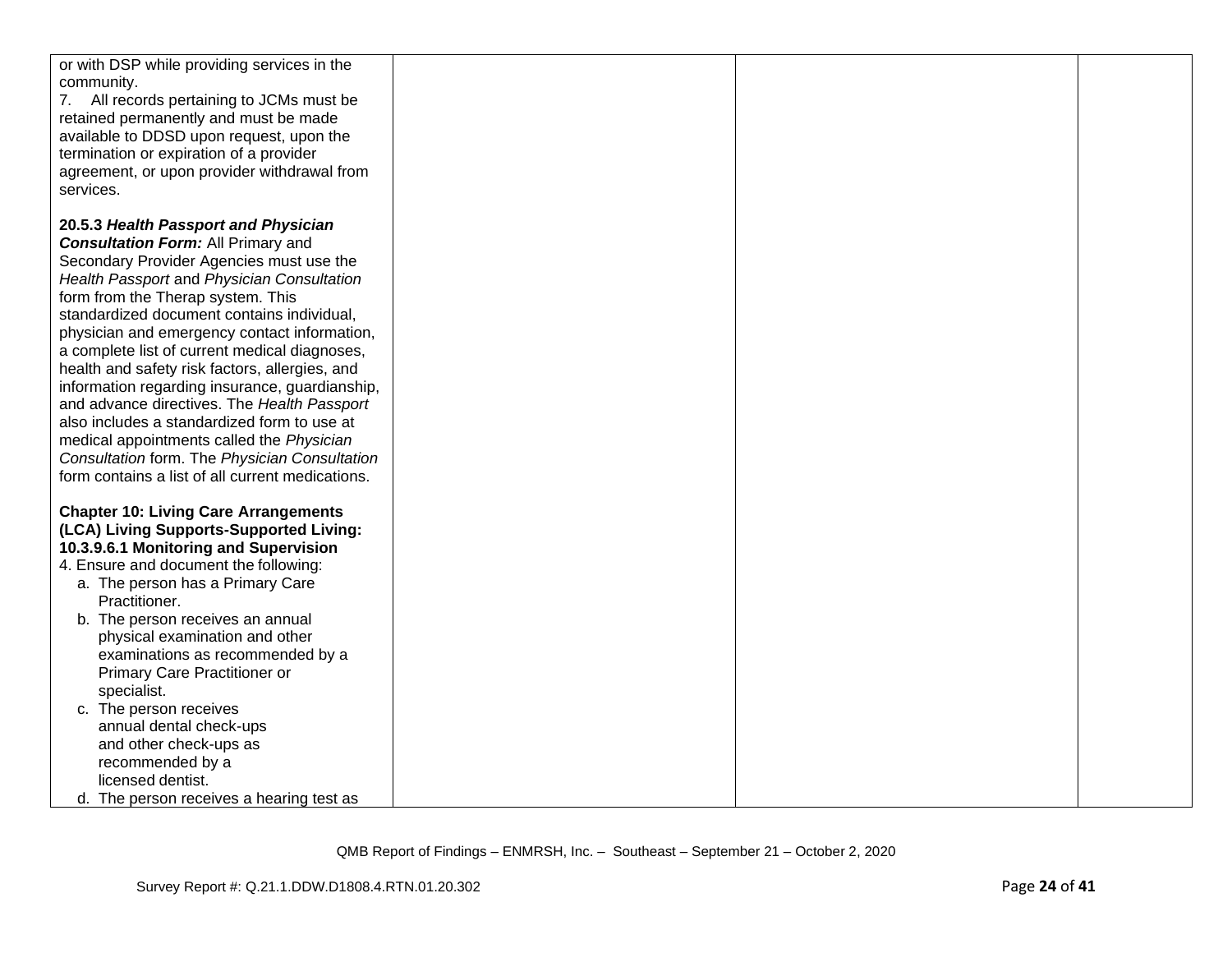| recommended by a licensed audiologist.<br>e. The person receives eye<br>examinations as<br>recommended by a<br>licensed optometrist or<br>ophthalmologist.<br>5. Agency activities occur as required for<br>follow-up activities to medical appointments<br>(e.g. treatment, visits to specialists, and<br>changes in medication or daily routine).          |  |  |
|--------------------------------------------------------------------------------------------------------------------------------------------------------------------------------------------------------------------------------------------------------------------------------------------------------------------------------------------------------------|--|--|
| 10.3.10.1 Living Care Arrangements (LCA)<br>Living Supports-IMLS: 10.3.10.2 General<br>Requirements: 9 . Medical services must be<br>ensured (i.e., ensure each person has a<br>licensed Primary Care Practitioner and<br>receives an annual physical examination,<br>specialty medical care as needed, and<br>annual dental checkup by a licensed dentist). |  |  |
| <b>Chapter 13 Nursing Services: 13.2.3</b><br><b>General Requirements:</b><br>Each person has a licensed primary<br>1.<br>care practitioner and receives an annual<br>physical examination and specialty<br>medical/dental care as needed. Nurses<br>communicate with these providers to<br>share current health information.                                |  |  |
|                                                                                                                                                                                                                                                                                                                                                              |  |  |
|                                                                                                                                                                                                                                                                                                                                                              |  |  |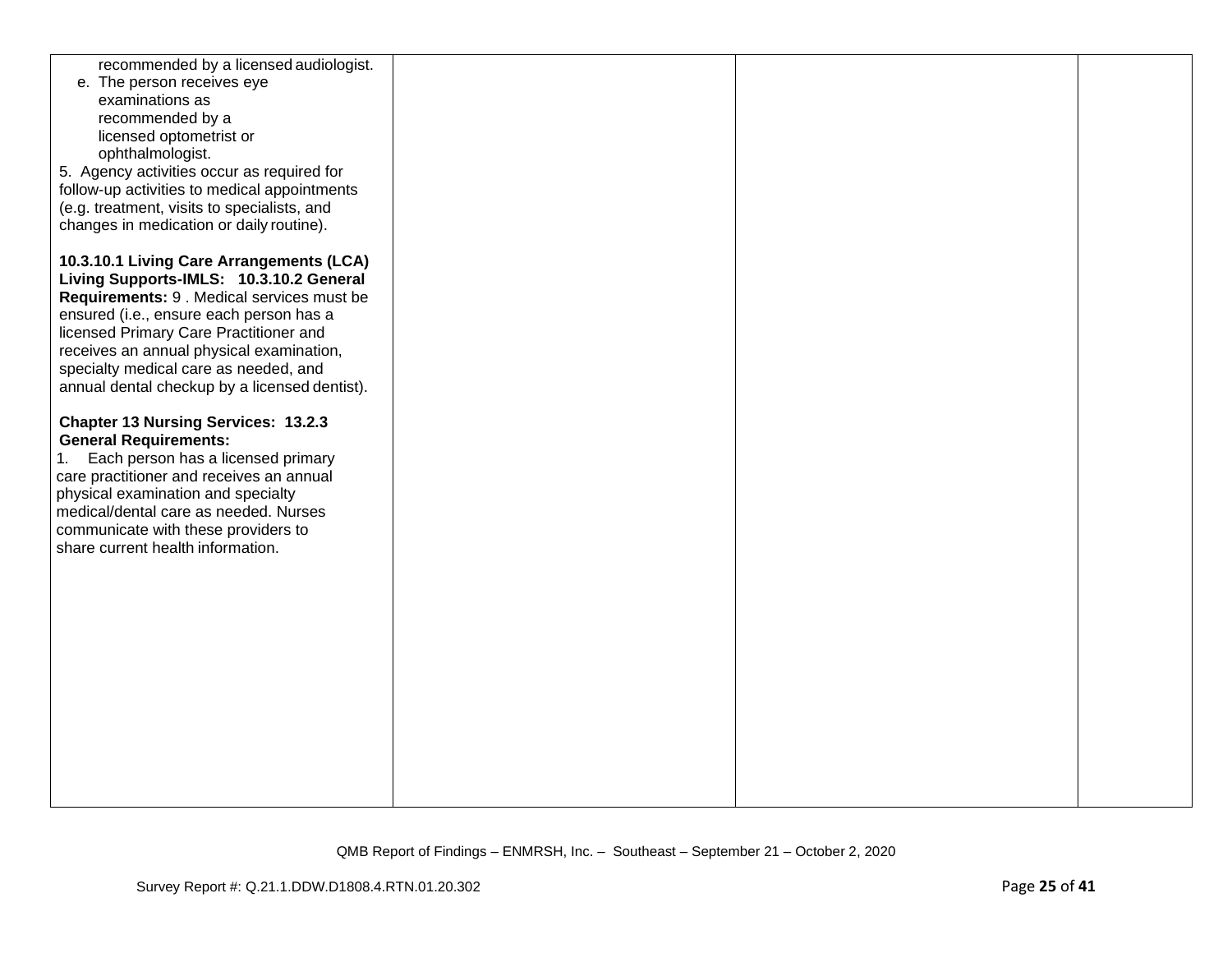| Tag #1A09.1 Medication Delivery PRN                                 | <b>Condition of Participation Level Deficiency</b> |                                                          |  |
|---------------------------------------------------------------------|----------------------------------------------------|----------------------------------------------------------|--|
| <b>Medication Administration</b>                                    |                                                    |                                                          |  |
| Developmental Disabilities (DD) Waiver                              | After an analysis of the evidence it has been      | Provider:                                                |  |
| Service Standards 2/26/2018; Re-Issue:                              | determined there is a significant potential for a  | <b>State your Plan of Correction for the</b>             |  |
| 12/28/2018; Eff 1/1/2019                                            | negative outcome to occur.                         | deficiencies cited in this tag here (How is the          |  |
| <b>Chapter 20: Provider Documentation and</b>                       |                                                    | deficiency going to be corrected? This can be            |  |
| <b>Client Records 20.6 Medication</b>                               | Medication Administration Records (MAR)            | specific to each deficiency cited or if possible an      |  |
| <b>Administration Record (MAR):</b> A current                       | were reviewed for the month of August 2020.        | overall correction?): $\rightarrow$                      |  |
| Medication Administration Record (MAR) must                         |                                                    |                                                          |  |
| be maintained in all settings where                                 | Based on record review, 9 of 12 individuals        |                                                          |  |
| medications or treatments are delivered.                            | had PRN Medication Administration Records          |                                                          |  |
| Family Living Providers may opt not to use                          | (MAR), which contained missing elements as         |                                                          |  |
| MARs if they are the sole provider who                              | required by standard:                              |                                                          |  |
| supports the person with medications or                             |                                                    |                                                          |  |
| treatments. However, if there are services                          | Individual #2                                      | <b>Provider:</b>                                         |  |
| provided by unrelated DSP, ANS for                                  | August 2020                                        | <b>Enter your ongoing Quality</b>                        |  |
| Medication Oversight must be budgeted, and a                        | Physician's Orders indicated the following         | <b>Assurance/Quality Improvement</b>                     |  |
| MAR must be created and used by the DSP.                            | medication were to be given. The following         | processes as it related to this tag number               |  |
| Primary and Secondary Provider Agencies are                         | Medications were not documented on the             | here (What is going to be done? How many                 |  |
| responsible for:                                                    | <b>Medication Administration Records:</b>          | individuals is this going to affect? How often will      |  |
| 1. Creating and maintaining either an                               | • Allergy Tabs 4mg (PRN)                           | this be completed? Who is responsible? What              |  |
| electronic or paper MAR in their service                            | • Benadryl 25mg (PRN)                              | steps will be taken if issues are found?): $\rightarrow$ |  |
| setting. Provider Agencies may use the                              | • Chloraseptic Spray (PRN)                         |                                                          |  |
| MAR in Therap but are not mandated to                               | • Colace 100mg (PRN)                               |                                                          |  |
| do so.                                                              | • Dulcolax Suppository (PRN)                       |                                                          |  |
| 2. Continually communicating any                                    | • Duoderm (PRN)                                    |                                                          |  |
| changes about medications and                                       | • Fleets Enema (PRN)                               |                                                          |  |
| treatments between Provider Agencies to                             | • Guaifenesin DM (PRN)                             |                                                          |  |
| assure health and safety.                                           | • Monistat Cream (PRN)                             |                                                          |  |
| 7. Including the following on the MAR:                              | • Motrin 200mg (PRN)                               |                                                          |  |
| a. The name of the person, a<br>transcription of the physician's or | • Pepto Bismol                                     |                                                          |  |
| licensed health care provider's orders                              | • Sodium Chloride Nasal Spray (PRN)                |                                                          |  |
| including the brand and generic                                     | • Tums (PRN)                                       |                                                          |  |
| names for all ordered routine and PRN                               |                                                    |                                                          |  |
| medications or treatments, and the                                  | Individual #3                                      |                                                          |  |
| diagnoses for which the medications                                 | August 2020                                        |                                                          |  |
| or treatments are prescribed;                                       | Physician's Orders indicated the following         |                                                          |  |
| b. The prescribed dosage, frequency                                 | medication were to be given. The following         |                                                          |  |
| and method or route of administration;                              | Medications were not documented on the             |                                                          |  |
| times and dates of administration for                               | <b>Medication Administration Records:</b>          |                                                          |  |
|                                                                     |                                                    |                                                          |  |
| all ordered routine or PRN                                          | • Allergy Tabs 4mg (PRN)                           |                                                          |  |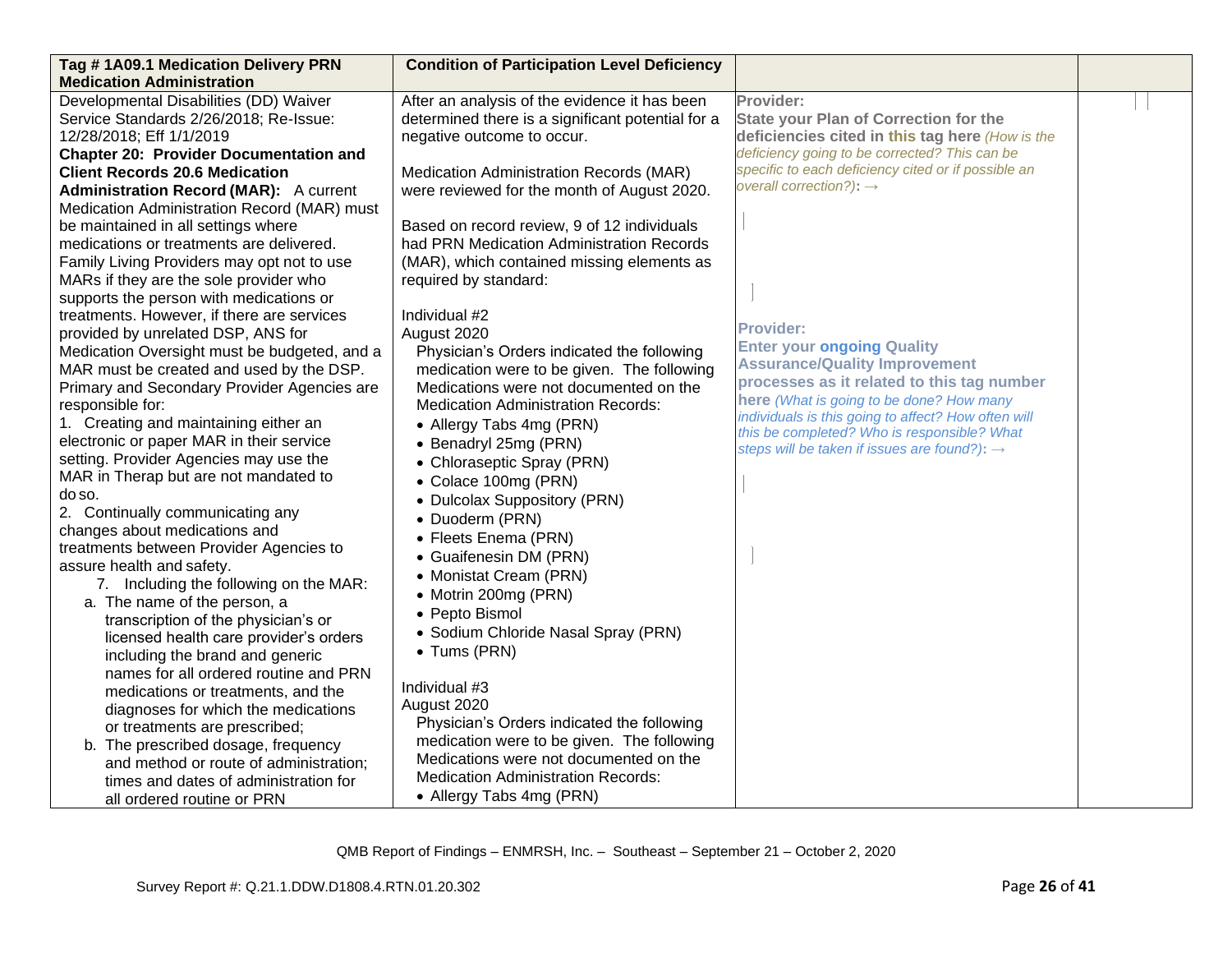| prescriptions or treatments; over the                                          | • Annusol Suppository (PRN)                |  |
|--------------------------------------------------------------------------------|--------------------------------------------|--|
| counter (OTC) or "comfort"                                                     | • Aspercreme (PRN)                         |  |
| medications or treatments and all self-                                        | • AYR Nasal Mist (PRN)                     |  |
| selected herbal or vitamin therapy;                                            | • Benadryl 25mg (PRN)                      |  |
| c. Documentation of all time limited or                                        | • Benadryl Cream (PRN)                     |  |
| discontinued medications or treatments;                                        | • Calamine Lotion (PRN)                    |  |
| d. The initials of the individual                                              | • Cepastat Lozenges (PRN)                  |  |
| administering or assisting with the                                            | • Chloraseptic Spray (PRN)                 |  |
| medication delivery and a signature                                            | • Colace 100mg (PRN)                       |  |
| page or electronic record that                                                 | • Duoderm (PRN)                            |  |
| designates the full name                                                       | • Ear Wax Softener (PRN)                   |  |
| corresponding to the initials;                                                 | • Emetrol Liquid (PRN)                     |  |
| e. Documentation of refused, missed, or                                        | • Fleets Enema (PRN)                       |  |
| held medications or treatments;                                                | • Generic Natural Tears (PRN)              |  |
| Documentation of any allergic                                                  | • Guaifenesin DM (PRN)                     |  |
| reaction that occurred due to                                                  | • Hydrocortisone .5% Cream (PRN)           |  |
| medication or treatments; and                                                  |                                            |  |
| g. For PRN medications or treatments:                                          | • Hydrogel (PRN)                           |  |
| <i>i.</i> instructions for the use of the PRN                                  | • Imodium AD (PRN)                         |  |
| medication or treatment which must                                             | • Lotrimin Cream (PRN)                     |  |
| include observable signs/symptoms or                                           | • Maalox (PRN)                             |  |
| circumstances in which the                                                     | • Milk of Magnesia (PRN)                   |  |
| medication or treatment is to be used                                          | • Monistat Cream (PRN)                     |  |
| and the number of doses that may be                                            | • Naldecon DX Liquid (PRN)                 |  |
| used in a 24-hour period;                                                      | • Pepto Bismol (PRN)                       |  |
| ii. clear documentation that the                                               | · Sodium Chloride Nasal Spray (PRN)        |  |
| DSP contacted the agency nurse                                                 | • Tea Tree Oil (PRN)                       |  |
| prior to assisting with the                                                    | • Triple Antibiotic Cream (PRN)            |  |
| medication or treatment, unless                                                | • Tums (PRN)                               |  |
| the DSP is a Family Living                                                     | • Tylenol Suppository (PRN)                |  |
| Provider related by affinity of                                                | • Vicks Vaporub (PRN)                      |  |
| consanguinity; and                                                             | • Zinc Oxide (PRN)                         |  |
| iii. documentation of the                                                      |                                            |  |
| effectiveness of the PRN                                                       | Individual #4                              |  |
| medication or treatment.                                                       | August 2020                                |  |
|                                                                                | Physician's Orders indicated the following |  |
| <b>Chapter 10 Living Care Arrangements</b><br>10.3.4 Medication Assessment and | medication were to be given. The following |  |
| Delivery:                                                                      | Medications were not documented on the     |  |
| Living Supports Provider Agencies must                                         | <b>Medication Administration Records:</b>  |  |
| support and comply with:                                                       | • A & D Ointment (PRN)                     |  |
| 1. the processes identified in the DDSD                                        | • Allergy Tabs 4mg (PRN)                   |  |
|                                                                                |                                            |  |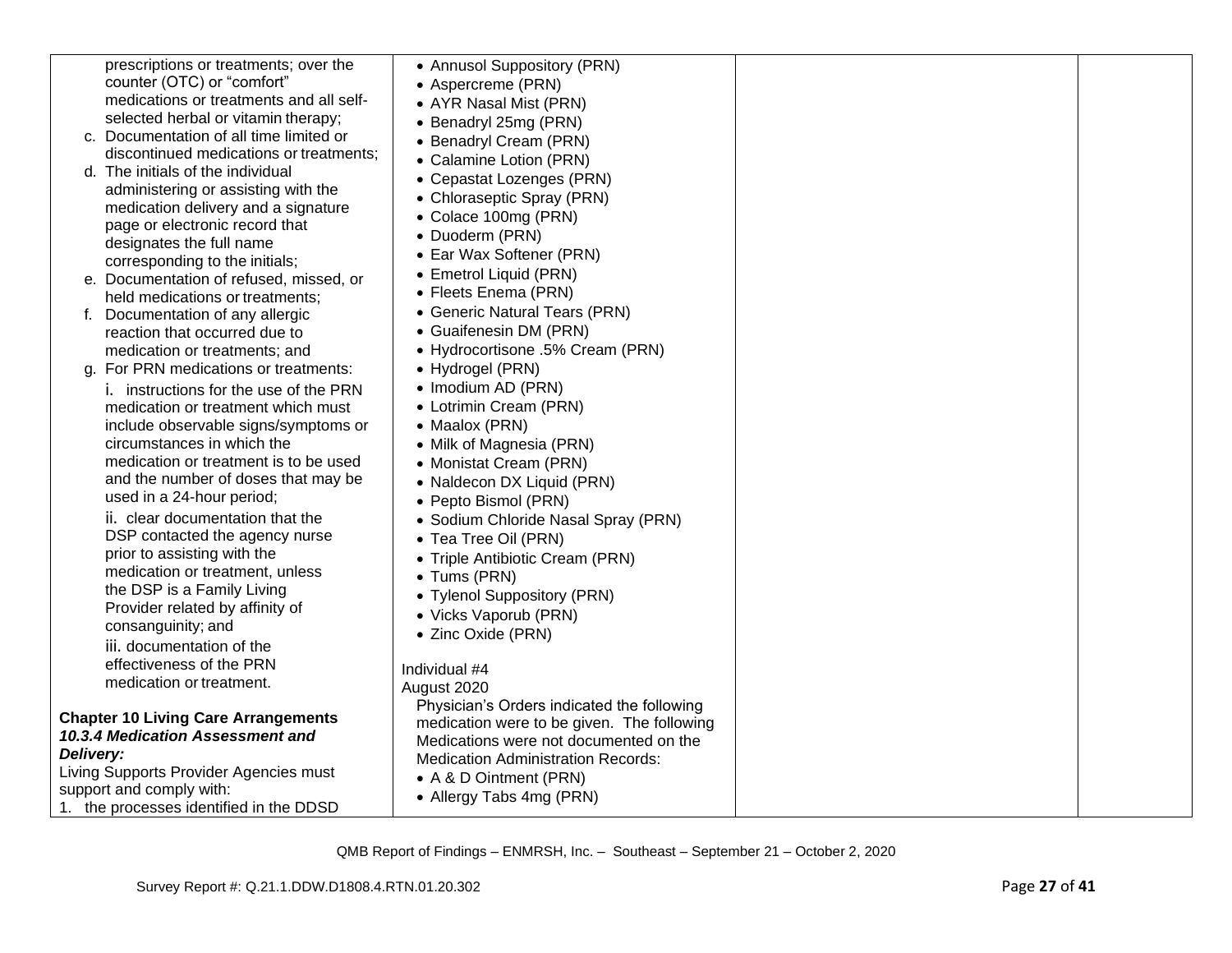| AWMD training;<br>2. the nursing and DSP functions<br>identified in the Chapter 13.3 Part 2- Adult<br><b>Nursing Services;</b><br>3. all Board of Pharmacy regulations as noted<br>in Chapter 16.5 Board of Pharmacy; and<br>4. documentation requirements in a<br><b>Medication Administration Record</b><br>(MAR) as described in Chapter 20.6<br><b>Medication Administration Record</b><br>$(MAR)$ . | • Annusol Suppository (PRN)<br>• Aspercreme (PRN)<br>• AYR Nasal Mist (PRN)<br>• Benadryl 25mg (PRN)<br>• Benadryl Cream (PRN)<br>• Calamine Lotion (PRN)<br>• Cepastat Lozenges (PRN)<br>• Chloraseptic Spray (PRN)<br>• Colace 100mg (PRN)<br>• Corona Ointment (PRN)<br>• Duoderm (PRN)<br>• Ear Wax Softener (PRN)<br>• Emetrol Liquid (PRN)<br>• Fleets Enema (PRN)<br>• Generic Natural Tears (PRN)<br>• Guaifenesin DM (PRN)<br>• Hydrocortisone .5% Cream (PRN)<br>• Hydrogel (PRN)<br>• Imodium AD (PRN)<br>• Lotrimin Cream (PRN)<br>• Maalox (PRN)<br>• Monistat Cream (PRN)<br>• Motrin 200mg (PRN) |  |
|----------------------------------------------------------------------------------------------------------------------------------------------------------------------------------------------------------------------------------------------------------------------------------------------------------------------------------------------------------------------------------------------------------|-----------------------------------------------------------------------------------------------------------------------------------------------------------------------------------------------------------------------------------------------------------------------------------------------------------------------------------------------------------------------------------------------------------------------------------------------------------------------------------------------------------------------------------------------------------------------------------------------------------------|--|
|                                                                                                                                                                                                                                                                                                                                                                                                          | • Naldecon DX Liquid (PRN)<br>• Pepto Bismol (PRN)<br>• Sodium Chloride Nasal Spray (PRN)<br>• Tea Tree Oil (PRN)                                                                                                                                                                                                                                                                                                                                                                                                                                                                                               |  |
|                                                                                                                                                                                                                                                                                                                                                                                                          | • Triple Antibiotic Cream (PRN)<br>• Tums (PRN)<br>• Tylenol Suppository (PRN)<br>• Vicks Vaporub (PRN)<br>• Zinc Oxide (PRN)                                                                                                                                                                                                                                                                                                                                                                                                                                                                                   |  |
|                                                                                                                                                                                                                                                                                                                                                                                                          | Individual #6<br>August 2020<br>Medication Administration Records contain<br>the following medications. No Physician's<br>Orders were found for the following<br>medications:<br>• Acetaminophen 325mg (PRN)                                                                                                                                                                                                                                                                                                                                                                                                    |  |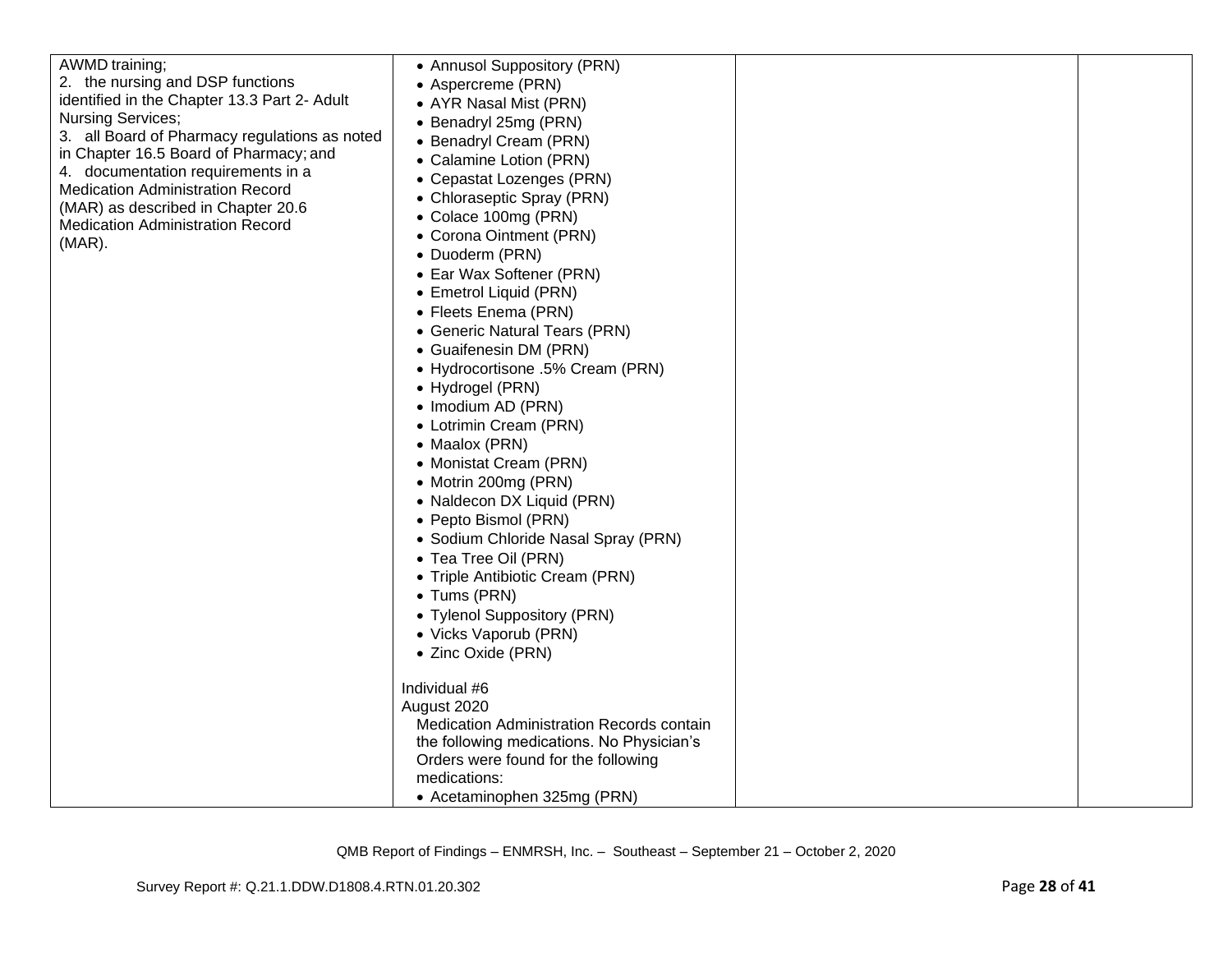| Physician's Orders indicated the following<br>medication were to be given. The following<br>Medications were not documented on the<br><b>Medication Administration Records:</b><br>• A & D Ointment (PRN)<br>• Annusol Suppository (PRN)<br>• Aspercreme (PRN)<br>• Benadryl Cream (PRN)<br>• Calamine Lotion (PRN)<br>• Corona Ointment (PRN)<br>• Duoderm (PRN)<br>• Ear Wax Softener (PRN)<br>• Hydrocortisone .5% Cream (PRN)<br>• Hydrogel (PRN)<br>• Lotrimin Cream (PRN)<br>• Monistat Cream (PRN)<br>• Tea Tree Oil (PRN) |  |
|-----------------------------------------------------------------------------------------------------------------------------------------------------------------------------------------------------------------------------------------------------------------------------------------------------------------------------------------------------------------------------------------------------------------------------------------------------------------------------------------------------------------------------------|--|
| • Zinc Oxide (PRN)<br>Individual #9<br>August 2020<br>Medication Administration Records contain<br>the following medications. No Physician's<br>Orders were found for the following<br>medications:<br>• Pink Bismuth (PRN)                                                                                                                                                                                                                                                                                                       |  |
| Physician's Orders indicated the following<br>medication were to be given. The following<br>Medications were not documented on the<br><b>Medication Administration Records:</b><br>• A & D Ointment (PRN)<br>• Allergy Tabs 4mg (PRN)<br>• Annusol Suppository (PRN)<br>• Aspercreme (PRN)<br>• AYR Nasal Mist (PRN)                                                                                                                                                                                                              |  |
| • Calamine Lotion (PRN)<br>• Cepastat Lozenges (PRN)<br>• Chloraseptic Spray (PRN)<br>• Colace 100mg (PRN)                                                                                                                                                                                                                                                                                                                                                                                                                        |  |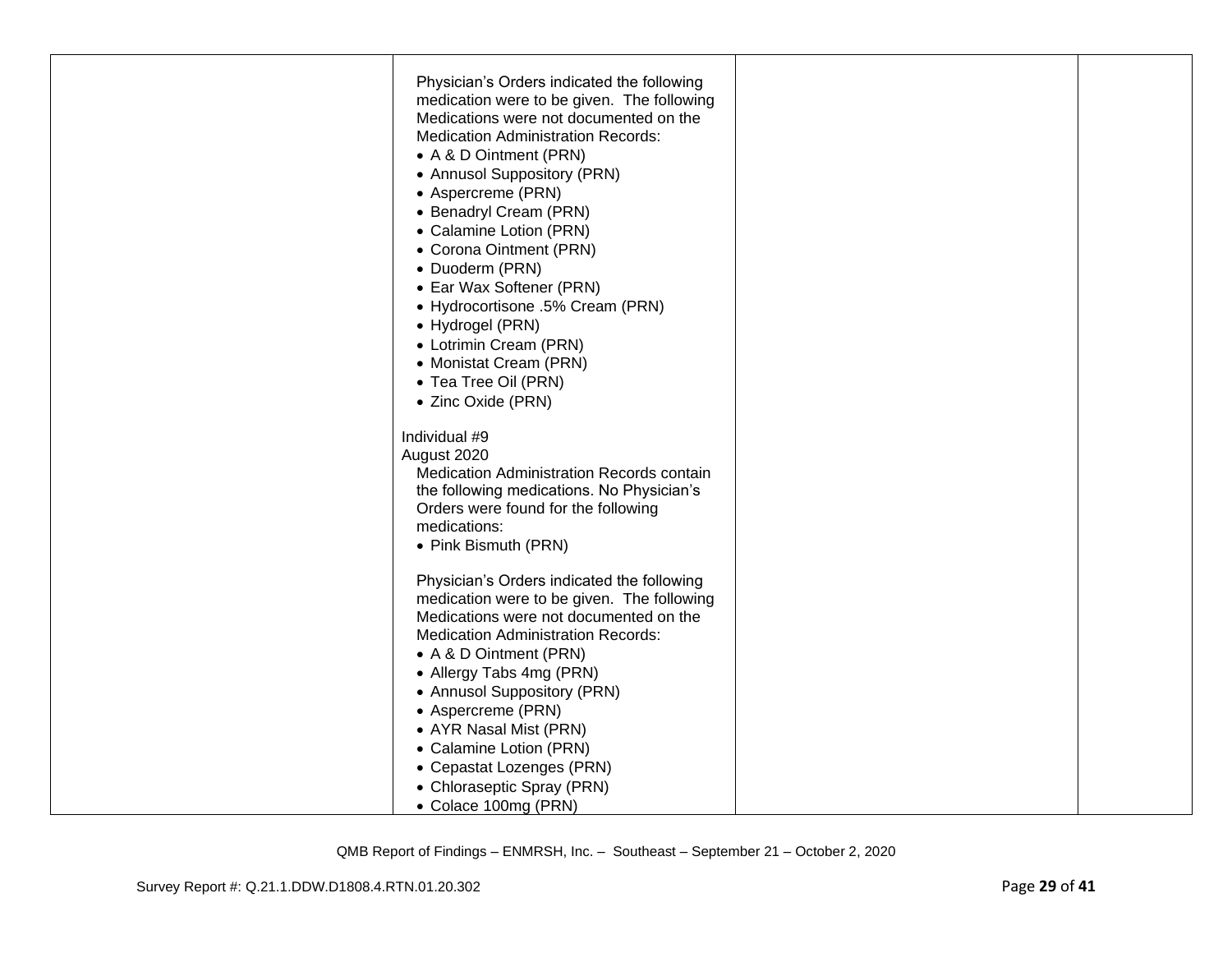| • Dulcolax Suppository (PRN)               |  |
|--------------------------------------------|--|
| • Duoderm (PRN)                            |  |
| • Ear Wax Softener (PRN)                   |  |
| • Emetrol Liquid (PRN)                     |  |
| • Fleets Enema (PRN)                       |  |
| • Generic Natural Tears (PRN)              |  |
| • Guaifenesin DM (PRN)                     |  |
| • Hydrocortisone .5% Cream (PRN)           |  |
| • Hydrogel (PRN)                           |  |
| • Imodium AD (PRN)                         |  |
| • Maalox (PRN)                             |  |
| • Milk of Magnesia (PRN)                   |  |
| • Monistat Cream (PRN)                     |  |
| • Motrin 200mg (PRN)                       |  |
| • Naldecon DX Liquid (PRN)                 |  |
| • Pepto Bismol (PRN)                       |  |
| • Sodium Chloride Nasal Spray (PRN)        |  |
| • Tea Tree Oil (PRN)                       |  |
| • Triple Antibiotic Cream (PRN)            |  |
| • Tums (PRN)                               |  |
| • Tylenol Suppository (PRN)                |  |
| • Vicks Vaporub (PRN)                      |  |
| • Zinc Oxide (PRN)                         |  |
|                                            |  |
| Individual #11                             |  |
| August 2020                                |  |
| Physician's Orders indicated the following |  |
| medication were to be given. The following |  |
| Medications were not documented on the     |  |
| <b>Medication Administration Records:</b>  |  |
| • A & D Ointment (PRN)                     |  |
| • Allergy Tabs 4mg (PRN)                   |  |
| • Annusol Suppository (PRN)                |  |
| • Aspercreme (PRN)                         |  |
| • AYR Nasal Mist (PRN)                     |  |
| • Benadryl 25mg (PRN)                      |  |
| • Benadryl Cream (PRN)                     |  |
| • Cepastat Lozenges (PRN)                  |  |
| • Chloraseptic Spray (PRN)                 |  |
| • Colace 100mg (PRN)                       |  |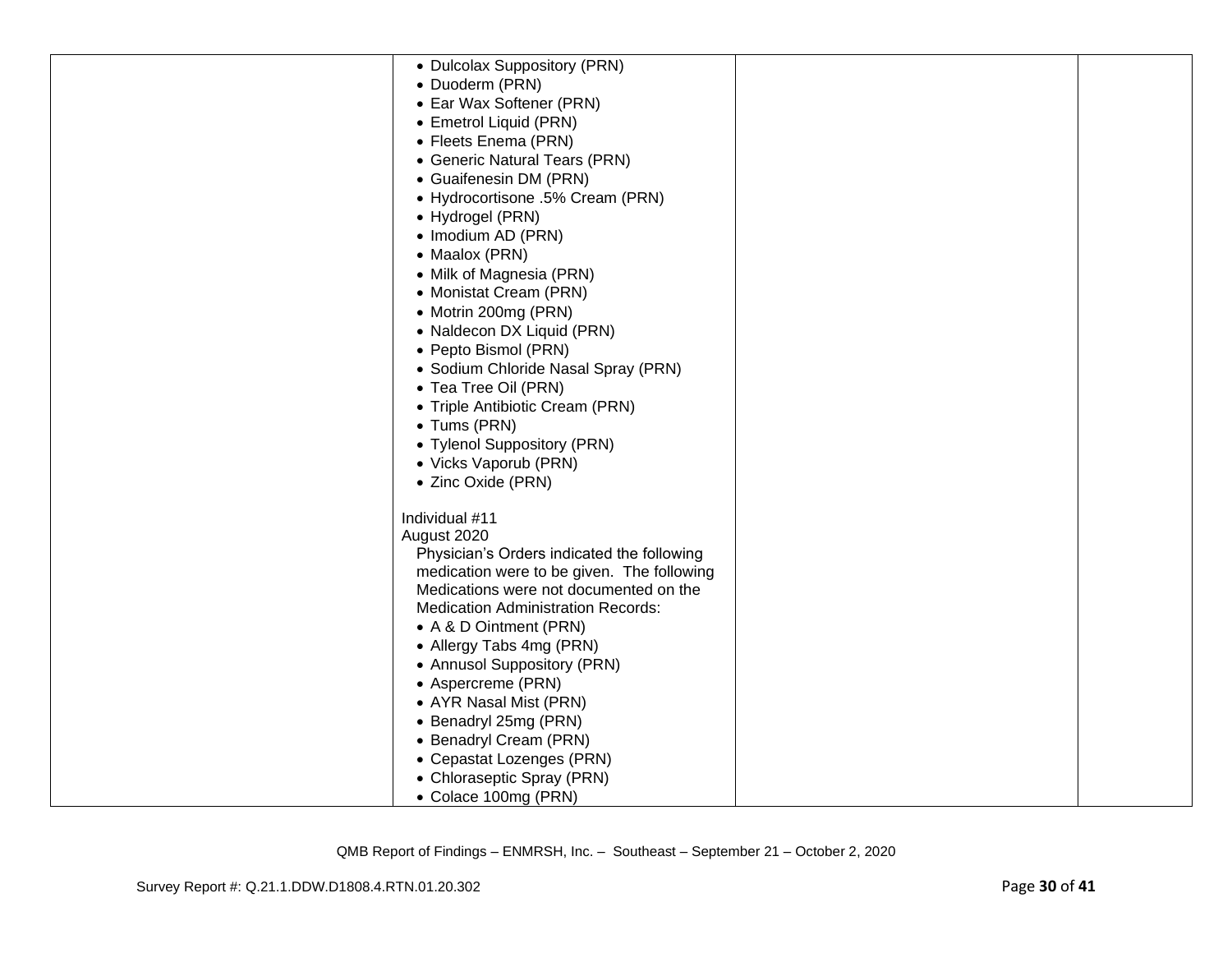| • Corona Ointment (PRN)                    |  |
|--------------------------------------------|--|
| • Dulcolax Suppository (PRN)               |  |
| • Duoderm (PRN)                            |  |
| • Ear Wax Softener (PRN)                   |  |
| • Emetrol Liquid (PRN)                     |  |
|                                            |  |
| • Fleets Enema (PRN)                       |  |
| • Hydrocortisone .5% Cream (PRN)           |  |
| • Hydrogel (PRN)                           |  |
| • Imodium AD (PRN)                         |  |
| • Lotrimin Cream (PRN)                     |  |
| • Maalox (PRN)                             |  |
| • Milk of Magnesia (PRN)                   |  |
| • Motrin 200mg (PRN)                       |  |
| • Naldecon DX Liquid (PRN)                 |  |
| • Natural Tears (PRN)                      |  |
| • Pepto Bismol (PRN)                       |  |
| • Sodium Chloride Nasal Spray (PRN)        |  |
| • Tea Tree Oil (PRN)                       |  |
| • Triple Antibiotic Cream (PRN)            |  |
| • Tums (PRN)                               |  |
| • Tylenol Suppository (PRN)                |  |
|                                            |  |
| • Vicks Vaporub (PRN)                      |  |
| • Zinc Oxide (PRN)                         |  |
| Individual #12                             |  |
| August 2020                                |  |
| Physician's Orders indicated the following |  |
| medication were to be given. The following |  |
| Medications were not documented on the     |  |
| <b>Medication Administration Records:</b>  |  |
| • Benadryl 25mg (PRN)                      |  |
| • Cepastat Lozenges (PRN)                  |  |
| • Chloraseptic Spray (PRN)                 |  |
|                                            |  |
| • Emetrol Liquid (PRN)                     |  |
| • Guaifenesin DM (PRN)                     |  |
| • Imodium AD (PRN)                         |  |
| • Tums (PRN)                               |  |
| • Vicks Vaporub (PRN)                      |  |
| Individual #17                             |  |
| August 2020                                |  |
|                                            |  |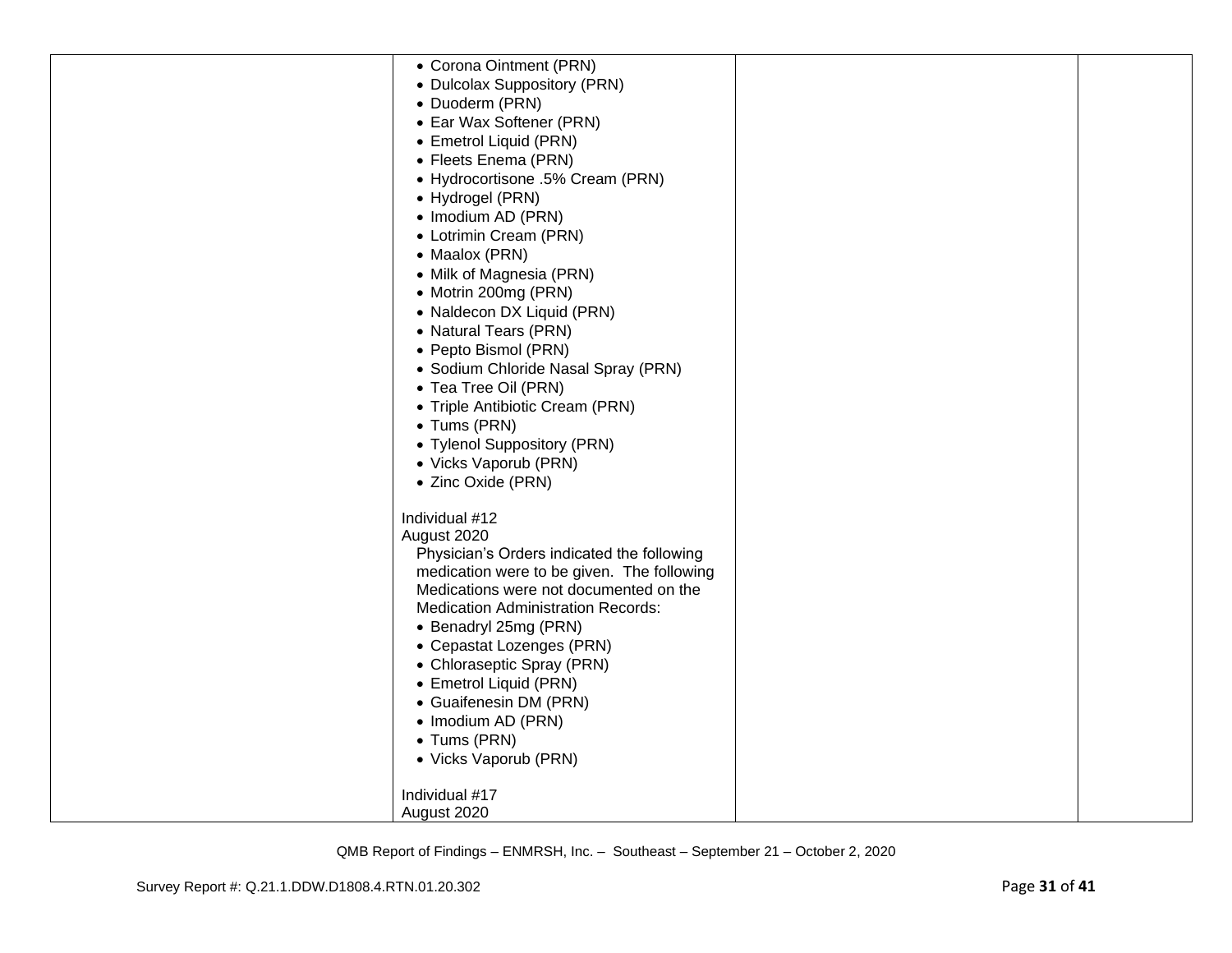| Physician's Orders indicated the following |  |
|--------------------------------------------|--|
| medication were to be given. The following |  |
| Medications were not documented on the     |  |
| <b>Medication Administration Records:</b>  |  |
| • A & D Ointment (PRN)                     |  |
| • Allergy Tabs 4mg (PRN)                   |  |
| • Annusol Suppository (PRN)                |  |
| • AYR Nasal Mist (PRN)                     |  |
| • Benadryl 25mg (PRN)                      |  |
| • Benadryl Cream (PRN)                     |  |
| • Calamine Lotion (PRN)                    |  |
| • Cepastat Lozenges (PRN)                  |  |
| • Chloraseptic Spray (PRN)                 |  |
| • Colace 100mg (PRN)                       |  |
| • Corona Ointment (PRN)                    |  |
| • Dulcolax Suppository (PRN)               |  |
| • Duoderm (PRN)                            |  |
| • Ear Wax Softener (PRN)                   |  |
| • Emetrol Liquid (PRN)                     |  |
| • Fleets Enema (PRN)                       |  |
| • Guaifenesin DM (PRN)                     |  |
| • Hydrocortisone .5% Cream (PRN)           |  |
| • Hydrogel (PRN)                           |  |
| • Imodium AD (PRN)                         |  |
| • Lotrimin Cream (PRN)                     |  |
| • Maalox (PRN)                             |  |
| • Milk of Magnesia (PRN)                   |  |
| • Motrin 200mg (PRN)                       |  |
| • Naldecon DX Liquid (PRN)                 |  |
| • Pepto Bismol (PRN)                       |  |
| • Sodium Chloride Nasal Spray (PRN)        |  |
| • Tea Tree Oil (PRN)                       |  |
| • Triple Antibiotic Cream (PRN)            |  |
| • Tums (PRN)                               |  |
| • Tylenol Suppository (PRN)                |  |
| • Vicks Vaporub (PRN)                      |  |
| Individual #22                             |  |
| August 2020                                |  |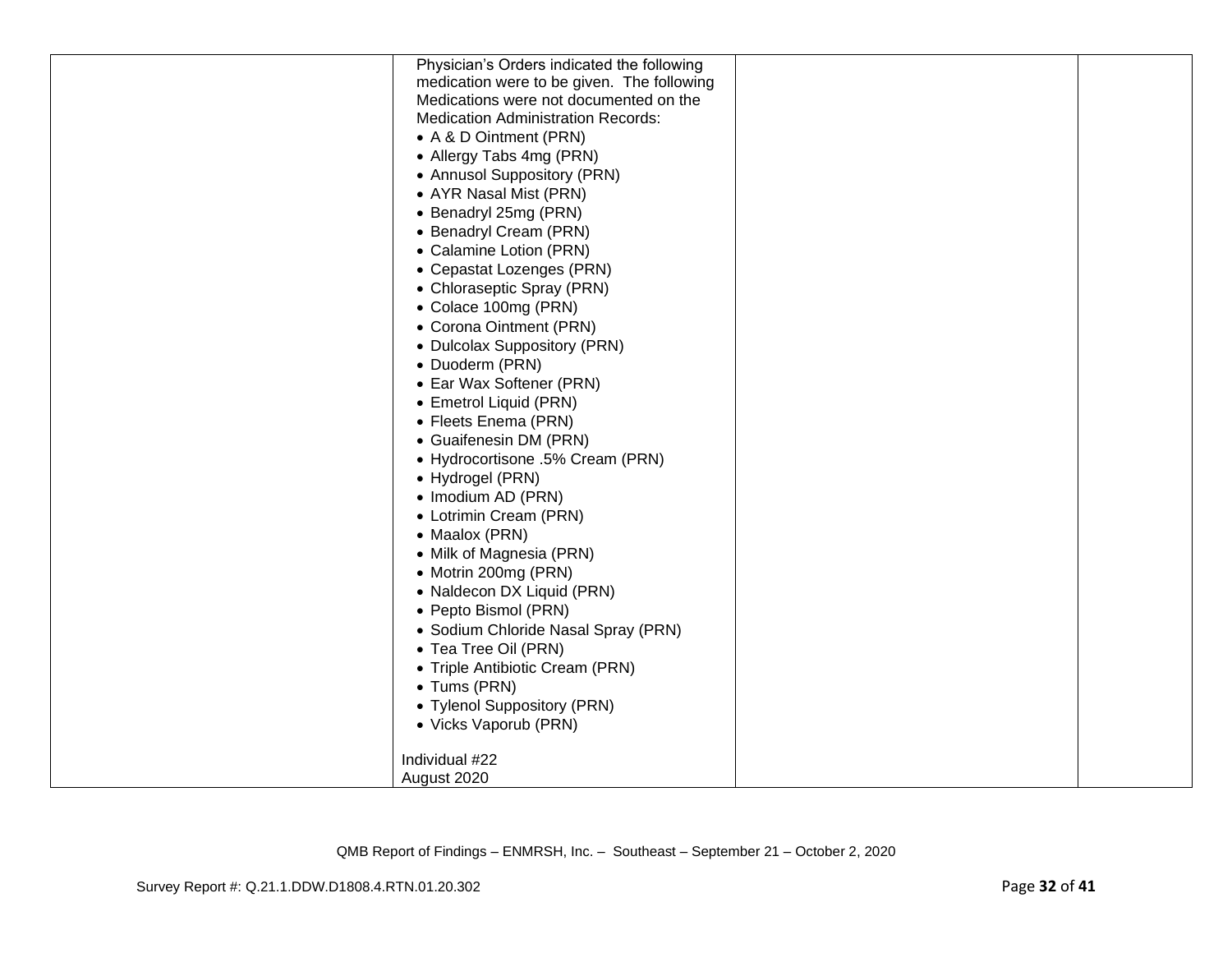| Physician's Orders indicated the following<br>medication were to be given. The following<br>Medications were not documented on the<br><b>Medication Administration Records:</b><br>• Acetaminophen 325mg (PRN)<br>• Allergy Tabs 4mg (PRN)                                                                                                  |  |
|---------------------------------------------------------------------------------------------------------------------------------------------------------------------------------------------------------------------------------------------------------------------------------------------------------------------------------------------|--|
| • Annusol Suppository (PRN)<br>• Aspercreme (PRN)<br>• AYR Nasal Mist (PRN)<br>• Benadryl 25mg (PRN)<br>• Benadryl Cream (PRN)<br>• Calamine Lotion (PRN)<br>• Cepastat Lozenges (PRN)                                                                                                                                                      |  |
| • Chloraseptic Spray (PRN)<br>• Colace 100mg (PRN)<br>• Duoderm (PRN)<br>• Ear Wax Softener (PRN)<br>• Emetrol Liquid (PRN)<br>• Fleets Enema (PRN)<br>• Guaifenesin DM (PRN)<br>• Hydrogel (PRN)                                                                                                                                           |  |
| • Imodium AD (PRN)<br>• Lotrimin Cream (PRN)<br>• Maalox (PRN)<br>• Motrin 200mg (PRN)<br>• Naldecon DX Liquid (PRN)<br>• Pepto Bismol (PRN)<br>• Sodium Chloride Nasal Spray (PRN)<br>• Tea Tree Oil (PRN)<br>• Triple Antibiotic Cream (PRN)<br>• Tums (PRN)<br>• Tussin DM (PRN)<br>• Tylenol Suppository (PRN)<br>• Vicks Vaporub (PRN) |  |
|                                                                                                                                                                                                                                                                                                                                             |  |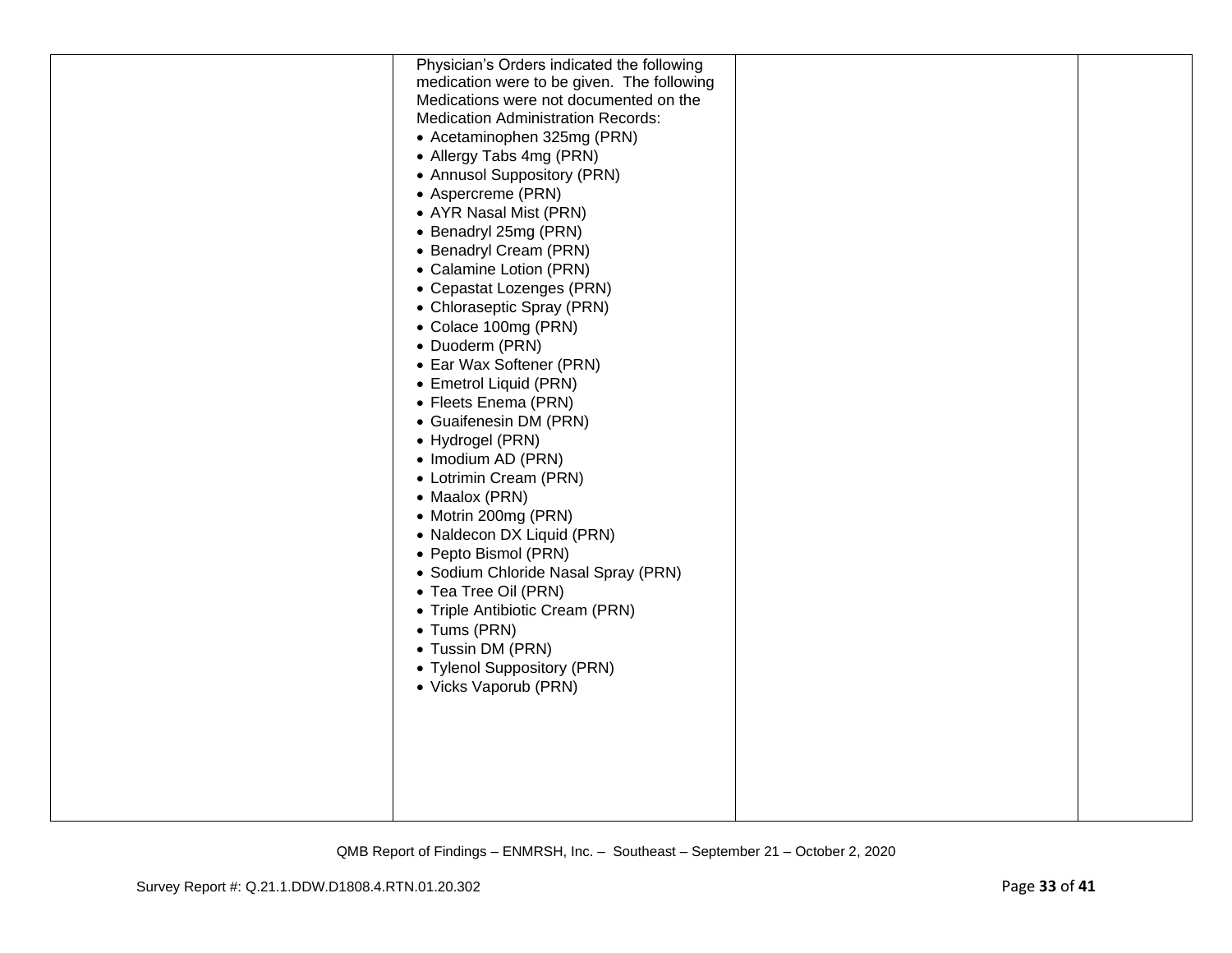| Tag #1A09.1.0 Medication Delivery             | <b>Standard Level Deficiency</b>            |                                                                                                    |  |
|-----------------------------------------------|---------------------------------------------|----------------------------------------------------------------------------------------------------|--|
| <b>PRN Medication Administration</b>          |                                             |                                                                                                    |  |
| Developmental Disabilities (DD) Waiver        | Medication Administration Records (MAR)     | Provider:                                                                                          |  |
| Service Standards 2/26/2018; Re-Issue:        | were reviewed for the month of August 2020. | <b>State your Plan of Correction for the</b>                                                       |  |
| 12/28/2018; Eff 1/1/2019                      |                                             | deficiencies cited in this tag here (How is the                                                    |  |
| <b>Chapter 20: Provider Documentation and</b> | Based on record review, 1 of 12 individuals | deficiency going to be corrected? This can be                                                      |  |
| <b>Client Records 20.6 Medication</b>         | had PRN Medication Administration Records   | specific to each deficiency cited or if possible an                                                |  |
| <b>Administration Record (MAR):</b> A current | (MAR), which contained missing elements as  | overall correction?): $\rightarrow$                                                                |  |
| Medication Administration Record (MAR) must   | required by standard:                       |                                                                                                    |  |
| be maintained in all settings where           |                                             |                                                                                                    |  |
| medications or treatments are delivered.      | Individual #4                               |                                                                                                    |  |
| Family Living Providers may opt not to use    | August 2020                                 |                                                                                                    |  |
| MARs if they are the sole provider who        | Medication Administration Records did not   |                                                                                                    |  |
| supports the person with medications or       | contain the exact amount to be used in a    |                                                                                                    |  |
| treatments. However, if there are services    | 24-hour period:                             |                                                                                                    |  |
| provided by unrelated DSP, ANS for            | • Eye Drops (PRN)                           | <b>Provider:</b>                                                                                   |  |
| Medication Oversight must be budgeted, and a  |                                             | <b>Enter your ongoing Quality</b>                                                                  |  |
| MAR must be created and used by the DSP.      |                                             | <b>Assurance/Quality Improvement</b>                                                               |  |
| Primary and Secondary Provider Agencies are   |                                             | processes as it related to this tag number                                                         |  |
| responsible for:                              |                                             | here (What is going to be done? How many                                                           |  |
| 1. Creating and maintaining either an         |                                             | individuals is this going to affect? How often will<br>this be completed? Who is responsible? What |  |
| electronic or paper MAR in their service      |                                             | steps will be taken if issues are found?): $\rightarrow$                                           |  |
| setting. Provider Agencies may use the        |                                             |                                                                                                    |  |
| MAR in Therap but are not mandated to         |                                             |                                                                                                    |  |
| do so.                                        |                                             |                                                                                                    |  |
| 2. Continually communicating any              |                                             |                                                                                                    |  |
| changes about medications and                 |                                             |                                                                                                    |  |
| treatments between Provider Agencies to       |                                             |                                                                                                    |  |
| assure health and safety.                     |                                             |                                                                                                    |  |
| 7. Including the following on the MAR:        |                                             |                                                                                                    |  |
| a. The name of the person, a                  |                                             |                                                                                                    |  |
| transcription of the physician's or           |                                             |                                                                                                    |  |
| licensed health care provider's orders        |                                             |                                                                                                    |  |
| including the brand and generic               |                                             |                                                                                                    |  |
| names for all ordered routine and PRN         |                                             |                                                                                                    |  |
| medications or treatments, and the            |                                             |                                                                                                    |  |
| diagnoses for which the medications           |                                             |                                                                                                    |  |
| or treatments are prescribed;                 |                                             |                                                                                                    |  |
| b. The prescribed dosage, frequency           |                                             |                                                                                                    |  |
| and method or route of administration;        |                                             |                                                                                                    |  |
| times and dates of administration for         |                                             |                                                                                                    |  |
| all ordered routine or PRN                    |                                             |                                                                                                    |  |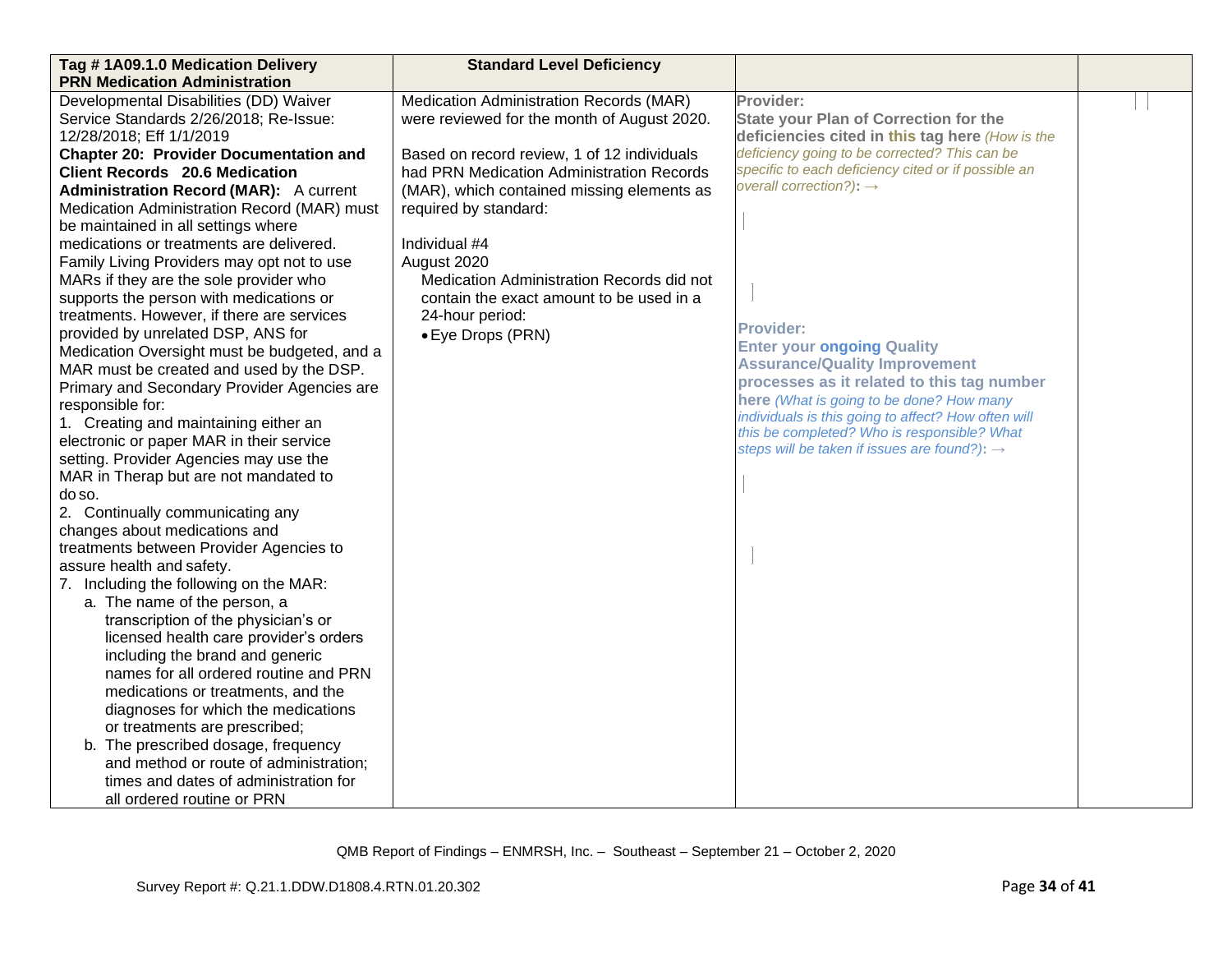|           | prescriptions or treatments; over the         |  |  |
|-----------|-----------------------------------------------|--|--|
|           | counter (OTC) or "comfort"                    |  |  |
|           | medications or treatments and all self-       |  |  |
|           | selected herbal or vitamin therapy;           |  |  |
|           | c. Documentation of all time limited or       |  |  |
|           | discontinued medications or treatments;       |  |  |
|           | d. The initials of the individual             |  |  |
|           | administering or assisting with the           |  |  |
|           | medication delivery and a signature           |  |  |
|           | page or electronic record that                |  |  |
|           | designates the full name                      |  |  |
|           | corresponding to the initials;                |  |  |
|           | e. Documentation of refused, missed, or       |  |  |
|           | held medications or treatments;               |  |  |
|           | f. Documentation of any allergic              |  |  |
|           | reaction that occurred due to                 |  |  |
|           | medication or treatments; and                 |  |  |
|           | g. For PRN medications or treatments:         |  |  |
|           | <i>i.</i> instructions for the use of the PRN |  |  |
|           | medication or treatment which must            |  |  |
|           | include observable signs/symptoms or          |  |  |
|           | circumstances in which the                    |  |  |
|           | medication or treatment is to be used         |  |  |
|           | and the number of doses that may be           |  |  |
|           | used in a 24-hour period;                     |  |  |
|           | ii. clear documentation that the              |  |  |
|           | DSP contacted the agency nurse                |  |  |
|           | prior to assisting with the                   |  |  |
|           | medication or treatment, unless               |  |  |
|           | the DSP is a Family Living                    |  |  |
|           | Provider related by affinity of               |  |  |
|           | consanguinity; and                            |  |  |
|           | iii. documentation of the                     |  |  |
|           | effectiveness of the PRN                      |  |  |
|           | medication or treatment.                      |  |  |
|           | <b>Chapter 10 Living Care Arrangements</b>    |  |  |
|           | 10.3.4 Medication Assessment and              |  |  |
| Delivery: |                                               |  |  |
|           | Living Supports Provider Agencies must        |  |  |
|           | support and comply with:                      |  |  |
|           | 1. the processes identified in the DDSD       |  |  |
|           |                                               |  |  |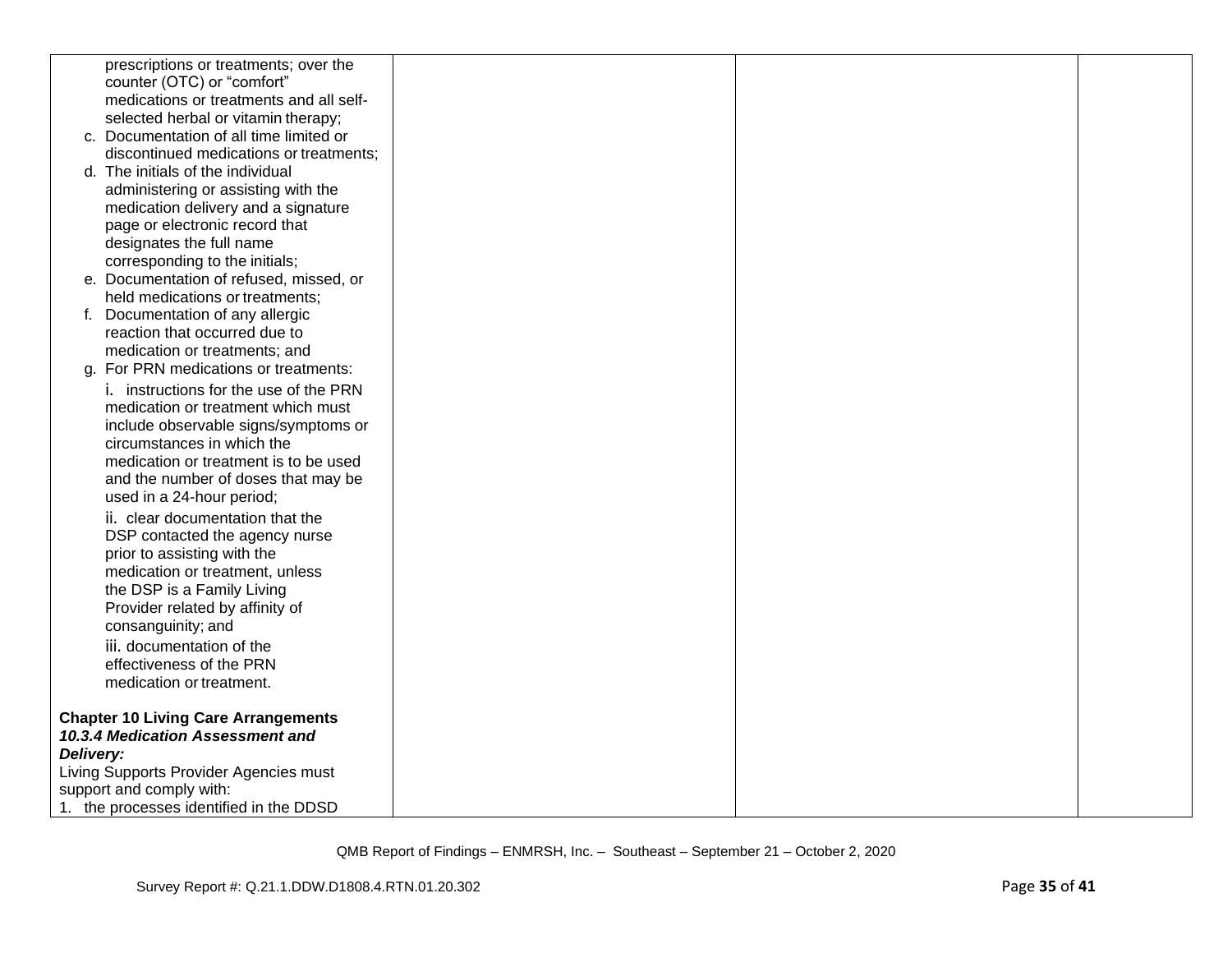| AWMD training;                                |  |  |
|-----------------------------------------------|--|--|
| 2. the nursing and DSP functions              |  |  |
| identified in the Chapter 13.3 Part 2- Adult  |  |  |
| Nursing Services;                             |  |  |
| 3. all Board of Pharmacy regulations as noted |  |  |
| in Chapter 16.5 Board of Pharmacy; and        |  |  |
| 4. documentation requirements in a            |  |  |
| <b>Medication Administration Record</b>       |  |  |
|                                               |  |  |
| (MAR) as described in Chapter 20.6            |  |  |
| <b>Medication Administration Record</b>       |  |  |
| $(MAR)$ .                                     |  |  |
|                                               |  |  |
|                                               |  |  |
|                                               |  |  |
|                                               |  |  |
|                                               |  |  |
|                                               |  |  |
|                                               |  |  |
|                                               |  |  |
|                                               |  |  |
|                                               |  |  |
|                                               |  |  |
|                                               |  |  |
|                                               |  |  |
|                                               |  |  |
|                                               |  |  |
|                                               |  |  |
|                                               |  |  |
|                                               |  |  |
|                                               |  |  |
|                                               |  |  |
|                                               |  |  |
|                                               |  |  |
|                                               |  |  |
|                                               |  |  |
|                                               |  |  |
|                                               |  |  |
|                                               |  |  |
|                                               |  |  |
|                                               |  |  |
|                                               |  |  |
|                                               |  |  |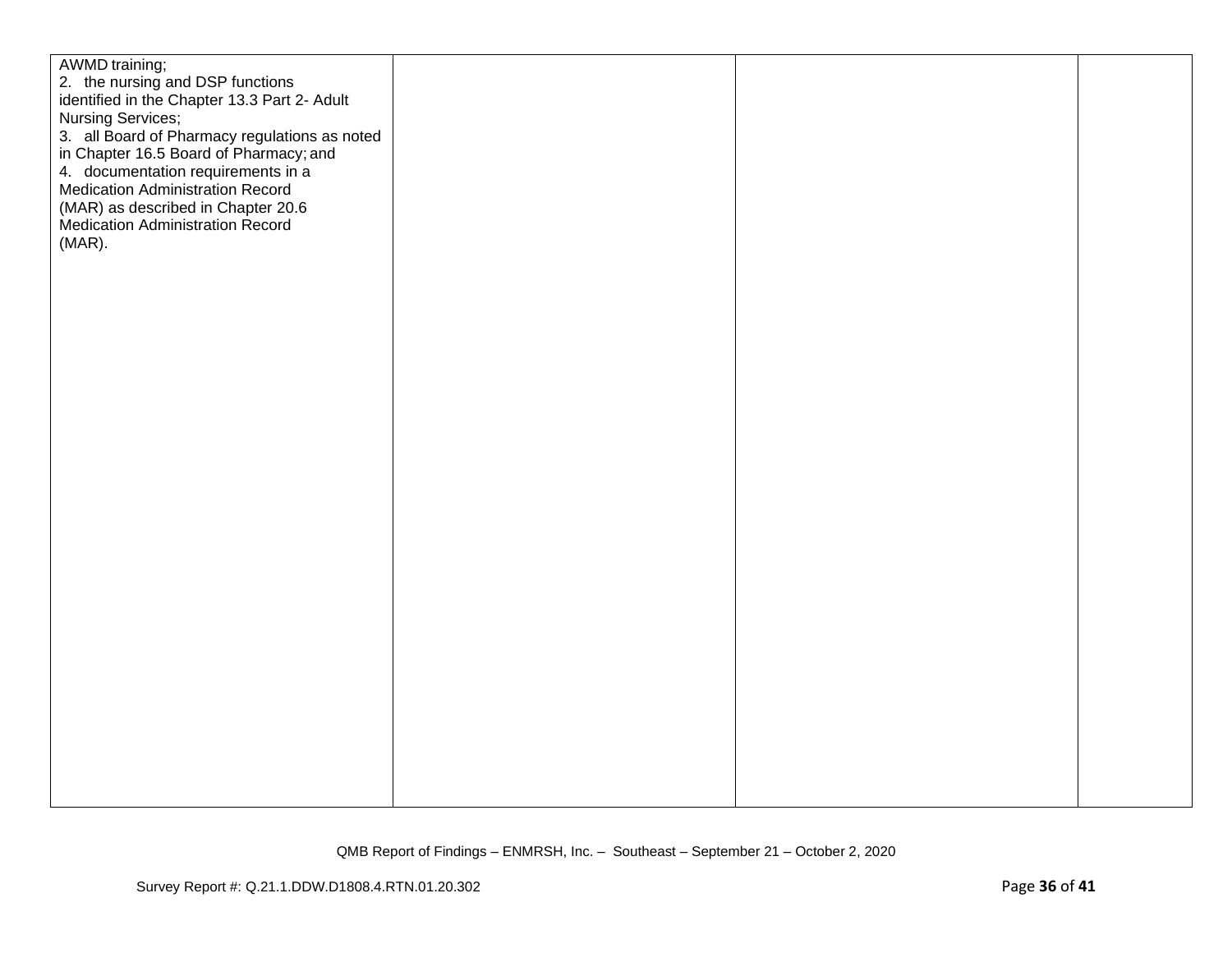| <b>Standard of Care</b>                                                         | <b>Deficiencies</b>                               | Agency Plan of Correction, On-going QA/QI<br>and Responsible Party                                                                                    | <b>Completion</b><br><b>Date</b> |
|---------------------------------------------------------------------------------|---------------------------------------------------|-------------------------------------------------------------------------------------------------------------------------------------------------------|----------------------------------|
|                                                                                 |                                                   | Service Domain: Medicaid Billing/Reimbursement - State financial oversight exists to assure that claims are coded and paid for in accordance with the |                                  |
| reimbursement methodology specified in the approved waiver.                     |                                                   |                                                                                                                                                       |                                  |
| Tag #1A12 All Services Reimbursement                                            | <b>No Deficient Practices Found</b>               |                                                                                                                                                       |                                  |
| Developmental Disabilities (DD) Waiver                                          | Based on record review, the Agency                |                                                                                                                                                       |                                  |
| Service Standards 2/26/2018; Re-Issue:                                          | maintained all the records necessary to fully     |                                                                                                                                                       |                                  |
| 12/28/2018; Eff 1/1/2019                                                        | disclose the nature, quality, amount and          |                                                                                                                                                       |                                  |
| <b>Chapter 21: Billing Requirements: 21.4</b>                                   | medical necessity of services furnished to an     |                                                                                                                                                       |                                  |
| <b>Recording Keeping and Documentation</b>                                      | eligible recipient who is currently receiving for |                                                                                                                                                       |                                  |
| <b>Requirements: DD Waiver Provider Agencies</b>                                | 23 of 23 individuals.                             |                                                                                                                                                       |                                  |
| must maintain all records necessary to                                          |                                                   |                                                                                                                                                       |                                  |
| demonstrate proper provision of services for                                    | Progress notes and billing records supported      |                                                                                                                                                       |                                  |
| Medicaid billing. At a minimum, Provider                                        | billing activities for the months of August 2020  |                                                                                                                                                       |                                  |
| Agencies must adhere to the following:                                          | for the following services:                       |                                                                                                                                                       |                                  |
| The level and type of service provided<br>1.                                    |                                                   |                                                                                                                                                       |                                  |
| must be supported in the ISP and have an                                        | • Supported Living                                |                                                                                                                                                       |                                  |
| approved budget prior to service delivery and                                   |                                                   |                                                                                                                                                       |                                  |
| billing.                                                                        | • Family Living                                   |                                                                                                                                                       |                                  |
| 2.<br>Comprehensive documentation of direct                                     |                                                   |                                                                                                                                                       |                                  |
| service delivery must include, at a minimum:                                    | • Customized In-Home Supports                     |                                                                                                                                                       |                                  |
| a. the agency name;                                                             |                                                   |                                                                                                                                                       |                                  |
| the name of the recipient of the service;<br>b.<br>the location of the service; | • Customized Community Supports                   |                                                                                                                                                       |                                  |
| с.<br>the date of the service;<br>d.                                            |                                                   |                                                                                                                                                       |                                  |
| the type of service;<br>е.                                                      | <b>Community Integrated Employment</b>            |                                                                                                                                                       |                                  |
| the start and end times of theservice;<br>f.                                    | <b>Services</b>                                   |                                                                                                                                                       |                                  |
| the signature and title of each staff<br>g.                                     |                                                   |                                                                                                                                                       |                                  |
| member who documents their time; and                                            |                                                   |                                                                                                                                                       |                                  |
| h. the nature of services.                                                      |                                                   |                                                                                                                                                       |                                  |
| 3. A Provider Agency that receives payment for                                  |                                                   |                                                                                                                                                       |                                  |
| treatment, services, or goods must retain all                                   |                                                   |                                                                                                                                                       |                                  |
| medical and business records for a period of at                                 |                                                   |                                                                                                                                                       |                                  |
| least six years from the last payment date, until                               |                                                   |                                                                                                                                                       |                                  |
| ongoing audits are settled, or until involvement                                |                                                   |                                                                                                                                                       |                                  |
| of the state Attorney General is completed                                      |                                                   |                                                                                                                                                       |                                  |
| regarding settlement of any claim, whichever is                                 |                                                   |                                                                                                                                                       |                                  |
| longer.                                                                         |                                                   |                                                                                                                                                       |                                  |
| 4. A Provider Agency that receives payment for                                  |                                                   |                                                                                                                                                       |                                  |
| treatment, services or goods must retain all                                    |                                                   |                                                                                                                                                       |                                  |
| medical and business records relating to any of                                 |                                                   |                                                                                                                                                       |                                  |
| the following for a period of at least six years                                |                                                   |                                                                                                                                                       |                                  |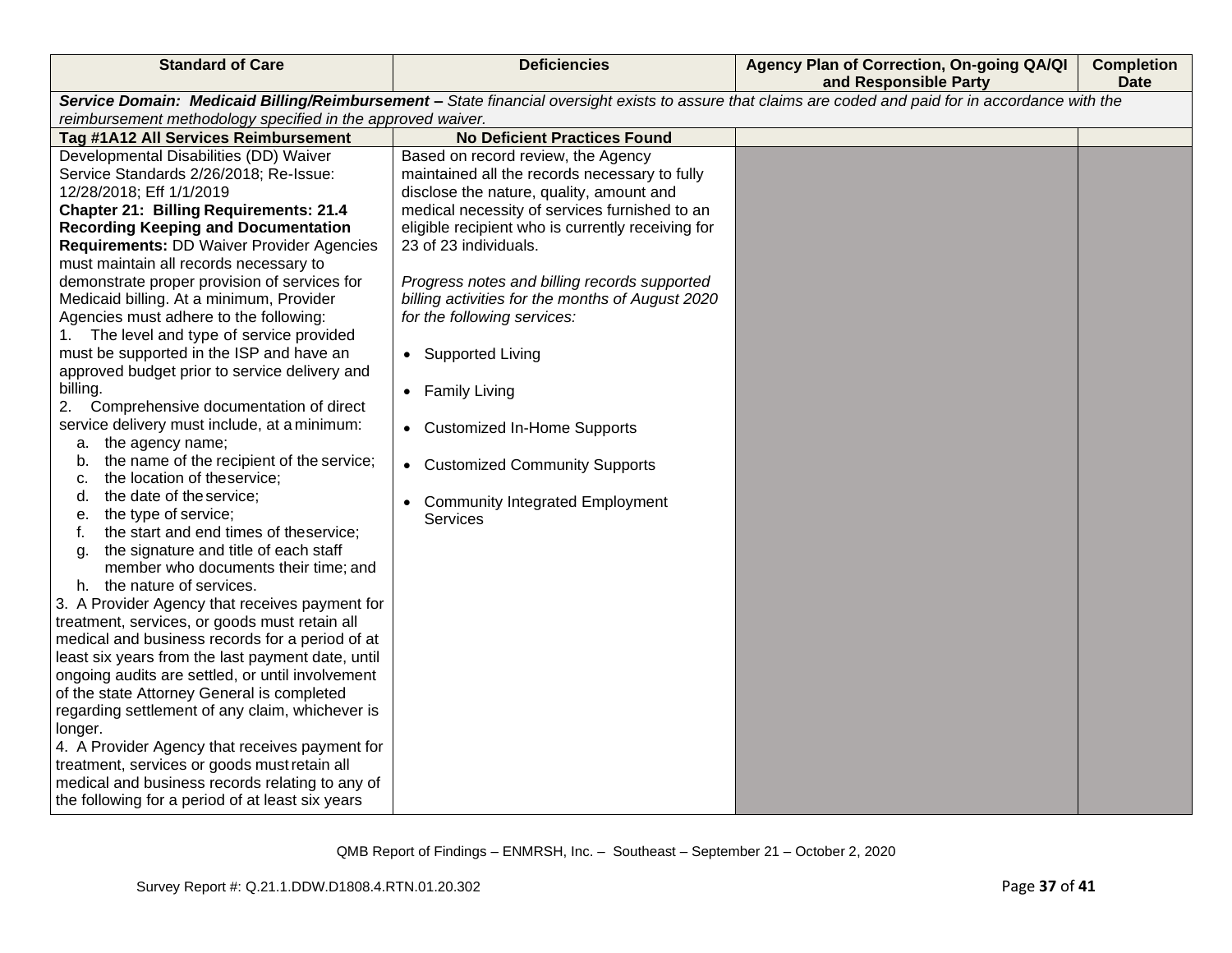| from the payment date:<br>a. treatment or care of any eligible recipient;<br>b. services or goods provided to any<br>eligible recipient;<br>c. amounts paid by MAD on behalf of any<br>eligible recipient; and<br>d. any records required by MAD for the<br>administration of Medicaid. |
|-----------------------------------------------------------------------------------------------------------------------------------------------------------------------------------------------------------------------------------------------------------------------------------------|
|                                                                                                                                                                                                                                                                                         |
|                                                                                                                                                                                                                                                                                         |
|                                                                                                                                                                                                                                                                                         |
|                                                                                                                                                                                                                                                                                         |
|                                                                                                                                                                                                                                                                                         |
|                                                                                                                                                                                                                                                                                         |
|                                                                                                                                                                                                                                                                                         |
|                                                                                                                                                                                                                                                                                         |
|                                                                                                                                                                                                                                                                                         |
| 21.9 Billable Units: The unit of billing depends                                                                                                                                                                                                                                        |
| on the service type. The unit may be a 15-                                                                                                                                                                                                                                              |
| minute interval, a daily unit, a monthly unit or a                                                                                                                                                                                                                                      |
| dollar amount. The unit of billing is identified in                                                                                                                                                                                                                                     |
| the current DD Waiver Rate Table. Provider                                                                                                                                                                                                                                              |
| Agencies must correctly report service units.                                                                                                                                                                                                                                           |
|                                                                                                                                                                                                                                                                                         |
| 21.9.1 Requirements for Daily Units: For                                                                                                                                                                                                                                                |
| services billed in daily units, Provider Agencies                                                                                                                                                                                                                                       |
| must adhere to the following:                                                                                                                                                                                                                                                           |
| 1. A day is considered 24 hours from midnight                                                                                                                                                                                                                                           |
| to midnight.                                                                                                                                                                                                                                                                            |
| 2. If 12 or fewer hours of service are provided,                                                                                                                                                                                                                                        |
| then one-half unit shall be billed. A whole unit                                                                                                                                                                                                                                        |
| can be billed if more than 12 hours of service is                                                                                                                                                                                                                                       |
| provided during a 24-hour period.                                                                                                                                                                                                                                                       |
| 3. The maximum allowable billable units                                                                                                                                                                                                                                                 |
| cannot exceed 340 calendar days per ISP year                                                                                                                                                                                                                                            |
| or 170 calendar days per six months.                                                                                                                                                                                                                                                    |
| 4. When a person transitions from one Provider                                                                                                                                                                                                                                          |
| Agency to another during the ISP year, a                                                                                                                                                                                                                                                |
| standard formula to calculate the units billed by                                                                                                                                                                                                                                       |
| each Provider Agency must be applied as                                                                                                                                                                                                                                                 |
| follows:                                                                                                                                                                                                                                                                                |
| a. The discharging Provider Agency bills the                                                                                                                                                                                                                                            |
| number of calendar days that services were                                                                                                                                                                                                                                              |
| provided multiplied by .93 (93%).                                                                                                                                                                                                                                                       |
| b. The receiving Provider Agency bills the                                                                                                                                                                                                                                              |
| remaining days up to 340 for the ISP year.                                                                                                                                                                                                                                              |
|                                                                                                                                                                                                                                                                                         |
| 21.9.2 Requirements for Monthly Units: For                                                                                                                                                                                                                                              |
| services billed in monthly units, a Provider                                                                                                                                                                                                                                            |
| Agency must adhere to the following:                                                                                                                                                                                                                                                    |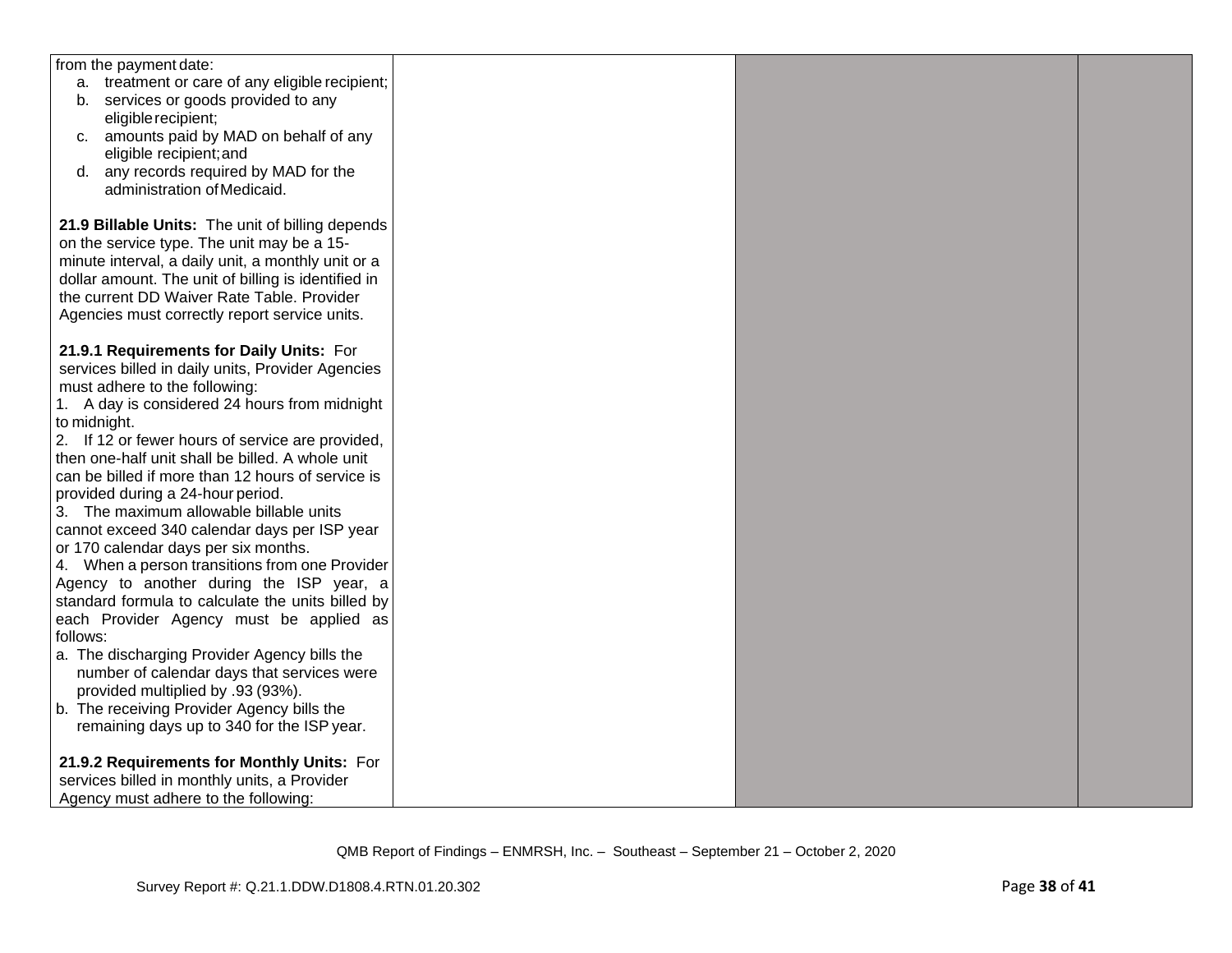| 1. A month is considered a period of 30                                                            |  |  |
|----------------------------------------------------------------------------------------------------|--|--|
| calendar days.<br>2. At least one hour of face-to-face billable                                    |  |  |
| services shall be provided during a calendar                                                       |  |  |
| month where any portion of a monthly unit is                                                       |  |  |
| billed.                                                                                            |  |  |
| 3. Monthly units can be prorated by a half unit.                                                   |  |  |
| 4. Agency transfers not occurring at the                                                           |  |  |
| beginning of the 30-day interval are required to                                                   |  |  |
| be coordinated in the middle of the 30-day                                                         |  |  |
| interval so that the discharging and receiving                                                     |  |  |
| agency receive a half unit.                                                                        |  |  |
| 21.9.3 Requirements for 15-minute and                                                              |  |  |
| hourly units: For services billed in 15-minute or                                                  |  |  |
| hourly intervals, Provider Agencies must adhere                                                    |  |  |
| to the following:                                                                                  |  |  |
| 1. When time spent providing the service is                                                        |  |  |
| not exactly 15 minutes or one hour, Provider                                                       |  |  |
| Agencies are responsible for reporting time                                                        |  |  |
| correctly following NMAC 8.302.2.                                                                  |  |  |
| 2. Services that last in their entirety less than<br>eight minutes cannot be billed.               |  |  |
|                                                                                                    |  |  |
| NMAC 8.302.1.17 Effective Date 9-15-08                                                             |  |  |
| <b>Record Keeping and Documentation</b>                                                            |  |  |
| Requirements - A provider must maintain all                                                        |  |  |
| the records necessary to fully disclose the                                                        |  |  |
| nature, quality, amount and medical necessity<br>of services furnished to an eligible recipient    |  |  |
| who is currently receiving or who has received                                                     |  |  |
| services in the past.                                                                              |  |  |
| <b>Detail Required in Records - Provider</b>                                                       |  |  |
| Records must be sufficiently detailed to                                                           |  |  |
| substantiate the date, time, eligible recipient                                                    |  |  |
| name, rendering, attending, ordering or                                                            |  |  |
| prescribing provider; level and quantity of                                                        |  |  |
| services, length of a session of service billed,<br>diagnosis and medical necessity of any service |  |  |
| Treatment plans or other plans of care must                                                        |  |  |
| be sufficiently detailed to substantiate the level                                                 |  |  |
|                                                                                                    |  |  |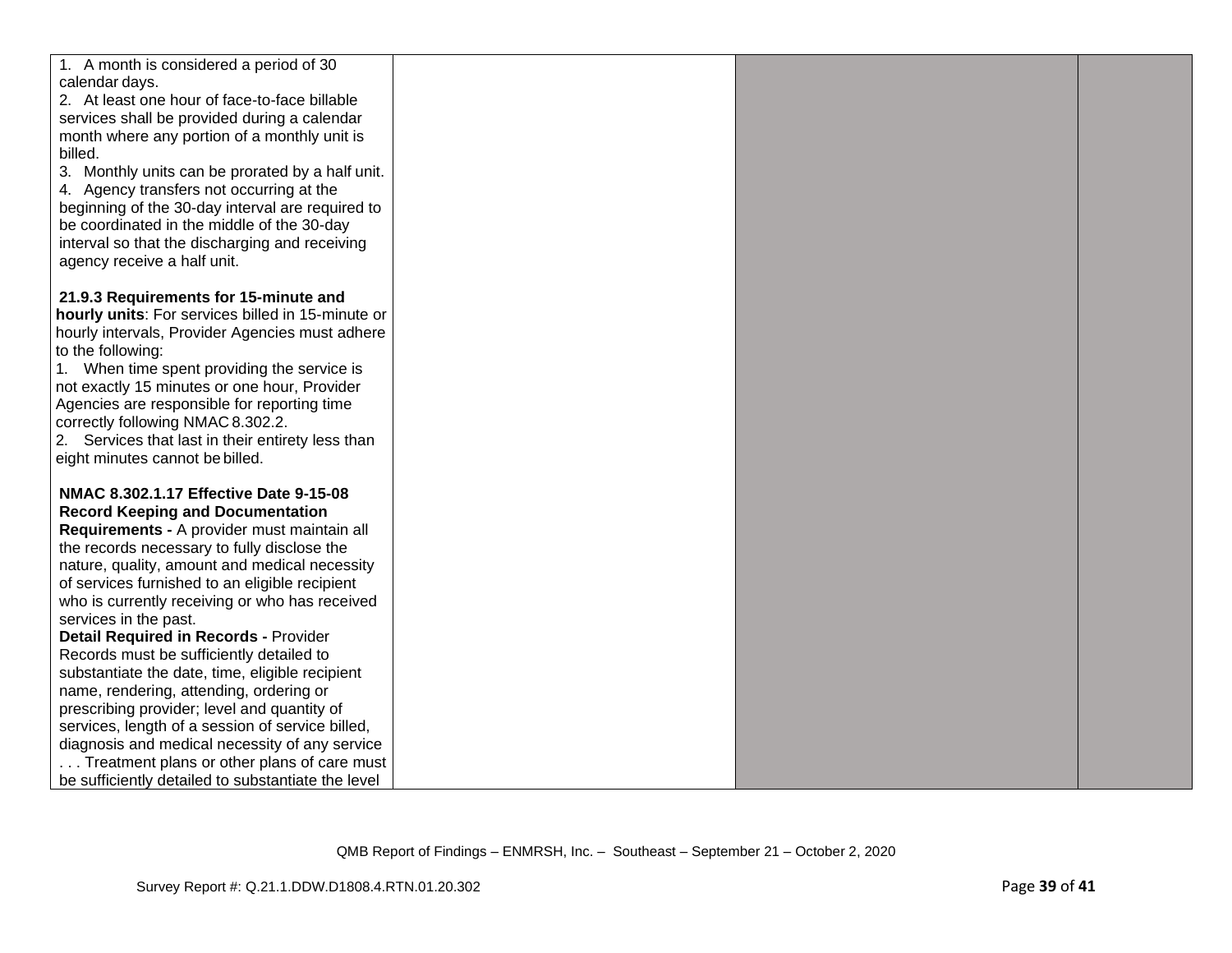| of need, supervision, and direction and<br>service(s) needed by the eligible recipient.<br>Services Billed by Units of Time -<br>Services billed on the basis of time units spent<br>with an eligible recipient must be sufficiently<br>detailed to document the actual time spent with<br>the eligible recipient and the services provided<br>during that time unit.<br>Records Retention - A provider who receives<br>payment for treatment, services or goods must<br>retain all medical and business records relating<br>to any of the following for a period of at least six<br>years from the payment date:<br>(1) treatment or care of any eligible recipient<br>(2) services or goods provided to any eligible<br>recipient<br>(3) amounts paid by MAD on behalf of any<br>eligible recipient; and<br>(4) any records required by MAD for the<br>administration of Medicaid. |  |  |  |
|--------------------------------------------------------------------------------------------------------------------------------------------------------------------------------------------------------------------------------------------------------------------------------------------------------------------------------------------------------------------------------------------------------------------------------------------------------------------------------------------------------------------------------------------------------------------------------------------------------------------------------------------------------------------------------------------------------------------------------------------------------------------------------------------------------------------------------------------------------------------------------------|--|--|--|
|--------------------------------------------------------------------------------------------------------------------------------------------------------------------------------------------------------------------------------------------------------------------------------------------------------------------------------------------------------------------------------------------------------------------------------------------------------------------------------------------------------------------------------------------------------------------------------------------------------------------------------------------------------------------------------------------------------------------------------------------------------------------------------------------------------------------------------------------------------------------------------------|--|--|--|